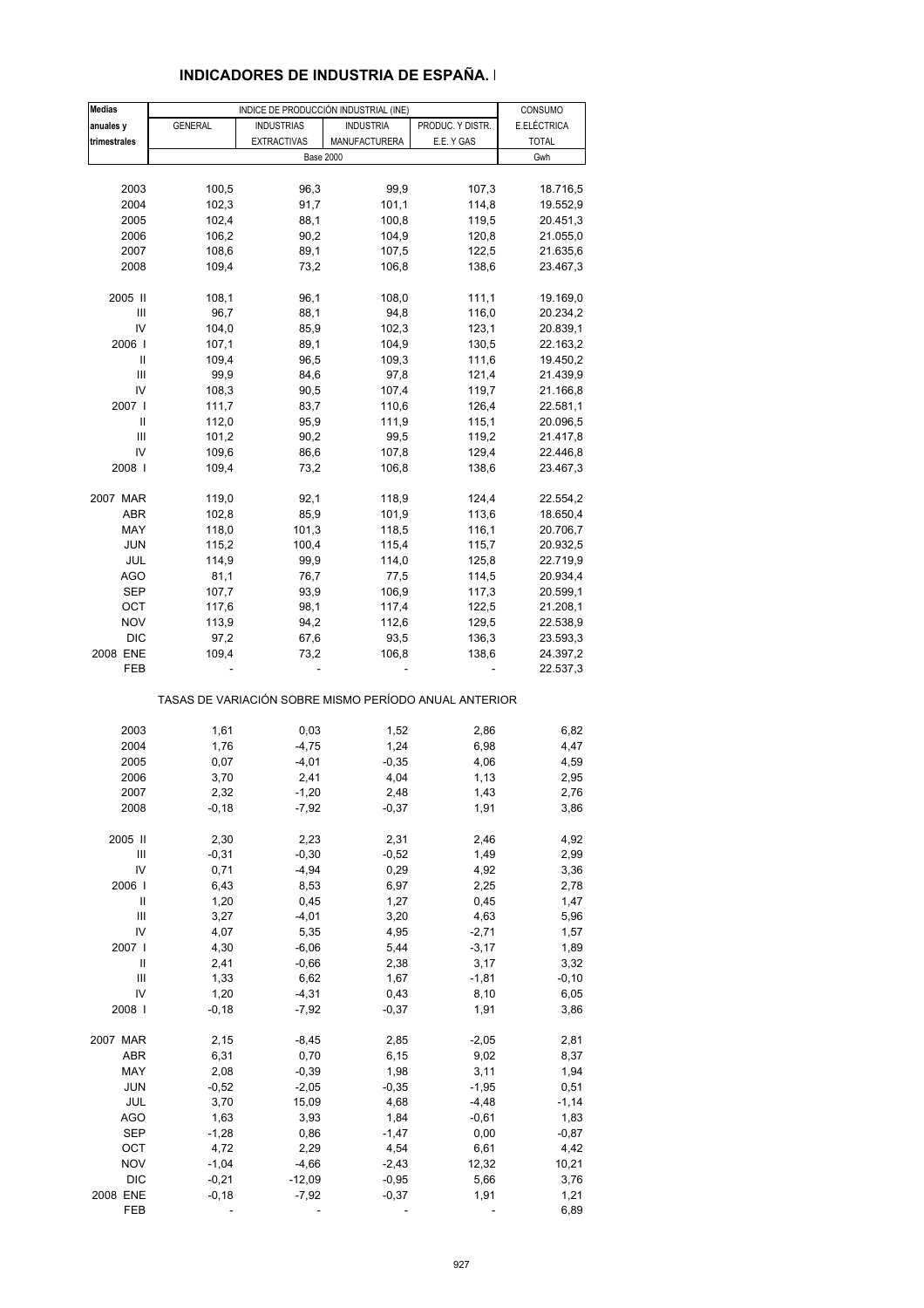| <b>INDICADORES DE INDUSTRIA DE ESPANA. II</b> |  |
|-----------------------------------------------|--|
|                                               |  |
|                                               |  |
|                                               |  |
|                                               |  |

| <b>Medias</b>                      |               | ENCUESTA DE COYUNTURA INDUSTRIAL: TOTAL INDUSTRIA (1) |                         |               |                    |
|------------------------------------|---------------|-------------------------------------------------------|-------------------------|---------------|--------------------|
| anuales y                          | INDICADOR DE  | NIVEL CARTERA                                         | <b>TENDENCIA</b>        | <b>NIVEL</b>  | <b>UTILIZACIÓN</b> |
| trimestrales                       | CLIMA INDUST. | <b>PEDIDOS</b>                                        | PRODUCCIÓN              | <b>STOCKS</b> | CAPACIDAD          |
|                                    |               | Saldo de respuestas                                   |                         |               | $\%$               |
|                                    |               |                                                       |                         |               |                    |
| 2003                               |               | $-11$                                                 | 8                       | 10            | 79,1               |
|                                    | $-4,5$        |                                                       |                         |               |                    |
| 2004                               | $-3,0$        | -8                                                    | 10                      | 11            | 79,8               |
| 2005                               | $-4,3$        | -9                                                    | 7                       | 12            | 80,2               |
| 2006                               | $-2,1$        | $-1$                                                  | 6                       | 12            | 80,5               |
| 2007                               | $-0,7$        | $\overline{c}$                                        | 6                       | 10            | 81,3               |
| 2008                               | $-5,0$        | -8                                                    | 6                       | 15            | 81,3               |
|                                    |               |                                                       |                         |               |                    |
| 2005 II                            | $-5,3$        | $-13$                                                 | 14                      | 14            | 79,5               |
| Ш                                  | $-3,7$        | -4                                                    | 3                       | 10            | 81,1               |
| IV                                 | $-4,2$        | -6                                                    | 0                       | 11            | 80,7               |
| 2006                               | $-4,9$        | -9                                                    | 9                       | 14            | 79,7               |
| Ш                                  | $-1,2$        | $-1$                                                  | 13                      | 11            | 80,5               |
| $\ensuremath{\mathsf{III}}\xspace$ | $-2,1$        | 1                                                     | 3                       | 11            | 80,3               |
| IV                                 | 0,0           | 5                                                     | $\mathbf{1}$            | 11            | 81,6               |
| 2007                               | 1,1           | 2                                                     | 13                      | 11            | 80,6               |
| Ш                                  | $-0,3$        | 1                                                     | 11                      | 10            | 81,3               |
| Ш                                  | $-1,1$        | $\overline{4}$                                        | $\overline{\mathbf{c}}$ | 9             | 82,1               |
| IV                                 | $-2,4$        | $-1$                                                  | $-1$                    | 10            | 81,1               |
| 2008                               | $-5,0$        | -8                                                    | 6                       | 15            | 81,3               |
|                                    |               |                                                       |                         |               |                    |
| 2007 ABR                           | 0,0           | 3                                                     | 11                      | 9             |                    |
| MAY                                | $-1,4$        | $-1$                                                  | 13                      | 11            |                    |
| JUN                                | 0,4           | 2                                                     | 10                      | 10            |                    |
| JUL                                | $-0,4$        | 5                                                     | 0                       | 8             |                    |
| <b>AGO</b>                         | $-1,7$        | 4                                                     | 3                       | 12            |                    |
| SEP                                | $-1,3$        | 2                                                     | 5                       | 8             |                    |
| OCT                                | $-4,6$        | $-4$                                                  | $-1$                    | 11            |                    |
|                                    |               |                                                       |                         |               |                    |
| <b>NOV</b>                         | $-0,8$        | 3                                                     | $-2$                    | 11            |                    |
| <b>DIC</b>                         | $-1,7$        | $-2$                                                  | 0                       | 9             |                    |
| 2008 ENE                           | $-3,5$        | -6                                                    | 6                       | 14            |                    |
| FEB                                | $-6,5$        | $-10$                                                 | 6                       | 16            |                    |
| <b>MAR</b>                         |               |                                                       |                         |               |                    |
|                                    |               | TASAS DE VARIACIÓN SOBRE MISMO PERÍODO ANUAL ANTERIOR |                         |               |                    |
|                                    |               |                                                       |                         |               |                    |
| 2003                               |               |                                                       |                         |               |                    |
| 2004                               |               |                                                       |                         |               |                    |
| 2005                               |               |                                                       |                         |               |                    |
| 2006                               |               |                                                       |                         |               |                    |
| 2007                               |               |                                                       |                         |               |                    |
| 2008                               |               |                                                       |                         |               |                    |
|                                    |               |                                                       |                         |               |                    |
| 2005 II                            |               |                                                       |                         |               |                    |
| Ш                                  |               |                                                       |                         |               |                    |
| IV                                 |               |                                                       |                         |               |                    |
| 2006                               |               |                                                       |                         |               |                    |
| $\sf II$                           |               |                                                       |                         |               |                    |
| Ш                                  |               |                                                       |                         |               |                    |
| IV                                 |               |                                                       |                         |               |                    |
| 2007 l                             |               |                                                       |                         |               |                    |
| Ш                                  |               |                                                       |                         |               |                    |
| Ш                                  |               |                                                       |                         |               |                    |
| IV                                 |               |                                                       |                         |               |                    |
| 2008 l                             |               |                                                       |                         |               |                    |
|                                    |               |                                                       |                         |               |                    |
| 2007 ABR                           |               |                                                       |                         |               |                    |
| MAY                                |               |                                                       |                         |               |                    |
| JUN                                |               |                                                       |                         |               |                    |
| JUL                                |               |                                                       |                         |               |                    |
| <b>AGO</b>                         |               |                                                       |                         |               |                    |
| <b>SEP</b>                         |               |                                                       |                         |               |                    |
| OCT                                |               |                                                       |                         |               |                    |
| <b>NOV</b>                         |               |                                                       |                         |               |                    |
|                                    |               |                                                       |                         |               |                    |
| <b>DIC</b>                         |               |                                                       |                         |               |                    |
| 2008 ENE                           |               |                                                       |                         |               |                    |
| FEB                                |               |                                                       |                         |               |                    |
| <b>MAR</b>                         |               |                                                       |                         |               |                    |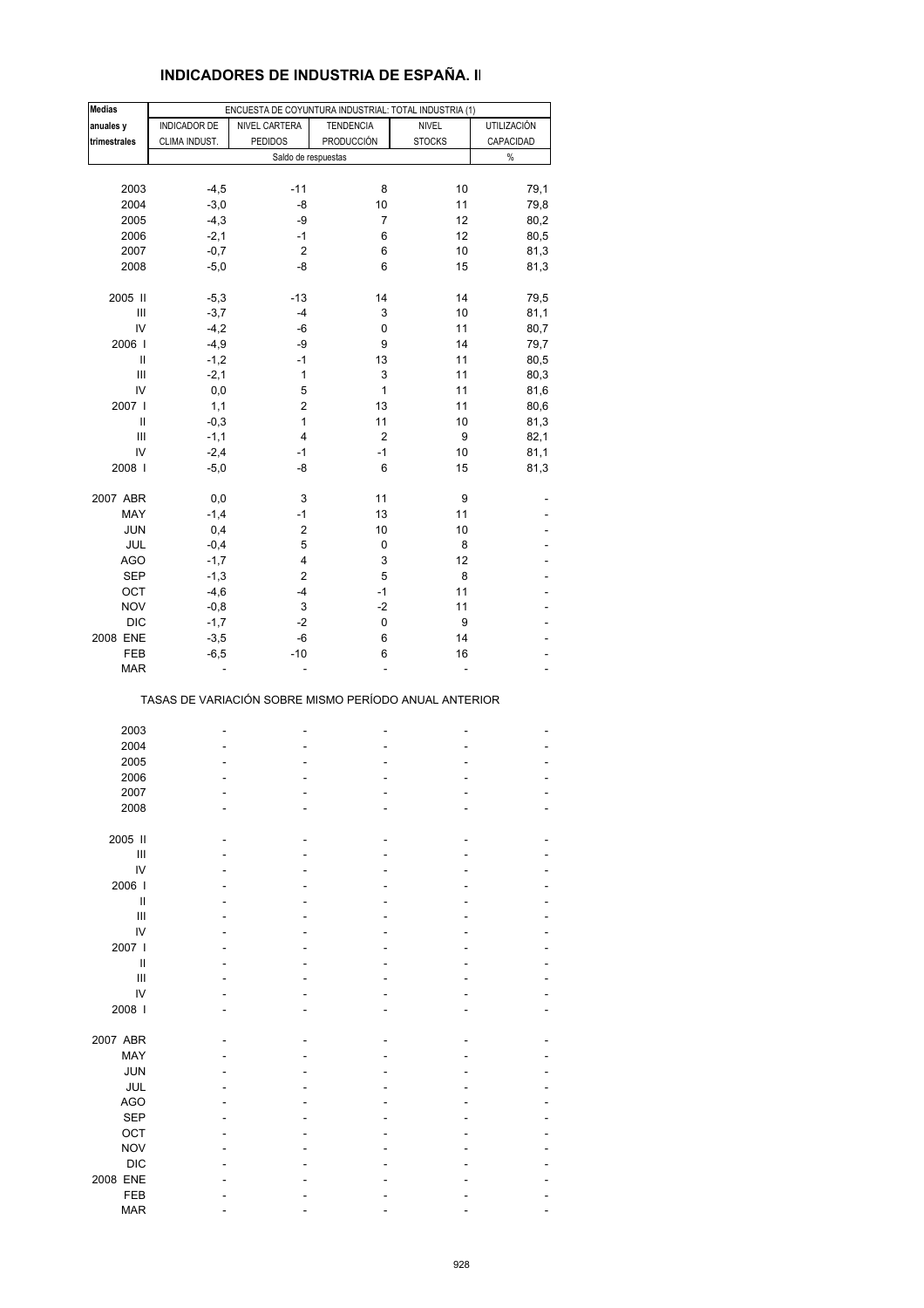| <b>Medias</b>                      |              |                           | VISADOS: SUPERFICIE A CONSTRUIR                       |                 | LICENCIAS: SUPERFICIE A CONSTRUIR |              |                           |                          |                          |
|------------------------------------|--------------|---------------------------|-------------------------------------------------------|-----------------|-----------------------------------|--------------|---------------------------|--------------------------|--------------------------|
| anuales y                          | <b>TOTAL</b> | <b>EDIFICIOS</b>          | <b>SERVICIOS</b>                                      | <b>OTROS</b>    | <b>TOTAL</b>                      |              | <b>RESIDENCIAL</b>        |                          | NO RESID.                |
| trimestrales                       |              | <b>VIVIENDAS</b>          | <b>COMERCIALES</b>                                    | <b>DESTINOS</b> |                                   | <b>TOTAL</b> | <b>VIVIENDAS</b>          | COLECTIVOS               |                          |
|                                    |              | Miles de metros cuadrados |                                                       |                 |                                   |              | Miles de metros cuadrados |                          |                          |
|                                    |              |                           |                                                       |                 |                                   |              |                           |                          |                          |
| 2002                               | 8.949,22     | 7.211,20                  | 536,33                                                | 1.201,69        | 7.136                             | 5.734        | 5.584                     | 150                      | 1.402                    |
| 2003                               | 10.514,72    | 8.656,66                  | 574,15                                                | 1.283,91        | 8.091                             | 6.661        | 6.496                     | 166                      | 1.429                    |
| 2004                               | 11.050,56    | 9.411,73                  | 529,28                                                | 1.109,55        | 9.125                             | 7.576        | 7.438                     | 138                      | 1.549                    |
| 2005                               | 11.760,75    | 9.920,53                  | 577,55                                                | 1.262,67        | 10.553                            | 8.775        | 8.633                     | 142                      | 1.777                    |
| 2006                               | 13.420,52    | 11.539,84                 | 573,12                                                | 1.307,56        | 11.992                            | 9.859        | 9.724                     | 135                      | 2.133                    |
| 2007                               | 10.437,47    | 8.646,00                  | 513,37                                                | 1.278,10        | 11.060                            | 8.969        | 8.839                     | 129                      | 2.092                    |
|                                    |              |                           |                                                       |                 |                                   |              |                           |                          |                          |
| 2005                               | 11.012,81    | 9.291,17                  | 483,06                                                | 1.238,57        | 10.583                            | 8.698        | 8.555                     | 144                      | 1.884                    |
| Ш                                  | 12.611,69    | 10.649,36                 | 686,77                                                | 1.275,56        | 10.594                            | 8.846        | 8.744                     | 102                      | 1.749                    |
| III                                | 11.516,26    | 9.604,37                  | 711,22                                                | 1.200,67        | 10.284                            | 8.542        | 8.386                     | 156                      | 1.742                    |
| IV                                 | 11.902,24    | 10.137,22                 | 429,13                                                | 1.335,89        | 10.749                            | 9.015        | 8.847                     | 167                      | 1.734                    |
| 2006                               | 12.588,18    | 10.535,98                 | 828,11                                                | 1.224,08        | 10.400                            | 8.646        | 8.527                     | 119                      | 1.754                    |
| Ш                                  | 12.955,48    | 11.256,49                 | 425,63                                                | 1.273,36        | 10.722                            | 8.597        | 8.471                     | 126                      | 2.125                    |
| $\ensuremath{\mathsf{III}}\xspace$ | 16.475,35    | 14.468,50                 | 604,36                                                | 1.402,50        | 12.426                            | 10.273       | 10.150                    | 123                      | 2.153                    |
| IV                                 | 11.663,06    | 9.898,39                  | 434,38                                                | 1.330,30        | 14.419                            | 11.921       | 11.749                    | 171                      | 2.498                    |
| 2007                               | 13.488,86    | 11.405,18                 | 664,99                                                | 1.418,69        | 11.921                            | 9.818        | 9.679                     | 139                      | 2.103                    |
| $\, \parallel$                     | 11.135,49    | 9.332,97                  | 463,78                                                | 1.338,74        | 11.405                            | 9.351        | 9.208                     | 143                      | 2.054                    |
| $\ensuremath{\mathsf{III}}\xspace$ | 8.525,15     | 6.994,51                  | 411,23                                                | 1.119,41        | 9.856                             | 7.737        | 7.631                     | 106                      | 2.118                    |
| IV                                 | 8.600,38     | 6.851,32                  | 513,49                                                | 1.235,57        |                                   |              |                           |                          |                          |
|                                    |              |                           |                                                       |                 |                                   |              |                           |                          |                          |
| 2007 ENE                           | 11.316,18    | 9.341,31                  | 494,97                                                | 1.479,90        | 10.996                            | 9.400        | 9.141                     | 259                      | 1.596                    |
| FEB                                | 11.293,64    | 9.499,57                  | 611,46                                                | 1.182,62        | 11.059                            | 9.382        | 9.286                     | 96                       | 1.677                    |
| <b>MAR</b>                         | 17.856,76    | 15.374,67                 | 888,54                                                | 1.593,55        | 13.707                            | 10.671       | 10.610                    | 61                       | 3.036                    |
| ABR                                | 11.206,60    | 9.429,20                  | 482,80                                                | 1.294,60        | 9.457                             | 7.736        | 7.640                     | 96                       | 1.721                    |
| MAY                                | 11.169,01    | 9.464,26                  | 424,08                                                | 1.280,66        | 13.791                            | 11.088       | 11.018                    | 70                       | 2.703                    |
| JUN                                | 11.030,87    | 9.105,44                  | 484,46                                                | 1.440,97        | 10.966                            | 9.228        | 8.965                     | 263                      | 1.738                    |
| JUL                                | 10.890,16    | 8.772,60                  | 626,60                                                | 1.490,97        | 11.495                            | 9.460        | 9.373                     | 87                       | 2.035                    |
| <b>AGO</b>                         | 6.630,34     | 5.376,14                  | 341,86                                                | 912,34          | 8.500                             | 7.048        | 6.939                     | 109                      | 1.452                    |
| <b>SEP</b>                         | 8.054,94     | 6.834,79                  | 265,23                                                | 954,93          | 9.572                             | 6.704        | 6.582                     | 122                      | 2.868                    |
| OCT                                | 9.356,10     | 7.684,21                  | 508,62                                                | 1.163,26        |                                   |              |                           | $\overline{\phantom{a}}$ | $\overline{\phantom{a}}$ |
| <b>NOV</b>                         | 8.845,17     | 7.335,40                  | 284,65                                                | 1.225,12        |                                   |              |                           | ÷,                       |                          |
| <b>DIC</b>                         | 7.599,88     | 5.534,35                  | 747,20                                                | 1.318,32        |                                   |              |                           |                          | $\Box$                   |
|                                    |              |                           | TASAS DE VARIACIÓN SOBRE MISMO PERÍODO ANUAL ANTERIOR |                 |                                   |              |                           |                          |                          |
|                                    |              |                           |                                                       |                 |                                   |              |                           |                          |                          |
| 2002                               | 2,97         | 4,12                      | $-12,19$                                              | 4,15            | 0,04                              | 2,37         | 2,89                      | $-14,00$                 | $-8,48$                  |
| 2003                               | 17,49        | 20,04                     | 7,05                                                  | 6,84            | 13,38                             | 16,17        | 16,31                     | 10,93                    | 1,97                     |
| 2004                               | 5,10         | 8,72                      | $-7,81$                                               | $-13,58$        | 12,78                             | 13,73        | 14,50                     | $-16,63$                 | 8,36                     |
| 2005                               | 6,43         | 5,41                      | 9,12                                                  | 13,80           | 15,65                             | 15,83        | 16,07                     | 2,83                     | 14,76                    |
| 2006                               | 14, 11       | 16,32                     | $-0,77$                                               | 3,55            | 13,64                             | 12,35        | 12,64                     | $-5,22$                  | 19,99                    |
| 2007                               | $-22,23$     | $-25,08$                  | $-10,42$                                              | $-2,25$         | $-1,09$                           | $-2,22$      | $-2,32$                   | 5,44                     | 4,03                     |
|                                    |              |                           |                                                       |                 |                                   |              |                           |                          |                          |
| 2005                               | 4,74         | 3,50                      | 1,02                                                  | 16,92           | 27,96                             | 29,44        | 29,43                     | 29,82                    | 21,54                    |
| Ш                                  | 4,83         | 5,68                      | $-3,57$                                               | 2,76            | 22,18                             | 21,62        | 22,64                     | $-29,07$                 | 25,08                    |
| $\ensuremath{\mathsf{III}}\xspace$ | 3,74         | 0,61                      | 37,01                                                 | 15,90           | 15,32                             | 15,94        | 16,36                     | $-3,11$                  | 12,37                    |
| IV                                 | 12,75        | 12,05                     | 5,29                                                  | 21,28           | 1,04                              | 0,81         | 0,49                      | 21,26                    | 2,24                     |
| 2006                               | 14,30        | 13,40                     | 71,43                                                 | $-1,17$         | $-1,72$                           | $-0,60$      | $-0,32$                   | $-17,40$                 | $-6,90$                  |
| $\mathbf{II}$                      | 2,73         | 5,70                      | $-38,03$                                              | $-0,17$         | 1,20                              | $-2,81$      | $-3, 13$                  | 24,26                    | 21,50                    |
| Ш                                  | 43,06        | 50,64                     | $-15,03$                                              | 16,81           | 20,83                             | 20,26        | 21,03                     | $-21,37$                 | 23,64                    |
| IV                                 | $-2,01$      | $-2,36$                   | 1,22                                                  | $-0,42$         | 34,14                             | 32,24        | 32,80                     | 2,39                     | 44,03                    |
| 2007                               | 7,15         | 8,25                      | $-19,70$                                              | 15,90           | 14,62                             | 13,55        | 13,51                     | 16,85                    | 19,87                    |
| $\mathbf{II}$                      | $-14,05$     | $-17,09$                  | 8,96                                                  | 5,13            | 6,37                              | 8,77         | 8,70                      | 13,19                    | $-3,33$                  |
| Ш                                  | $-48,26$     | $-51,66$                  | $-31,96$                                              | $-20,18$        | $-20,69$                          | $-24,68$     | $-24,82$                  | $-13,59$                 | $-1,63$                  |
| IV                                 | $-26,26$     | $-30,78$                  | 18,21                                                 | $-7,12$         |                                   |              |                           |                          |                          |
| 2007 ENE                           | $-1,20$      | $-2,51$                   | $-29,41$                                              | 26,44           | 24,69                             | 27,93        | 26,38                     | 125,22                   | 8,50                     |
| FEB                                |              |                           |                                                       |                 |                                   |              |                           |                          |                          |
|                                    | $-5,19$      | $-4,93$                   | $-36,41$                                              | 23,43           | $-2,50$                           | $-2,30$      | $-1,80$                   | $-34,69$                 | $-3,57$                  |
| <b>MAR</b>                         | 24,01        | 27,76                     | 8,15                                                  | 3,23            | 24,16                             | 18,74        | 19,31                     | $-35,11$                 | 47,88                    |
| ABR                                | 8,39         | 5,60                      | $-11,76$                                              | 50,14           | 6,44                              | 14,18        | 14,25                     | 9,09                     | $-18,44$                 |
| MAY                                | $-18,98$     | $-22,11$                  | 21,65                                                 | $-0,42$         | 14,52                             | 15,87        | 17,08                     | $-55,70$                 | 9,30                     |
| <b>JUN</b>                         | $-25,17$     | $-28,24$                  | 27,11                                                 | $-13,81$        | $-2,42$                           | $-2,32$      | $-3,75$                   | 97,74                    | $-2,96$                  |
| JUL                                | $-33,95$     | $-37,86$                  | $-13,26$                                              | $-9,49$         | $-18,01$                          | $-15,88$     | $-15,10$                  | $-57,77$                 | $-26,64$                 |
| <b>AGO</b>                         | $-36,53$     | $-40,49$                  | $-30,75$                                              | $-0,70$         | $-16,49$                          | $-16,20$     | $-16,68$                  | 32,93                    | $-17,87$                 |
| <b>SEP</b>                         | $-64,19$     | $-66,25$                  | $-55,57$                                              | $-41,83$        | $-26,83$                          | $-39,94$     | $-40,61$                  | 52,50                    | 49,53                    |
| OCT                                | $-27,71$     | $-31,31$                  | 44,94                                                 | $-17,13$        |                                   |              |                           |                          |                          |
| <b>NOV</b>                         | $-24,57$     | $-25,13$                  | $-57,10$                                              | $-3,18$         |                                   |              |                           |                          |                          |
| <b>DIC</b>                         | $-26,37$     | $-36,47$                  | 158,82                                                | $-0,26$         | $\overline{\phantom{a}}$          |              |                           |                          |                          |

# **INDICADORES DE CONSTRUCCIÓN DE ESPAÑA. I**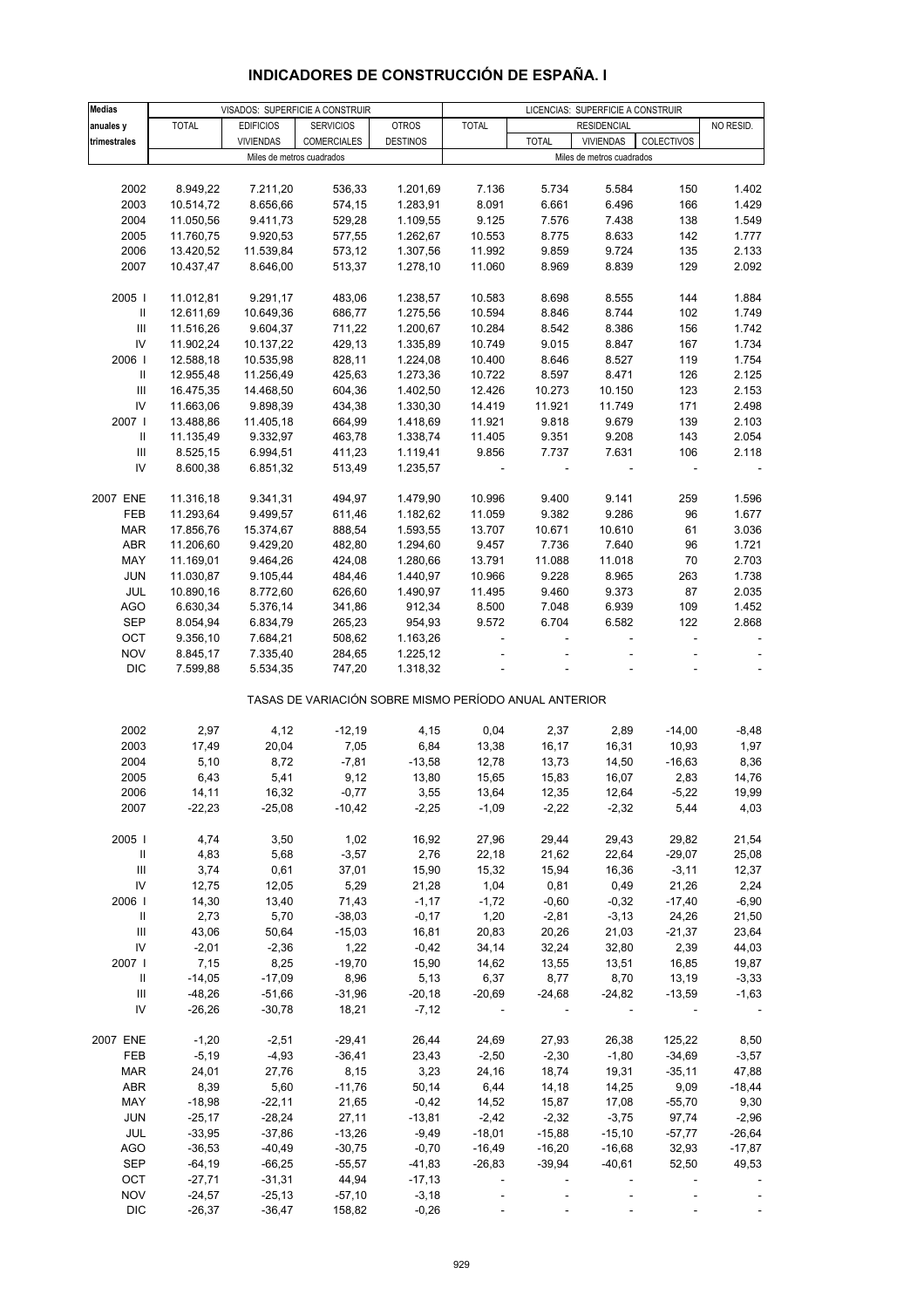| <b>Medias</b>                      |              |              | VIVIENDAS VISADAS COLEGIO ARQUITECTOS TÉCNICOS |                      | LICENCIAS MUNIC.: Nº DE VIVIENDAS                     |                 |                          |                          |               |
|------------------------------------|--------------|--------------|------------------------------------------------|----------------------|-------------------------------------------------------|-----------------|--------------------------|--------------------------|---------------|
| anuales y                          | <b>TOTAL</b> |              | OBRA NUEVA                                     |                      | Α                                                     | Α               | OBRA                     | REHABI-                  | DEMO-         |
| trimestrales                       |              | <b>TOTAL</b> | EDIF.VIV.                                      | OTROS EDIF.          | AMPLIAR                                               | <b>REFORMAR</b> | <b>NUEVA</b>             | LITACIÓN                 | <b>LICIÓN</b> |
|                                    |              |              |                                                |                      | Unidades                                              |                 |                          |                          |               |
|                                    |              |              |                                                |                      |                                                       |                 |                          |                          |               |
| 2002                               | 47.962       | 43.682       | 43.388                                         | 293                  | 705                                                   | 3.575           | 33.649                   | 1.165                    | 1.327         |
|                                    |              |              |                                                |                      |                                                       |                 |                          |                          |               |
| 2003                               | 57.517       | 53.028       | 52.639                                         | 388                  | 773                                                   | 3.717           | 38.936                   | 1.372                    | 1.432         |
| 2004                               | 61.193       | 56.891       | 57.137                                         | 159                  | 848                                                   | 3.454           | 45.382                   | 1.758                    | 1.849         |
| 2005                               | 65.521       | 60.804       | 60.694                                         | 110                  | 890                                                   | 3.828           | 50.362                   | 1.741                    | 2.048         |
| 2006                               | 75.907       | 72.075       | 72.041                                         | 34                   | 831                                                   | 3.001           | 61.432                   | 1.927                    | 2.702         |
| 2007                               | 57.404       | 54.286       | 54.270                                         | 15                   | 657                                                   | 2.462           | 55.337                   | 1.690                    | 2.390         |
|                                    |              |              |                                                |                      |                                                       |                 |                          |                          |               |
| 2005                               | 60.710       | 56.363       | 56.213                                         | 150                  | 945                                                   | 3.403           | 44.962                   | 1.680                    | 1.679         |
| $\,$ II                            | 70.604       | 65.080       | 64.986                                         | 94                   | 894                                                   | 4.630           | 48.665                   | 1.935                    | 2.028         |
| $\ensuremath{\mathsf{III}}\xspace$ | 63.604       | 59.427       | 59.301                                         | 126                  | 810                                                   | 3.366           | 52.447                   | 1.530                    | 2.220         |
| IV                                 | 67.168       | 62.347       | 62.276                                         | 71                   | 909                                                   | 3.912           | 55.374                   | 1.819                    | 2.263         |
| 2006                               | 71.182       | 66.817       | 66.787                                         | 30                   | 876                                                   | 3.489           | 52.949                   | 2.028                    | 2.853         |
| $\, \parallel$                     | 73.824       | 69.576       | 69.556                                         | 19                   | 931                                                   | 3.317           | 53.199                   | 1.795                    | 2.403         |
| $\ensuremath{\mathsf{III}}\xspace$ | 93.023       | 89.422       | 89.414                                         | 8                    | 882                                                   | 2.720           | 64.611                   | 1.808                    | 2.609         |
| IV                                 | 65.598       | 62.486       | 62.407                                         | 79                   | 635                                                   | 2.478           | 74.970                   | 2.079                    | 2.942         |
| 2007                               | 75.555       | 72.406       | 72.382                                         | 24                   | 744                                                   | 2.405           | 59.941                   | 1.846                    | 2.351         |
| $\, \parallel$                     | 62.312       | 59.164       | 59.133                                         | 31                   | 703                                                   | 2.445           | 58.553                   | 1.570                    | 2.675         |
| Ш                                  | 47.190       | 44.089       | 44.087                                         | $\boldsymbol{2}$     | 562                                                   | 2.539           | 47.517                   | 1.653                    | 2.142         |
| IV                                 | 44.560       | 41.483       | 41.481                                         | 3                    | 619                                                   | 2.458           |                          |                          |               |
|                                    |              |              |                                                |                      |                                                       |                 |                          |                          |               |
| 2007 ENE                           | 62.002       | 59.268       | 59.200                                         | 68                   | 690                                                   | 2.044           | 57.436                   | 1.523                    | 1.988         |
|                                    |              |              |                                                |                      | 647                                                   |                 | 57.376                   |                          | 2.387         |
| FEB                                | 62.333       | 59.472       | 59.467                                         | 5                    |                                                       | 2.214           |                          | 1.938                    |               |
| MAR                                | 102.330      | 98.478       | 98.478                                         | 0                    | 894                                                   | 2.958           | 65.011                   | 2.076                    | 2.679         |
| ABR                                | 62.129       | 59.370       | 59.360                                         | 10                   | 606                                                   | 2.153           | 49.579                   | 1.565                    | 2.040         |
| MAY                                | 63.058       | 59.675       | 59.674                                         | $\mathbf{1}$         | 753                                                   | 2.630           | 70.576                   | 1.685                    | 3.539         |
| <b>JUN</b>                         | 61.750       | 58.447       | 58.364                                         | 83                   | 751                                                   | 2.552           | 55.503                   | 1.460                    | 2.447         |
| JUL                                | 58.034       | 54.281       | 54.277                                         | 4                    | 673                                                   | 3.080           | 58.495                   | 1.565                    | 2.406         |
| <b>AGO</b>                         | 36.436       | 33.738       | 33.735                                         | 3                    | 442                                                   | 2.256           | 43.015                   | 1.476                    | 1.897         |
| <b>SEP</b>                         | 47.099       | 44.248       | 44.248                                         | 0                    | 571                                                   | 2.280           | 41.042                   | 1.918                    | 2.123         |
| OCT                                | 50.723       | 47.317       | 47.315                                         | 2                    | 717                                                   | 2.689           |                          |                          |               |
| <b>NOV</b>                         | 47.404       | 44.209       | 44.207                                         | 2                    | 592                                                   | 2.603           |                          |                          |               |
| <b>DIC</b>                         | 35.553       | 32.924       | 32.920                                         | 4                    | 548                                                   | 2.081           |                          |                          |               |
|                                    |              |              |                                                |                      | TASAS DE VARIACIÓN SOBRE MISMO PERÍODO ANUAL ANTERIOR |                 |                          |                          |               |
|                                    |              |              |                                                |                      |                                                       |                 |                          |                          |               |
| 2002                               | 2,56         | 4,30         | 4,30                                           | 3,99                 | $-29,86$                                              | $-7,81$         | 2,31                     | $-4,95$                  | -1,67         |
| 2003                               | 19,92        | 21,40        | 21,32                                          | 32,38                | 9,55                                                  | 3,97            | 15,71                    | 17,74                    | 7,89          |
| 2004                               | 6,39         | 7,29         | 8,55                                           | $-59,19$             | 9,76                                                  | $-7,07$         | 16,56                    | 28,18                    | 29,10         |
| 2005                               | 7,07         | 6,88         | 6,22                                           | $-30,34$             | 4,89                                                  | 10,81           | 10,97                    | $-0,98$                  | 10,76         |
| 2006                               | 15,85        | 18,54        | 18,70                                          | -68,98               | $-6,60$                                               | $-21,60$        | 21,98                    | 10,70                    | 31,94         |
| 2007                               | $-24,38$     | -24,68       | -24,67                                         | $-55,72$             | $-20.91$                                              | $-17,97$        | $-2,78$                  | $-9,98$                  | $-8,85$       |
|                                    |              |              |                                                |                      |                                                       |                 |                          |                          |               |
| 2005                               | 3,76         | 3,67         | 4,07                                           | $-57,22$             | 20,85                                                 | 1,24            | 13,16                    | 6,13                     | 5,66          |
| Ш                                  | 8,15         | 7,58         | 7,63                                           | $-17,49$             | $-0,85$                                               | 19,11           | 12,09                    | 7,78                     | 14,71         |
| Ш                                  | 2,63         | 2,85         | 2,86                                           | $-3,57$              | $-3,99$                                               | 0,51            | 18,38                    | $-8,91$                  | 19,59         |
| IV                                 | 13,83        | 13,52        | 10,22                                          | 86,09                | 5,13                                                  | 21,50           | 2,41                     | $-7,88$                  | 3,78          |
| 2006                               | 17,25        | 18,55        | 18,81                                          | $-79,78$             | $-7,27$                                               | 2,54            | 17,76                    | 20,76                    | 69,87         |
| Ш                                  | 4,56         | 6,91         | 7,03                                           | $-79,51$             | 4,06                                                  | $-28,35$        | 9,32                     | $-7,27$                  | 18,51         |
| $\ensuremath{\mathsf{III}}\xspace$ | 46,25        | 50,47        | 50,78                                          | $-93,65$             | 8,80                                                  | $-19,20$        | 23,19                    | 18,12                    | 17,49         |
| IV                                 | $-2,34$      | 0,22         | 0,21                                           | 11,21                | $-30,15$                                              | $-36,66$        | 35,39                    | 14,28                    | 30,02         |
| 2007                               | 6,14         | 8,36         | 8,38                                           | $-19,78$             | $-15,11$                                              | $-31,06$        | 13,21                    | $-9,01$                  | $-17,57$      |
| Ш                                  | $-15,59$     | $-14,96$     | $-14,99$                                       | 62,07                | $-24,43$                                              | $-26,30$        | 10,06                    | $-12,52$                 | 11,32         |
| Ш                                  | $-49,27$     | $-50,70$     | $-50,69$                                       | $-70,83$             | $-36,26$                                              | $-6,66$         | $-26,46$                 | $-8,56$                  | $-17,89$      |
| IV                                 | $-32,07$     | $-33,61$     | $-33,53$                                       | $-96,64$             | $-2,47$                                               | $-0,81$         | $\sim$                   | $\overline{\phantom{a}}$ |               |
|                                    |              |              |                                                |                      |                                                       |                 |                          |                          |               |
| 2007 ENE                           | $-2,94$      | $-0,43$      | $-0,49$                                        | 88,89                | $-11,76$                                              | $-42,78$        | 26,03                    | $-5,64$                  | $-5,47$       |
| FEB                                | $-8,22$      | $-6,67$      | $-6,66$                                        | $-58,33$             | $-22,88$                                              | $-34,07$        | $-0,77$                  | $-1,67$                  | $-30,71$      |
| MAR                                | 25,17        | 27,55        | 27,62                                          | $\sim 100$ m $^{-1}$ | $-11,22$                                              | $-16,37$        | 17,24                    | $-16,96$                 | $-11,00$      |
| <b>ABR</b>                         | 5,93         | 8,22         | 8,24                                           | $-37,50$             | $-23,87$                                              | $-28,19$        | 16,79                    | 5,60                     | 13,78         |
| MAY                                | $-21,48$     | $-20,73$     | $-20,71$                                       | $-95,24$             | $-32,10$                                              | $-32,87$        | 17,70                    | $-11,59$                 | 38,08         |
| JUN                                | $-25,16$     | $-25,63$     | $-25,72$                                       | 295,24               | $-15,33$                                              | $-15,94$        | $-2,94$                  | $-26,85$                 | $-14,26$      |
| JUL                                | $-35,87$     | $-37,05$     | $-37,06$                                       | 100,00               | $-32,43$                                              | $-5,49$         | $-16,65$                 | $-22,37$                 | $-7,57$       |
| <b>AGO</b>                         | $-37,13$     | $-38,97$     | $-38,95$                                       | $-86,36$             | $-28,82$                                              | 10,00           | $-19,09$                 | 8,85                     | $-9,62$       |
| <b>SEP</b>                         | $-63,94$     | $-65,09$     | $-65,09$                                       | $\sim 100$           | -44,46                                                | $-19,97$        | $-41,78$                 | $-6,48$                  | $-32,04$      |
| OCT                                |              | $-32,39$     | $-32,39$                                       |                      | 4,98                                                  |                 |                          |                          |               |
|                                    | $-30,97$     |              |                                                | $-71,43$             |                                                       | $-4,44$         | $\overline{\phantom{a}}$ |                          |               |
| <b>NOV</b>                         | $-27,32$     | $-28,78$     | $-28,60$                                       | $-98,80$             | $-8,50$                                               | 4,12            | $\overline{\phantom{a}}$ |                          |               |
| <b>DIC</b>                         | $-38,79$     | $-40,57$     | $-40,50$                                       | $-93,75$             | $-4,53$                                               | $-1,79$         | $\omega$                 |                          |               |

## **INDICADORES DE CONSTRUCCIÓN DE ESPAÑA. II**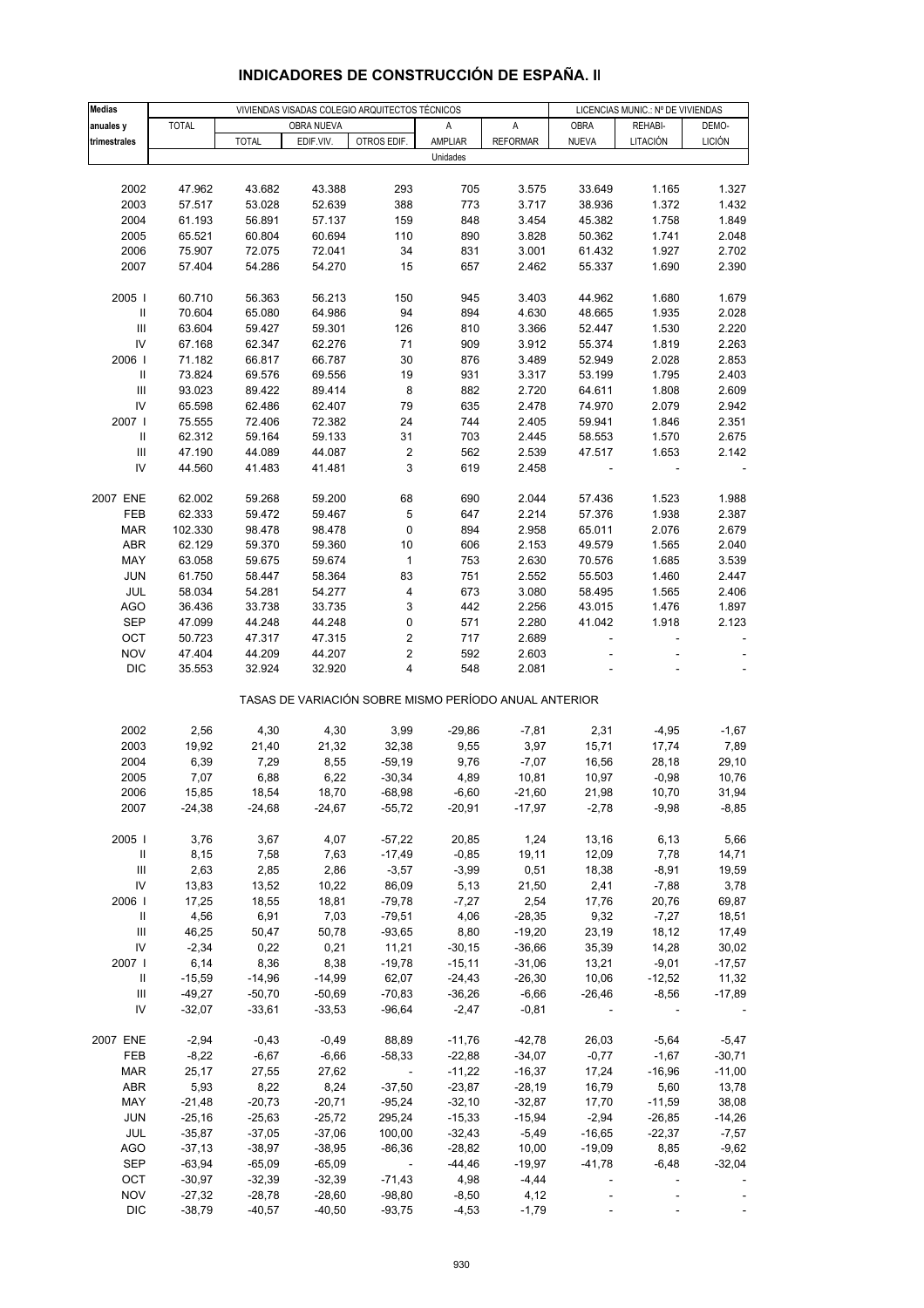| <b>Medias</b>                      |                          |                          | VIVIENDAS (2) |              |                               |                              |              | PROYECTOS VISADOS                                     |               | CERTIFICAC.  | LIQUIDACIÓN      |
|------------------------------------|--------------------------|--------------------------|---------------|--------------|-------------------------------|------------------------------|--------------|-------------------------------------------------------|---------------|--------------|------------------|
| anuales y                          |                          | <b>INICIADAS</b>         |               |              | <b>TERMINADAS</b>             |                              |              | POR EL COLEGIO DE ARQUITECTOS                         |               | FIN DE OBRA  | <b>EJECUCIÓN</b> |
| trimestrales                       | <b>TOTAL</b>             | <b>PROTEGIDAS</b>        | <b>LIBRES</b> | <b>TOTAL</b> | <b>PROTEGIDAS</b><br>Unidades | <b>LIBRES</b>                | <b>TOTAL</b> | <b>PROTEGIDOS</b>                                     | <b>LIBRES</b> | Nº VIVIENDAS | MAT. OBRA        |
|                                    |                          |                          |               |              |                               |                              |              |                                                       |               | Unidades     | Miles $\epsilon$ |
| 2002                               | 45.255                   | 3.668                    | 41.587        | 43.307       | 3.246                         | 40.061                       | 51.915       | 4.155                                                 | 47.760        | 35.562       | 1.963.167        |
|                                    |                          |                          |               |              |                               |                              |              |                                                       |               |              |                  |
| 2003                               | 51.849                   | 5.977                    | 45.872        | 42.196       | 3.635                         | 38.561                       | 57.190       | 4.581                                                 | 52.609        | 38.224       | 2.222.612        |
| 2004                               | 56.818                   | 5.047                    | 51.771        | 46.404       | 3.963                         | 42.441                       | 63.454       | 4.817                                                 | 58.636        | 40.576       | 2.447.204        |
| 2005                               | 59.567                   | 6.599                    | 52.967        | 53.163       | 5.184                         | 47.979                       | 67.552       | 5.794                                                 | 61.897        | 43.707       | 2.948.576        |
| 2006                               | 63.347                   | 7.937                    | 55.410        | 54.887       | 5.084                         | 49.803                       | 76.683       | 6.166                                                 | 70.441        | 48.765       | 3.215.294        |
| 2007                               | 53.495                   | 6.290                    | 47.205        | 53.256       | 5.246                         | 48.010                       | 50.276       | 3.602                                                 | 46.674        | 53.452       | 3.591.425        |
| 2005                               | 60.229                   | 6.543                    | 53.686        | 48.144       | 4.496                         | 43.648                       | 69.351       | 6.622                                                 | 63.284        | 37.446       | 2.494.450        |
| $\, \parallel$                     | 59.270                   | 5.698                    | 53.572        | 54.505       | 4.958                         | 49.547                       | 70.595       | 5.635                                                 | 64.960        | 50.383       | 3.322.454        |
| $\ensuremath{\mathsf{III}}\xspace$ | 60.055                   | 4.885                    | 55.169        | 52.083       | 4.629                         | 47.454                       | 63.748       | 5.614                                                 | 58.134        | 42.541       | 2.928.862        |
| $\mathsf{IV}$                      | 58.712                   | 9.270                    | 49.442        | 57.919       | 6.652                         | 51.267                       | 66.515       | 5.305                                                 | 61.211        | 44.456       | 3.048.539        |
| 2006                               | 58.229                   | 6.310                    | 51.919        | 52.050       | 4.597                         | 47.453                       | 70.725       | 4.921                                                 | 65.498        | 45.493       | 2.950.074        |
| Ш                                  | 63.428                   | 8.358                    | 55.070        | 57.010       | 5.673                         | 51.338                       | 77.944       | 6.821                                                 | 71.124        | 52.986       | 3.289.810        |
|                                    |                          |                          |               |              |                               |                              |              |                                                       |               |              |                  |
| $\mathbf{III}$                     | 60.983                   | 5.564                    | 55.419        | 54.007       | 4.272                         | 49.736                       | 103.376      | 7.719                                                 | 95.656        | 46.070       | 3.201.115        |
| IV                                 | 70.751                   | 11.516                   | 59.234        | 56.480       | 5.796                         | 50.684                       | 54.688       | 5.204                                                 | 49.484        | 50.513       | 3.420.177        |
| 2007                               | 56.387                   | 7.469                    | 48.918        | 51.099       | 6.094                         | 45.005                       | 72.563       | 5.059                                                 | 67.504        | 50.138       | 3.192.355        |
| $\, \parallel$                     | 54.448                   | 6.257                    | 48.191        | 59.045       | 4.986                         | 54.060                       | 48.266       | 2.840                                                 | 45.425        | 59.786       | 3.974.995        |
| $\ensuremath{\mathsf{III}}\xspace$ | 49.651                   | 5.145                    | 44.506        | 49.625       | 4.659                         | 44.966                       | 44.076       | 2.917                                                 | 41.159        | 48.411       | 3.323.636        |
| IV                                 |                          | $\blacksquare$           |               |              | ÷,                            | ÷,                           | 36.200       | 3.592                                                 | 32.608        | 55.471       | 3.874.711        |
| 2007 ENE                           |                          |                          |               | 42.985       |                               | 37.236                       |              |                                                       |               |              |                  |
|                                    | 63.415                   | 7.913                    | 55.502        |              | 5.749                         |                              | 50.086       | 4.054                                                 | 46.032        | 46.807       | 2.944.421        |
| FEB                                | 55.214                   | 8.552                    | 46.662        | 54.516       | 6.177                         | 48.339                       | 57.068       | 4.100                                                 | 52.968        | 46.718       | 3.035.824        |
| <b>MAR</b>                         | 50.531                   | 5.941                    | 44.590        | 55.795       | 6.356                         | 49.439                       | 110.535      | 7.023                                                 | 103.512       | 56.889       | 3.596.820        |
| <b>ABR</b>                         | 53.625                   | 7.208                    | 46.417        | 58.466       | 4.756                         | 53.710                       | 41.886       | 1.906                                                 | 39.980        | 51.302       | 3.449.512        |
| MAY                                | 50.901                   | 5.053                    | 45.848        | 59.778       | 5.675                         | 54.103                       | 54.728       | 3.594                                                 | 51.134        | 60.903       | 4.026.656        |
| JUN                                | 58.818                   | 6.510                    | 52.308        | 58.892       | 4.526                         | 54.366                       | 48.183       | 3.021                                                 | 45.162        | 67.154       | 4.448.818        |
| JUL                                | 49.567                   | 5.906                    | 43.661        | 54.752       | 7.117                         | 47.635                       | 61.136       | 3.944                                                 | 57.192        | 68.471       | 4.625.962        |
| <b>AGO</b>                         | 49.738                   | 3.268                    | 46.470        | 44.951       | 3.912                         | 41.039                       | 34.854       | 1.929                                                 | 32.924        | 29.476       | 2.092.326        |
| <b>SEP</b>                         | 49.648                   | 6.261                    | 43.387        | 49.173       | 2.948                         | 46.225                       | 36.237       | 2.877                                                 | 33.360        | 47.285       | 3.252.621        |
| OCT                                | $\overline{\phantom{a}}$ | $\blacksquare$           |               |              |                               | $\overline{\phantom{a}}$     | 42.798       | 4.796                                                 | 38.002        | 61.410       | 4.299.844        |
| <b>NOV</b>                         |                          |                          |               |              |                               |                              | 35.163       | 3.232                                                 | 31.931        | 59.381       | 4.084.431        |
| <b>DIC</b>                         |                          |                          |               |              |                               |                              | 30.639       | 2.749                                                 | 27.890        | 45.623       | 3.239.859        |
|                                    |                          |                          |               |              |                               |                              |              | TASAS DE VARIACIÓN SOBRE MISMO PERÍODO ANUAL ANTERIOR |               |              |                  |
|                                    |                          |                          |               |              |                               |                              |              |                                                       |               |              |                  |
| 2002                               | 3,69                     | $-9,60$                  | 5,05          | 2,87         | $-26,39$                      | 6,30                         | 13,46        | 33,64                                                 | 11,99         | 16,70        | 26,57            |
| 2003                               | 14,57                    | 62,95                    | 10,30         | $-2,57$      | 11,97                         | $-3,74$                      | 10,16        | 10,25                                                 | 10,15         | 7,49         | 13,22            |
| 2004                               | 9,58                     | $-15,56$                 | 12,86         | 9,97         | 9,02                          | 10,06                        | 10,95        | 5,15                                                  | 11,46         | 6,16         | 10, 10           |
| 2005                               | 4,84                     | 30,76                    | 2,31          | 14,57        | 30,81                         | 13,05                        | 6,46         | 20,28                                                 | 5,56          | 7,71         | 20,49            |
| 2006                               | 6,35                     | 20,27                    | 4,61          | 3,24         | -1,92                         | 3,80                         | 13,52        | 6,42                                                  | 13,80         | 11,57        | 9,05             |
| 2007                               | $-12,13$                 | $-6,73$                  | $-12,80$      | $-2,02$      | 8,24                          | $-3,03$                      | $-34,44$     | $-41,58$                                              | $-33,74$      | 9,61         | 11,70            |
|                                    |                          |                          |               |              |                               |                              |              |                                                       |               |              |                  |
| 2005                               | 10,30                    | 31,15                    | 8,21          | 12,65        | 55,58                         | 9,54                         | 13,16        | 26,28                                                 | 12,93         | $-3,11$      | 13,16            |
| $\, \parallel$                     | 5,69                     | 1,03                     | 6,21          | 10,33        | 18,55                         | 9,57                         | 7,94         | 13,82                                                 | 7,46          | 11,75        | 21,41            |
| $\mathbf{III}$                     | 3,51                     | 35,17                    | 1,40          | 14,23        | 11,36                         | 14,51                        | 1,82         | 35,92                                                 | $-0,58$       | 9,81         | 21,43            |
| ${\sf IV}$                         | 0,24                     | 55,96                    | $-6,05$       | 20,96        | 43,91                         | 18,51                        | 3,09         | 7,32                                                  | 2,73          | 11,62        | 25,15            |
| 2006                               | $-3,32$                  | $-3,57$                  | $-3,29$       | 8,11         | 2,25                          | 8,72                         | 1,98         | $-25,70$                                              | 3,50          | 21,49        | 18,27            |
| Ш                                  | 7,01                     | 46,67                    | 2,80          | 4,60         | 14,41                         | 3,61                         | 10,41        | 21,03                                                 | 9,49          | 5,17         | $-0,98$          |
| Ш                                  | 1,55                     | 13,89                    | 0,45          | 3,70         | $-7,71$                       | 4,81                         | 62,16        | 37,49                                                 | 64,55         | 8,30         | 9,30             |
| ${\sf IV}$                         | 20,50                    | 24,23                    | 19,81         | $-2,48$      | $-12,86$                      | $-1,14$                      | $-17,78$     | $-1,89$                                               | $-19,16$      | 13,62        | 12,19            |
| 2007                               | $-3,16$                  | 18,36                    | $-5,78$       | $-1,83$      | 32,57                         | $-5,16$                      | 2,60         | 2,81                                                  | 3,06          | 10,21        | 8,21             |
| Ш                                  | $-14,16$                 | $-25,14$                 | $-12,49$      | 3,57         | $-12,11$                      | 5,30                         | $-38,08$     | $-58,36$                                              | $-36,13$      | 12,83        | 20,83            |
| $\ensuremath{\mathsf{III}}\xspace$ | $-18,58$                 | $-7,53$                  | $-19,69$      | $-8,11$      | 9,07                          | $-9,59$                      | $-57,36$     | $-62,22$                                              | $-56,97$      | 5,08         | 3,83             |
| IV                                 |                          | $\sim$                   |               | $\sim$ $-$   | $\sim$ $-$                    | $\blacksquare$               | $-33,81$     | $-30,98$                                              | $-34,10$      | 9,82         | 13,29            |
|                                    |                          |                          |               |              |                               |                              |              |                                                       |               |              |                  |
| 2007 ENE                           | 10,09                    | 42,47                    | 6,64          | $-4,74$      | 132,66                        | $-12,70$                     | $-26, 13$    | $-16,84$                                              | $-26,78$      | 13,46        | 7,76             |
| FEB                                | $-8,01$                  | 23,58                    | $-12,13$      | 4,11         | 13,36                         | 3,03                         | $-12,58$     | $-10,01$                                              | $-11,82$      | 6,28         | 9,62             |
| <b>MAR</b>                         | $-11,44$                 | $-7,98$                  | $-11,89$      | $-4,88$      | 8,28                          | $-6,35$                      | 39,75        | 31,74                                                 | 40,72         | 10,97        | 7,42             |
| <b>ABR</b>                         | $-12,30$                 | 12,50                    | $-15,20$      | 15,76        | $-1,98$                       | 17,64                        | $-40,58$     | $-58,69$                                              | $-39,31$      | 24,72        | 30,68            |
| MAY                                | $-16,92$                 | $-49,65$                 | $-10,51$      | 6,99         | 2,20                          | 7,52                         | $-32,39$     | $-57,55$                                              | $-29,45$      | 7,27         | 13,79            |
| JUN                                | $-13,34$                 | $-24,58$                 | $-11,70$      | $-8,91$      | $-31,56$                      | $-6,33$                      | $-41,52$     | $-59,07$                                              | $-39,79$      | 10,01        | 20,52            |
| JUL                                | $-3,03$                  | $-12,10$                 | $-1,66$       | $-24,75$     | 0,20                          | $-27,45$                     | $-34,14$     | $-48,57$                                              | $-32,84$      | 9,11         | 15,68            |
| AGO                                | $-22,54$                 | $-43,40$                 | $-20,48$      | 24,13        | 39,27                         | 22,85                        | $-51,02$     | $-65,31$                                              | $-49,81$      | $-1,02$      | $-8,15$          |
| <b>SEP</b>                         | $-26,58$                 | 49,11                    | $-31,59$      | $-7,30$      | 1,55                          | $-7,82$                      | $-75,21$     | $-71,02$                                              | $-75,51$      | 3,53         | $-2,22$          |
| OCT                                | $\overline{\phantom{a}}$ | $\overline{\phantom{a}}$ |               |              | ÷,                            | $\overline{\phantom{a}}$     | $-19,41$     | 8,63                                                  | $-21,95$      | 12,92        | 16,57            |
| <b>NOV</b>                         |                          |                          |               |              |                               | $\qquad \qquad \blacksquare$ | $-37,09$     | $-52,89$                                              | $-34,87$      | 12,01        | 12,36            |
| DIC                                |                          |                          |               |              |                               |                              | $-44,36$     | $-36,64$                                              | $-45,02$      | 3,36         | 10,32            |

### **INDICADORES DE CONSTRUCCIÓN DE ESPAÑA. III**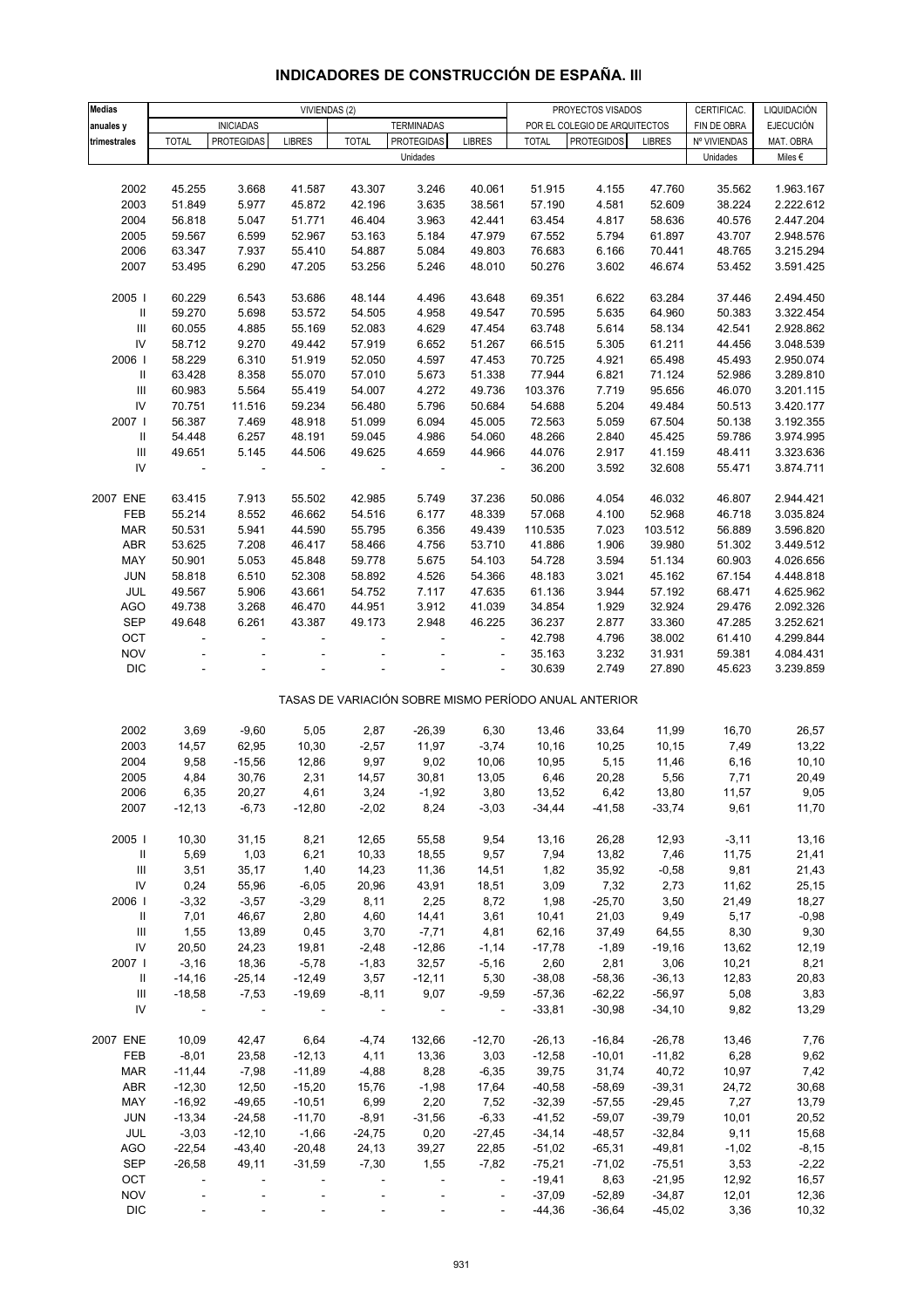# **INDICADORES DE CONSTRUCCIÓN DE ESPAÑA. IV**

| <b>Medias</b>                      | CONSUMO     |                                                       | LICITACIÓN OFICIAL (SEOPAN) |             |              | LICITACIÓN OFICIAL (FOMENTO) |              |
|------------------------------------|-------------|-------------------------------------------------------|-----------------------------|-------------|--------------|------------------------------|--------------|
| anuales y                          | DE          | <b>TOTAL</b>                                          | <b>EDIFICACIÓN</b>          | OBRA CIVIL  | <b>TOTAL</b> | <b>EDIFICACIÓN</b>           | INGENIERÍA   |
| trimestrales                       | CEMENTO (4) |                                                       |                             |             |              |                              | <b>CIVIL</b> |
|                                    | Toneladas   |                                                       |                             |             | Miles €      |                              |              |
|                                    |             |                                                       |                             |             |              |                              |              |
| 2003                               | 3.904.415   | 2.233.953,6                                           | 738.269,4                   | 1.495.684,1 | 1.992.593    | 600.425                      | 1.392.167    |
| 2004                               | 3.996.360   | 2.635.002,2                                           | 763.746,6                   | 1.871.255,6 | 2.359.009    | 620.382                      | 1.738.627    |
| 2005                               | 4.292.470   | 3.271.325,6                                           | 1.046.813,7                 | 2.224.511,9 | 2.795.266    | 870.161                      | 1.925.105    |
| 2006                               | 4.650.311   | 3.891.776,6                                           | 1.223.485,5                 | 2.668.291,1 | 3.573.202    | 1.091.816                    | 2.481.386    |
| 2007                               | 4.673.889   | 3.397.769,0                                           | 1.044.406,8                 | 2.353.362,2 | 3.051.225    | 900.420                      | 2.150.805    |
| 2008                               | 4.192.589   | 3.980.310,0                                           | 1.800.004,0                 | 2.180.306,0 |              |                              |              |
|                                    |             |                                                       |                             |             |              |                              |              |
| 2005 II                            | 4.729.794   | 3.321.429,0                                           | 1.089.396,0                 | 2.232.033,0 | 2.776.085    | 923.806                      | 1.852.280    |
| $\ensuremath{\mathsf{III}}\xspace$ | 4.410.511   | 3.604.831,0                                           | 1.069.281,0                 | 2.535.550,0 | 2.987.503    | 852.717                      | 2.134.786    |
| IV                                 | 4.152.015   | 3.303.963,0                                           | 1.224.292,3                 | 2.079.670,7 | 2.879.070    | 1.029.450                    | 1.849.620    |
| 2006                               | 4.539.536   | 3.046.220,0                                           | 1.143.069,0                 | 1.903.151,0 | 2.920.586    | 1.026.215                    | 1.894.371    |
| Ш                                  | 4.918.194   | 3.605.039,0                                           | 1.187.626,3                 | 2.417.412,7 | 3.736.887    | 1.175.907                    | 2.560.980    |
| Ш                                  | 4.632.699   | 3.891.733,0                                           | 1.230.206,7                 | 2.661.526,3 | 3.559.203    | 1.058.220                    | 2.500.983    |
| IV                                 | 4.510.813   | 5.024.114,3                                           | 1.333.040,0                 | 3.691.074,3 | 4.076.132    | 1.106.922                    | 2.969.209    |
| 2007                               | 4.788.099   | 3.582.284,7                                           | 1.326.748,7                 | 2.255.536,0 | 3.018.681    | 1.154.286                    | 1.864.395    |
| Ш                                  | 4.855.787   | 3.806.281,7                                           | 1.163.924,7                 | 2.642.357,0 | 3.934.761    | 1.014.026                    | 2.920.734    |
| $\ensuremath{\mathsf{III}}\xspace$ | 4.610.453   | 2.769.586,7                                           | 783.238,3                   | 1.986.348,3 | 2.238.276    | 613.013                      | 1.625.263    |
| IV                                 | 4.441.216   | 3.432.923,0                                           | 903.715,7                   | 2.529.207,3 | 2.994.159    | 780.319                      | 2.213.840    |
| 2008                               | 4.192.589   | 3.980.310,0                                           | 1.800.004,0                 | 2.180.306,0 |              |                              |              |
|                                    |             |                                                       |                             |             |              |                              |              |
| 2007 FEB                           | 4.539.921   | 2.725.048,0                                           | 1.240.945,0                 | 1.484.103,0 | 3.520.008    | 1.354.525                    | 2.165.483    |
| MAR                                | 5.270.617   | 4.124.167,0                                           | 1.447.910,0                 | 2.676.257,0 | 2.899.833    | 848.199                      | 2.051.634    |
| <b>ABR</b>                         | 4.412.402   | 3.169.293,0                                           | 978.617,0                   | 2.190.676,0 | 4.196.958    | 1.185.421                    | 3.011.536    |
| MAY                                | 5.078.417   | 3.739.414,0                                           | 1.301.309,0                 | 2.438.105,0 | 3.865.115    | 1.166.659                    | 2.698.456    |
| <b>JUN</b>                         | 5.076.542   | 4.510.138,0                                           | 1.211.848,0                 | 3.298.290,0 | 3.742.210    | 689.998                      | 3.052.211    |
| JUL                                | 5.134.088   | 4.188.724,0                                           | 1.056.239,0                 | 3.132.485,0 | 2.133.533    | 559.290                      | 1.574.243    |
| <b>AGO</b>                         | 4.269.667   | 2.266.313,0                                           | 814.770,0                   | 1.451.543,0 | 1.565.647    | 450.343                      | 1.115.304    |
| <b>SEP</b>                         | 4.427.604   | 1.853.723,0                                           | 478.706,0                   | 1.375.017,0 | 3.015.648    | 829.407                      | 2.186.241    |
| OCT                                | 5.008.197   | 3.267.947,0                                           | 943.757,0                   | 2.324.190,0 | 2.404.342    | 701.475                      | 1.702.867    |
| <b>NOV</b>                         | 4.795.066   | 2.706.060,0                                           | 793.076,0                   | 1.912.984,0 | 3.583.976    | 859.163                      | 2.724.813    |
| <b>DIC</b>                         | 3.520.385   | 4.324.762,0                                           | 974.314,0                   | 3.350.448,0 |              |                              |              |
| 2008 ENE                           | 4.192.589   | 3.980.310,0                                           | 1.800.004,0                 | 2.180.306,0 |              |                              |              |
|                                    |             |                                                       |                             |             |              |                              |              |
|                                    |             | TASAS DE VARIACIÓN SOBRE MISMO PERÍODO ANUAL ANTERIOR |                             |             |              |                              |              |
| 2003                               | 6,19        | 2,18                                                  | 14,93                       | $-3, 13$    | $-10,89$     | $-0,26$                      | $-14,81$     |
| 2004                               | 2,35        | 17,95                                                 | 3,45                        | 25,11       | 18,39        | 3,32                         | 24,89        |
| 2005                               | 7,41        | 24,15                                                 | 37,06                       | 18,88       | 18,49        | 40,26                        | 10,73        |
| 2006                               | 8,34        | 18,97                                                 | 16,88                       | 19,95       | 27,83        | 25,47                        | 28,90        |
| 2007                               | 0,51        | $-12,69$                                              | $-14,64$                    | -11,80      | $-14,18$     | -18,19                       | $-12,38$     |
| 2008                               | $-7,93$     | 2,12                                                  | 39,38                       | $-16,34$    |              |                              |              |
|                                    |             |                                                       |                             |             |              |                              |              |
| 2005 II                            | 13,69       | 49,78                                                 | 95,48                       | 34,44       | 36,56        | 101,77                       | 17,61        |
| Ш                                  | 7,88        | 14,87                                                 | 4,80                        | 19,72       | 2,98         | 15,46                        | $-1,28$      |
| IV                                 | 6,19        | 31,65                                                 | 33,76                       | 30,43       | 36,90        | 22,48                        | 46,49        |
| 2006                               | 17,07       | 6,69                                                  | 42,12                       | $-7,20$     | 15,06        | 52,11                        | 1,64         |
| Ш                                  | 3,98        | 8,54                                                  | 9,02                        | 8,31        | 34,61        | 27,29                        | 38,26        |
| Ш                                  | 5,04        | 7,96                                                  | 15,05                       | 4,97        | 19,14        | 24,10                        | 17,15        |
| IV                                 | 8,64        | 52,06                                                 | 8,88                        | 77,48       | 41,58        | 7,53                         | 60,53        |
| 2007 I                             | 5,48        | 17,60                                                 | 16,07                       | 18,52       | 3,36         | 12,48                        | $-1,58$      |
| Ш                                  | $-1,27$     | 5,58                                                  | $-2,00$                     | 9,31        | 5,30         | $-13,77$                     | 14,05        |
| Ш                                  | $-0,48$     | $-28,83$                                              | $-36,33$                    | $-25,37$    | $-37,11$     | $-42,07$                     | $-35,02$     |
| IV                                 | $-1,54$     | $-31,67$                                              | $-32,21$                    | $-31,48$    | $-29,21$     | $-32,91$                     | $-27,80$     |
| 2008                               | $-7,93$     | 2,12                                                  | 39,38                       | $-16,34$    |              |                              |              |
|                                    |             |                                                       |                             |             |              |                              |              |
| 2007 FEB                           | 4,00        | 35,20                                                 | 37,31                       | 33,49       | 108,72       | 109,95                       | 107,95       |
| <b>MAR</b>                         | $-0,48$     | 17,01                                                 | 15,23                       | 18,00       | $-15,78$     | $-31,23$                     | $-7,16$      |
| <b>ABR</b>                         | 2,93        | 1,13                                                  | $-7,48$                     | 5,51        | 27,18        | 5,97                         | 38,06        |
| MAY                                | $-1,95$     | $-8,41$                                               | $-1,09$                     | $-11,89$    | $-16,66$     | $-5,11$                      | $-20,83$     |
| <b>JUN</b>                         | $-4,01$     | 25,34                                                 | 1,88                        | 36,92       | 14,33        | $-41,51$                     | 45,80        |
| JUL                                | 3,98        | 33,88                                                 | $-6,09$                     | 56,31       | $-31,90$     | $-43,36$                     | $-26,63$     |
| <b>AGO</b>                         | 0,00        | $-59,66$                                              | $-47,01$                    | $-64,43$    | $-67,58$     | $-65,01$                     | $-68,52$     |
| SEP                                | $-5,62$     | $-36,69$                                              | $-53,45$                    | $-27,62$    | 11,07        | $-7,88$                      | 20,47        |
| OCT                                | 5,18        | $-32,66$                                              | $-33,73$                    | $-32,21$    | $-46,96$     | $-39,92$                     | $-49,40$     |
| <b>NOV</b>                         | $-1,80$     | $-35,53$                                              | $-38,26$                    | $-34,33$    | $-8,71$      | $-25,85$                     | $-1,54$      |
| <b>DIC</b>                         | $-9,45$     | $-28,18$                                              | $-24,49$                    | $-29,19$    |              |                              |              |
| 2008 ENE                           | $-7,93$     | 2,12                                                  | 39,38                       | $-16,34$    |              |                              |              |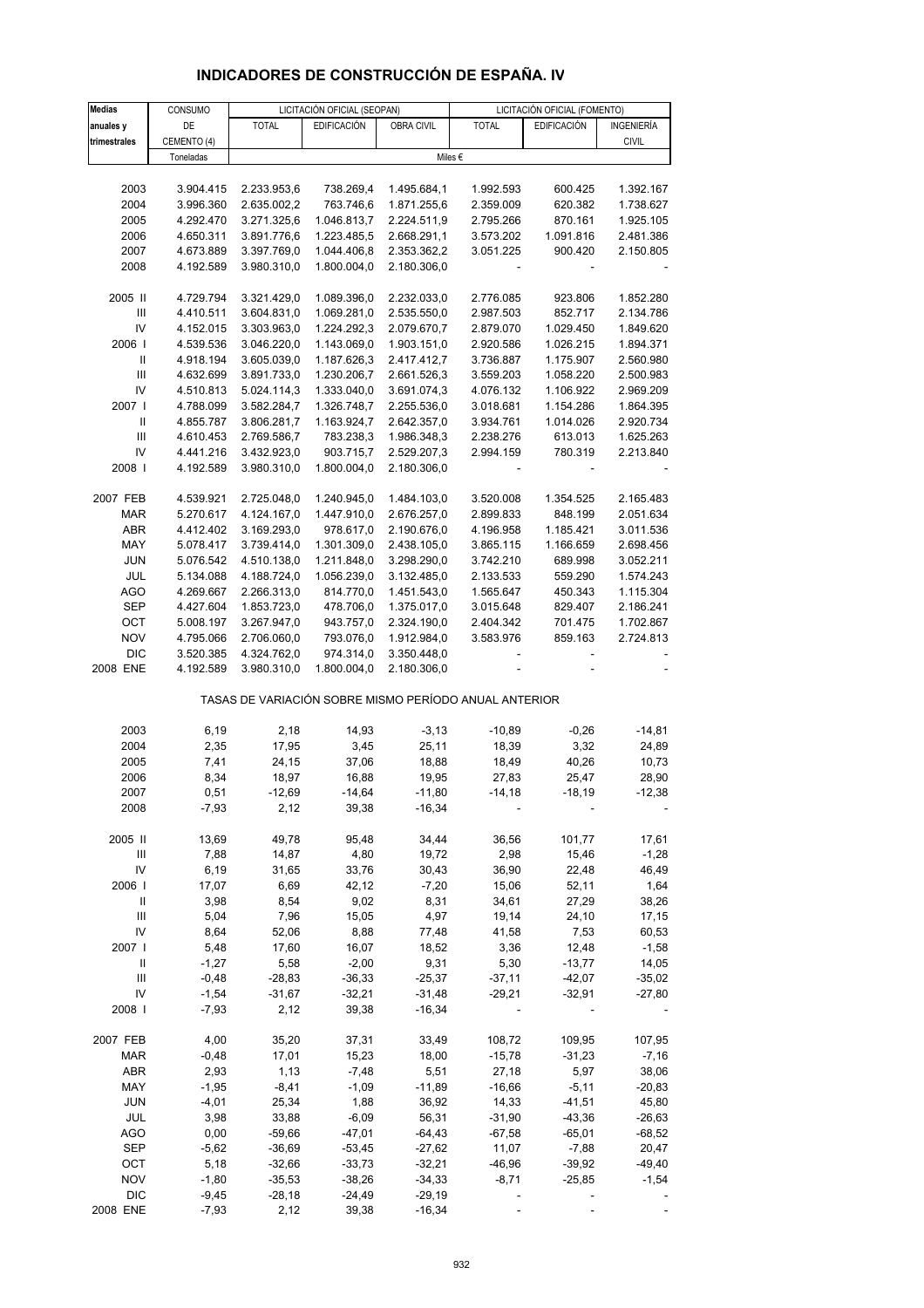| <b>Medias</b>                      |              |                    |                                                       | ESTABLECIMIENTOS HOTELEROS |                          |                    |                 |
|------------------------------------|--------------|--------------------|-------------------------------------------------------|----------------------------|--------------------------|--------------------|-----------------|
| anuales y                          |              | NÚMERO DE VIAJEROS |                                                       |                            | NÚMERO DE PERNOCTACIONES |                    | <b>GRADO DE</b> |
| trimestrales                       | <b>TOTAL</b> | <b>ESPAÑOLES</b>   | <b>EXTRANJEROS</b>                                    | <b>TOTAL</b>               | ESPAÑOLES                | <b>EXTRANJEROS</b> | OCUPACIÓN       |
|                                    |              |                    | Miles                                                 |                            |                          |                    | $\%$            |
|                                    |              |                    |                                                       |                            |                          |                    |                 |
| 2003                               | 5.709,85     | 3.176,62           | 2.537,97                                              | 19.430,80                  | 7.726,87                 | 11.712,27          | 53,49           |
| 2004                               | 6.103,11     | 3.530,16           | 2.573,56                                              | 19.991,99                  | 8.467,19                 | 11.527,54          | 52,65           |
| 2005                               | 6.449,76     | 3.744,84           | 2.704,89                                              | 20.920,62                  | 9.042,68                 | 11.878,09          | 53,31           |
| 2006                               | 6.821,33     | 3.953,68           | 2.867,65                                              | 22.252,32                  | 9.590,69                 | 12.661,63          | 54,69           |
| 2007                               | 7.056,97     | 4.065,92           | 2.991,06                                              | 22.716,47                  | 9.742,12                 | 12.974,35          | 54,60           |
| 2008                               | 4.300,07     | 2.673,15           | 1.626,92                                              | 12.644,20                  | 5.629,29                 | 7.014,91           | 40,27           |
| 2005 II                            | 6.941,78     | 3.876,20           | 3.064,84                                              | 21.646,20                  | 8.781,74                 | 12.863,61          | 52,36           |
| $\ensuremath{\mathsf{III}}\xspace$ | 8.700,21     | 4.827,42           | 3.872,79                                              | 32.207,90                  | 13.645,45                | 18.561,60          | 67,78           |
| IV                                 | 5.454,83     | 3.302,59           | 2.153,14                                              | 16.076,12                  | 7.127,93                 | 8.953,37           | 47,02           |
| 2006                               | 4.825,93     | 3.049,41           | 1.776,53                                              | 13.889,03                  | 6.549,37                 | 7.339,66           | 45,43           |
| Ш                                  | 7.680,55     | 4.236,59           | 3.443,96                                              | 24.305,72                  | 9.852,87                 | 14.452,84          | 56,67           |
| $\ensuremath{\mathsf{III}}\xspace$ | 9.063,86     | 5.019,76           | 4.044,10                                              | 33.886,83                  | 14.270,50                | 19.616,33          | 69,00           |
| IV                                 | 5.714,96     | 3.508,95           | 2.206,00                                              | 16.927,71                  | 7.690,01                 | 9.237,70           | 47,67           |
| 2007                               | 5.082,01     | 3.167,24           | 1.914,77                                              | 14.501,30                  | 6.731,52                 | 7.769,78           | 45,61           |
| Ш                                  | 7.886,90     | 4.390,16           | 3.496,74                                              | 24.659,74                  | 10.155,01                | 14.504,73          | 56,06           |
| $\ensuremath{\mathsf{III}}\xspace$ | 9.307,73     | 5.108,57           | 4.199,17                                              | 34.287,45                  | 14.309,02                | 19.978,43          | 68,85           |
| IV                                 | 5.951,25     | 3.597,70           | 2.353,56                                              | 17.417,39                  | 7.772,94                 | 9.644,45           | 47,90           |
| 2008                               | 4.300,07     | 2.673,15           | 1.626,92                                              | 12.644,20                  | 5.629,29                 | 7.014,91           | 40,27           |
|                                    |              |                    |                                                       |                            |                          |                    |                 |
| 2007 FEB                           | 4.889,12     | 3.100,16           | 1.788,96                                              | 13.643,33                  | 6.449,47                 | 7.193,86           | 46,11           |
| <b>MAR</b>                         | 6.198,54     | 3.797,24           | 2.401,30                                              | 17.504,17                  | 8.160,61                 | 9.343,56           | 50,39           |
| <b>ABR</b>                         | 7.422,37     | 4.470,71           | 2.951,66                                              | 21.792,95                  | 10.719,39                | 11.073,56          | 55,75           |
| MAY                                | 7.643,63     | 4.022,35           | 3.621,28                                              | 23.574,63                  | 8.872,34                 | 14.702,29          | 51,15           |
| <b>JUN</b>                         | 8.594,71     | 4.677,43           | 3.917,28                                              | 28.611,64                  | 10.873,29                | 17.738,35          | 61,28           |
| JUL                                | 9.214,32     | 5.030,35           | 4.183,97                                              | 34.478,57                  | 13.988,37                | 20.490,20          | 68,09           |
| <b>AGO</b>                         | 10.061,42    | 5.682,82           | 4.378,60                                              | 38.123,95                  | 17.316,79                | 20.807,16          | 74,19           |
| <b>SEP</b>                         | 8.647,46     | 4.612,53           | 4.034,93                                              | 30.259,83                  | 11.621,90                | 18.637,93          | 64,26           |
| OCT                                | 7.540,04     | 4.215,78           | 3.324,26                                              | 23.533,50                  | 9.220,14                 | 14.313,36          | 53,81           |
| <b>NOV</b>                         | 5.537,56     | 3.506,03           | 2.031,53                                              | 15.362,30                  | 7.552,70                 | 7.809,61           | 48,27           |
| <b>DIC</b>                         | 4.776,16     | 3.071,28           | 1.704,88                                              | 13.356,37                  | 6.545,98                 | 6.810,39           | 41,61           |
| 2008 ENE                           | 4.300,07     | 2.673,15           | 1.626,92                                              | 12.644,20                  | 5.629,29                 | 7.014,91           | 40,27           |
|                                    |              |                    | TASAS DE VARIACIÓN SOBRE MISMO PERÍODO ANUAL ANTERIOR |                            |                          |                    |                 |
| 2003                               | 4,44         | 6,09               | 2,38                                                  | 2,51                       | 5,30                     | 0,74               | $-1,20$         |
| 2004                               | 6,89         | 11,13              | 1,40                                                  | 2,89                       | 9,58                     | $-1,58$            | $-1,57$         |
| 2005                               | 5,68         | 6,08               | 5,10                                                  | 4,64                       | 6,80                     | 3,04               | 1,27            |
| 2006                               | 5,76         | 5,58               | 6,02                                                  | 6,37                       | 6,06                     | 6,60               | 2,59            |
| 2007                               | 3,45         | 2,84               | 4,30                                                  | 2,09                       | 1,58                     | 2,47               | $-0, 16$        |
| 2008                               | 3,41         | 2,64               | 4,69                                                  | 2,33                       | 0,80                     | 3,59               | $-0,17$         |
| 2005 II                            | 4,88         | 6,22               | 3,20                                                  | 3,02                       | 5,72                     | 1,24               |                 |
| $\ensuremath{\mathsf{III}}\xspace$ | 6,21         | 5,61               | 6,99                                                  | 5,21                       | 6,76                     | 4,09               | 0,27<br>1,97    |
| IV                                 | 5,02         | 3,82               | 7,03                                                  | 4,52                       | 3,23                     | 5,60               | 1,26            |
| 2006                               | 2,63         | 2,56               | 2,76                                                  | 0,99                       | $-1,00$                  | 2,89               | $-1,42$         |
| Ш                                  | 10,64        | 9,30               | 12,37                                                 | 12,29                      | 12,20                    | 12,35              | 8,23            |
| $\ensuremath{\mathsf{III}}\xspace$ | 4,18         |                    | 4,42                                                  | 5,21                       | 4,58                     | 5,68               | 1,80            |
| IV                                 | 4,77         | 3,98<br>6,25       | 2,46                                                  | 5,30                       | 7,89                     | 3,18               | 1,38            |
| 2007 l                             | 5,31         | 3,86               | 7,78                                                  | 4,41                       | 2,78                     | 5,86               | 0,40            |
|                                    |              |                    |                                                       |                            |                          |                    |                 |
| Ш<br>Ш                             | 2,69         | 3,62               | 1,53                                                  | 1,46                       | 3,07                     | 0,36               | $-1,07$         |
|                                    | 2,69         | 1,77               | 3,83                                                  | 1,18                       | 0,27                     | 1,85               | $-0,23$         |
| IV                                 | 4,13         | 2,53               | 6,69                                                  | 2,89                       | 1,08                     | 4,40               | 0,48            |
| 2008                               | 3,41         | 2,64               | 4,69                                                  | 2,33                       | 0,80                     | 3,59               | $-0,17$         |
| 2007 FEB                           | 3,82         | 1,88               | 7,36                                                  | 3,19                       | 0,87                     | 5,37               | $-0,88$         |
| MAR                                | 7,54         | 6,86               | 8,63                                                  | 6,93                       | 5,84                     | 7,89               | 3,15            |
| ABR                                | 1,77         | 1,84               | 1,67                                                  | 2,87                       | 3,74                     | 2,03               | $-0,84$         |
| MAY                                | 0,68         | 1,88               | $-0,62$                                               | $-0,68$                    | $-0,13$                  | $-1,00$            | $-3,49$         |
| <b>JUN</b>                         | 5,37         | 6,99               | 3,50                                                  | 2,20                       | 5,14                     | 0,48               | 0,82            |
| JUL                                | 1,73         | 1,79               | 1,65                                                  | 1,09                       | 1,25                     | 0,99               | $-0, 10$        |
| AGO                                | 3,58         | 2,33               | 5,26                                                  | 1,30                       | $-0,29$                  | 2,65               | $-0,24$         |
| SEP                                | 2,70         | 1,07               | 4,62                                                  | 1,14                       | $-0,05$                  | 1,90               | $-0,34$         |
| OCT                                | 2,49         | 1,66               | 3,55                                                  | 0,69                       | $-1,19$                  | 1,94               | $-1,43$         |
| <b>NOV</b>                         | 8,26         | 7,72               | 9,22                                                  | 7,66                       | 8,65                     | 6,71               | 4,46            |
| $DIC$                              | 2,21         | $-1,72$            | 10,15                                                 | 1,64                       | $-3,56$                  | 7,18               | $-1,40$         |
| 2008 ENE                           | 3,41         | 2,64               | 4,69                                                  | 2,33                       | 0,80                     | 3,59               | $-0,17$         |

### **INDICADORES DE SERVICIOS DE ESPAÑA. I**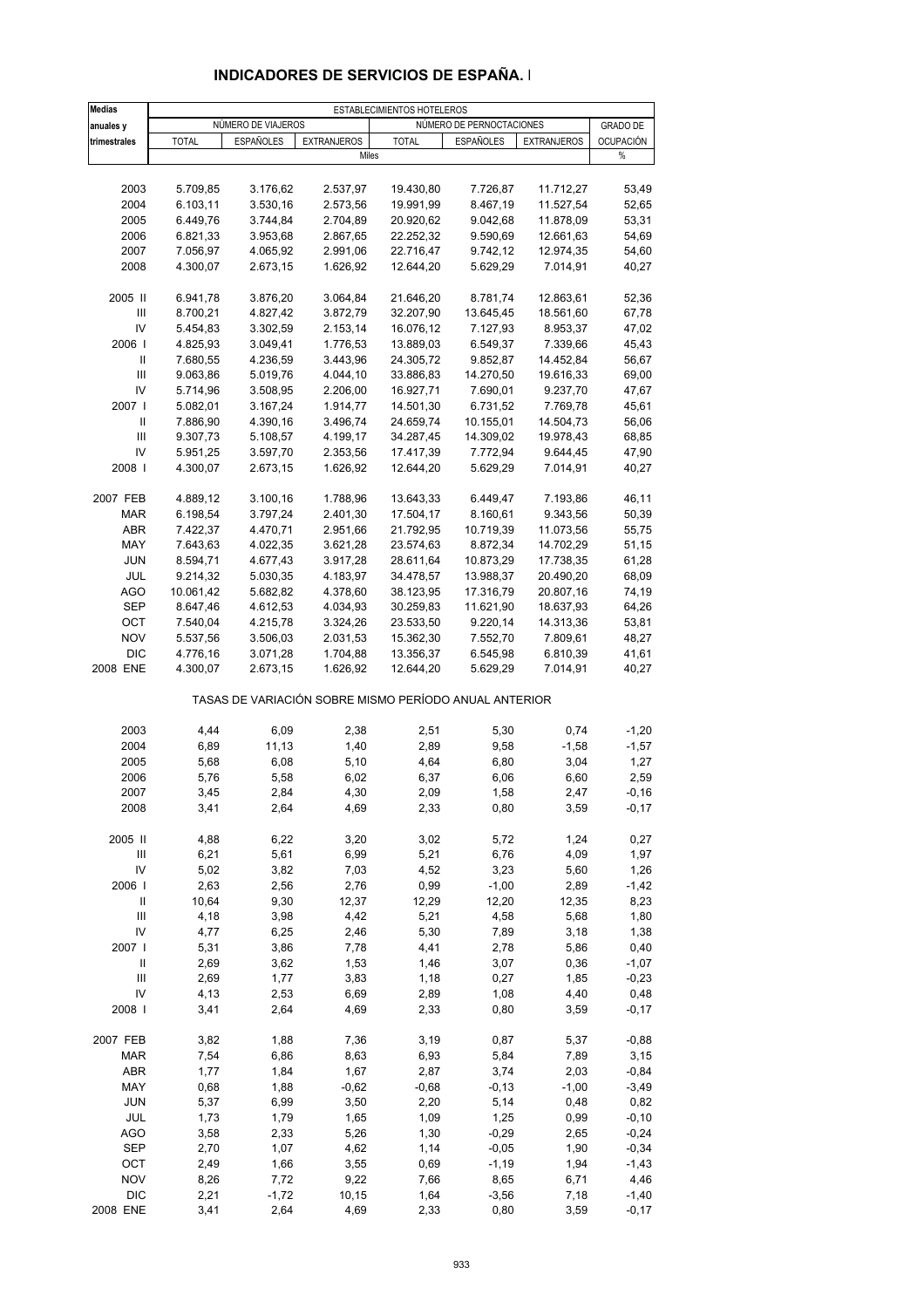| <b>Medias</b>                      | <b>ACAMPAMENTOS TURÍSTICOS (5)</b> |                    |                                                       |                    |                          |                    |                    |  |
|------------------------------------|------------------------------------|--------------------|-------------------------------------------------------|--------------------|--------------------------|--------------------|--------------------|--|
| anuales y                          |                                    | NUMERO DE VIAJEROS |                                                       |                    | NÚMERO DE PERNOCTACIONES |                    | <b>GRADO DE</b>    |  |
| trimestrales                       | <b>TOTAL</b>                       | <b>ESPAÑOLES</b>   | <b>EXTRANJEROS</b>                                    | <b>TOTAL</b>       | <b>ESPAÑOLES</b>         | <b>EXTRANJEROS</b> | <b>OCUPACIÓN</b>   |  |
|                                    |                                    |                    | Miles                                                 |                    |                          |                    | %                  |  |
|                                    |                                    |                    |                                                       |                    |                          |                    |                    |  |
| 2003                               | 586,049                            | 389,151            | 196,898                                               | 2.592,934          | 1.404,355                | 1.188,578          | 33,56              |  |
| 2004                               | 556,160                            | 376,105            | 180,055                                               | 2.534,916          | 1.390,447                | 1.144,469          | 35,31              |  |
| 2005                               | 546,465                            | 374,388            | 172,078                                               | 2.598,740          | 1.421,521                | 1.177,219          | 35,79              |  |
| 2006                               | 551,646                            | 374,948            | 176,698                                               | 2.660,181          | 1.456,573                | 1.203,608          | 36,73              |  |
| 2007                               | 542,662                            | 364,271            | 178,392                                               | 2.638,439          | 1.417,571                | 1.220,868          | 36,71              |  |
| 2008                               | 91,524                             | 60,590             | 30,934                                                | 806,976            | 163,572                  | 643,404            | 37,21              |  |
| 2005 II                            | 497,992                            | 356,200            | 141,792                                               | 1.836,748          | 993,435                  | 843,313            | 29,18              |  |
| Ш                                  | 1.366,487                          | 897,348            | 469,140                                               | 6.748,937          | 4.032,497                | 2.716,440          | 43,98              |  |
| IV                                 | 155,967                            | 116,340            | 39,627                                                | 839,594            | 295,178                  | 544,416            | 33,96              |  |
| 2006                               | 129,780                            | 93,980             | 35,800                                                | 815,649            | 220,387                  | 595,262            | 35,85              |  |
| Ш                                  | 580,882                            | 426,447            | 154,435                                               | 2.194,418          | 1.250,153                | 944,266            | 32,14              |  |
| Ш                                  | 1.327,161                          | 851,927            | 475,235                                               | 6.751,246          | 4.021,843                | 2.729,403          | 44,33              |  |
| IV                                 | 168,760                            | 127,438            | 41,322                                                | 879,410            | 333,907                  | 545,503            | 34,60              |  |
| 2007 l                             | 144,698                            | 102,137            | 42,562                                                | 874,349            | 238,280                  | 636,069            | 36,07              |  |
| Ш                                  | 561,688                            | 404,920            | 156,768                                               | 2.189,001          | 1.246,020                | 942,981            | 31,47              |  |
| $\ensuremath{\mathsf{III}}\xspace$ | 1.295,029                          | 822,963            | 472,066                                               | 6.575,111          | 3.847,137                | 2.727,974          | 44,28              |  |
| IV                                 | 169,234                            | 127,063            | 42,171                                                | 915,297            | 338,849                  | 576,448            | 35,04              |  |
| 2008                               | 91,524                             | 60,590             | 30,934                                                | 806,976            | 163,572                  | 643,404            | 37,21              |  |
|                                    |                                    |                    |                                                       |                    |                          |                    |                    |  |
| 2007 FEB                           | 117,102                            | 82,779             | 34,323                                                | 824,599            | 194,546                  | 630,053            | 37,46              |  |
| <b>MAR</b>                         | 224,645                            | 162,084            | 62,561                                                | 1.033,523          | 366,740                  | 666,783            | 34,58              |  |
| ABR                                | 515,501                            | 409,497            | 106,004                                               | 2.014,864          | 1.361,741                | 653,123            | 31,70              |  |
| MAY                                | 435,080                            | 278,947            | 156,133                                               | 1.763,639          | 832,804                  | 930,835            | 30,41              |  |
| <b>JUN</b>                         | 734,483                            | 526,316            | 208,167                                               | 2.788,499          | 1.543,515                | 1.244,984          | 32,30              |  |
| JUL                                | 1.477,453                          | 915,544            | 561,909                                               | 7.381,449          | 3.959,098                | 3.422,351          | 46,55              |  |
| AGO                                | 1.848,609                          | 1.195,726          | 652,883                                               | 9.767,508          | 6.212,217                | 3.555,291          | 54,46              |  |
| <b>SEP</b>                         | 559,026                            | 357,619            | 201,407                                               | 2.576,376          | 1.370,096                | 1.206,280          | 31,83              |  |
| OCT                                | 238,331                            | 171,499            | 66,832                                                | 1.131,318          | 472,481                  | 658,837            | 33,93              |  |
| <b>NOV</b>                         | 147,459                            | 114,289            | 33,170                                                | 804,110            | 281,192                  | 522,918            | 35,94              |  |
| <b>DIC</b>                         | 121,911                            | 95,401             | 26,510                                                | 810,462            | 262,874                  | 547,588            | 35,25              |  |
| 2008 ENE                           | 91,524                             | 60,590             | 30,934                                                | 806,976            | 163,572                  | 643,404            | 37,21              |  |
|                                    |                                    |                    | TASAS DE VARIACIÓN SOBRE MISMO PERÍODO ANUAL ANTERIOR |                    |                          |                    |                    |  |
| 2003                               | 16,82                              | 21,05              | 9,28                                                  | $-0,50$            | 3,53                     | $-4,89$            | $-7,54$            |  |
| 2004                               | $-5,10$                            | $-3,35$            | $-8,55$                                               | $-2,24$            | $-0,99$                  | $-3,71$            | 5,21               |  |
| 2005                               | $-1,74$                            | $-0,46$            | $-4,43$                                               | 2,52               | 2,23                     | 2,86               | 1,35               |  |
| 2006                               | 0,95                               | 0, 15              | 2,68                                                  | 2,36               | 2,47                     | 2,24               | 2,64               |  |
| 2007                               | $-1,63$                            | $-2,85$            | 0,96                                                  | $-0,82$            | $-2,68$                  | 1,43               | $-0,04$            |  |
| 2008                               | $-0,89$                            | $-1,55$            | 0,43                                                  | 5,50               | 6,52                     | 5,24               | 2,90               |  |
|                                    |                                    |                    |                                                       |                    |                          |                    |                    |  |
| 2005 II                            | $-9,64$                            | $-10,77$           | $-6,65$                                               | $-6,58$            | $-14,23$                 | 4,38               | 0,67               |  |
| Ш<br>IV                            | $-0,72$                            | 1,17               | $-4, 15$                                              | 3,90               | 3,78                     | 4,09               | 2,49               |  |
|                                    | $-1,60$<br>$-21,54$                | $-2,23$            | 0,28                                                  | 3,38               | 1,36                     | 4,50               | $-0,42$            |  |
| 2006  <br>Ш                        | 16,64                              | $-26,38$<br>19,72  | $-5,17$<br>8,92                                       | $-15,88$<br>19,47  | $-39,62$<br>25,84        | $-1,56$<br>11,97   | $-0,49$<br>10, 12  |  |
| Ш                                  | $-2,88$                            | $-5,06$            | 1,30                                                  | 0,03               | $-0,26$                  | 0,48               | 0,81               |  |
| IV                                 | 8,20                               | 9,54               | 4,28                                                  | 4,74               | 13,12                    | 0,20               | 1,89               |  |
| 2007                               | 11,50                              | 8,68               | 18,89                                                 | 7,20               | 8,12                     | 6,86               | 0,61               |  |
|                                    |                                    |                    |                                                       |                    |                          |                    |                    |  |
| Ш<br>Ш                             | $-3,30$<br>$-2,42$                 | $-5,05$<br>$-3,40$ | 1,51<br>$-0,67$                                       | $-0,25$<br>$-2,61$ | $-0,33$<br>$-4,34$       | $-0,14$<br>$-0,05$ | $-2,07$<br>$-0,12$ |  |
| IV                                 | 0,28                               |                    |                                                       |                    |                          |                    |                    |  |
| 2008                               | $-0,89$                            | $-0,29$<br>$-1,55$ | 2,05<br>0,43                                          | 4,08<br>5,50       | 1,48<br>6,52             | 5,67<br>5,24       | 1,27<br>2,90       |  |
|                                    |                                    |                    |                                                       |                    |                          |                    |                    |  |
| 2007 FEB                           | 0,78                               | $-3,01$            | 11,24                                                 | 4,46               | $-3,72$                  | 7,27               | $-0,24$            |  |
| <b>MAR</b>                         | 24,55                              | 23,49              | 27,37                                                 | 14,71              | 26,06                    | 9,30               | 2,28               |  |
| ABR                                | $-11,43$                           | $-12,17$           | $-8,42$                                               | $-4,27$            | $-4,39$                  | $-4,00$            | $-5,26$            |  |
| MAY                                | $-2,53$                            | $-5,54$            | 3,34                                                  | 0,89               | 1,96                     | $-0,05$            | 0,03               |  |
| <b>JUN</b>                         | 2,83                               | 1,65               | 5,95                                                  | 2,12               | 2,26                     | 1,95               | $-0,77$            |  |
| JUL                                | $-6,49$                            | $-7,22$            | $-5,27$                                               | $-3,24$            | $-3,88$                  | $-2,48$            | $-0,64$            |  |
| AGO                                | 0,94                               | 0,08               | 2,56                                                  | $-3,40$            | $-5,22$                  | $-0,05$            | $-1,71$            |  |
| SEP                                | $-1,94$                            | $-4,42$            | 2,79                                                  | 2,48               | $-1,59$                  | 7,53               | 3,55               |  |
| OCT                                | 1,15                               | 2,69               | $-2,58$                                               | 4,27               | 4,52                     | 4,10               | 6,87               |  |
| <b>NOV</b>                         | 16,52                              | 16,73              | 15,81                                                 | 13,56              | 19,15                    | 10,77              | 2,89               |  |
| <b>DIC</b>                         | $-15,40$                           | $-18,73$           | $-0,78$                                               | $-4, 11$           | $-16,19$                 | 3,02               | $-5,04$            |  |
| 2008 ENE                           | $-0,89$                            | $-1,55$            | 0,43                                                  | 5,50               | 6,52                     | 5,24               | 2,90               |  |

## **INDICADORES DE SERVICIOS DE ESPAÑA. II**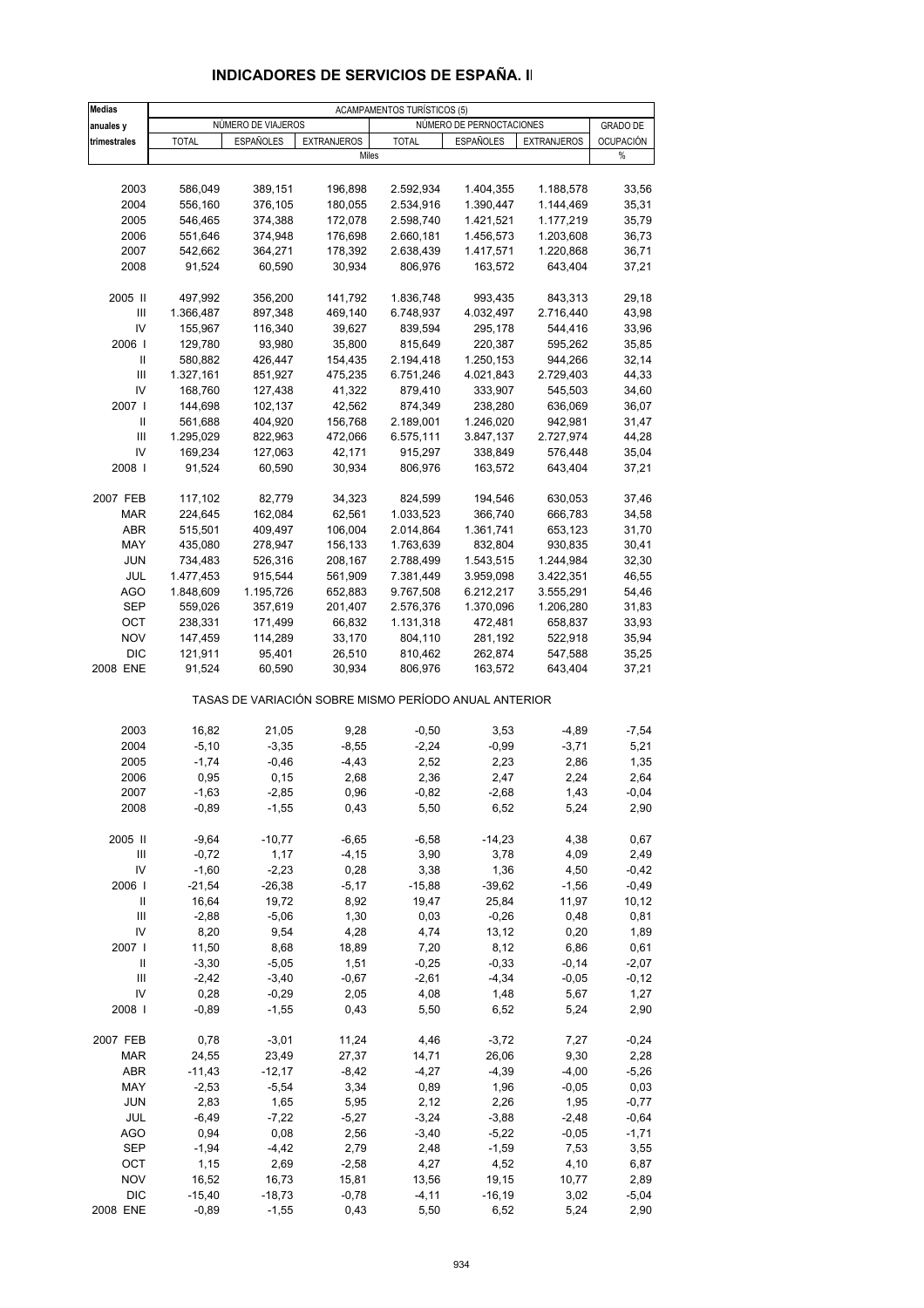| <b>Medias</b>                      |                        |                    |                                                       | APARTAMENTOS TURÍSTICOS (5) |                          |                        |                  |
|------------------------------------|------------------------|--------------------|-------------------------------------------------------|-----------------------------|--------------------------|------------------------|------------------|
| anuales y                          |                        | NÚMERO DE VIAJEROS |                                                       |                             | NÚMERO DE PERNOCTACIONES |                        | <b>GRADO DE</b>  |
| trimestrales                       | <b>TOTAL</b>           | <b>ESPAÑOLES</b>   | <b>EXTRANJEROS</b>                                    | <b>TOTAL</b>                | <b>ESPAÑOLES</b>         | <b>EXTRANJEROS</b>     | <b>OCUPACIÓN</b> |
|                                    |                        |                    | Miles                                                 |                             |                          |                        | %                |
| 2003                               | 741,295                | 166,029            | 575,119                                               | 6.577,793                   | 1.072,847                | 5.504,192              | 48,26            |
| 2004                               | 707,930                | 182,640            | 525,290                                               | 6.142,101                   | 1.183,435                | 4.958,666              | 44,29            |
| 2005                               | 698,889                | 190,643            | 508,163                                               | 5.855,701                   | 1.237,198                | 4.618,503              | 42,61            |
| 2006                               | 747,738                | 219,354            | 528,384                                               | 6.025,837                   | 1.352,217                | 4.673,620              | 42,76            |
| 2007                               | 724,857                | 229,557            | 495,299                                               | 5.900,610                   | 1.376,363                | 4.524,247              | 42,65            |
| 2008                               | 476,310                | 85,456             | 390,854                                               | 4.323,331                   | 489,675                  | 3.833,656              | 39,08            |
|                                    |                        |                    |                                                       |                             |                          |                        |                  |
| 2005 II                            | 634,187                | 179,360            | 454,827                                               | 4.841,867                   | 924,739                  | 3.917,128              | 34,35            |
| $\ensuremath{\mathsf{III}}\xspace$ | 1.062,414              | 359,453            | 702,628                                               | 9.399,263                   | 2.873,079                | 6.526,184              | 54,67            |
| IV                                 | 571,087                | 114,319            | 456,768                                               | 4.601,734                   | 595,254                  | 4.006,480              | 38,43            |
| 2006                               | 530,018                | 111,336            | 418,682                                               | 4.317,573                   | 556,303                  | 3.761,270              | 40,08            |
| Ш<br>Ш                             | 737,714<br>1.122,306   | 235,301<br>393,404 | 502,413<br>728,902                                    | 5.351,809<br>9.710,740      | 1.164,657<br>2.985,666   | 4.187,153<br>6.725,074 | 36,73<br>55,46   |
| IV                                 | 600,915                | 137,377            | 463,538                                               | 4.723,226                   | 702,241                  | 4.020,985              | 38,76            |
| 2007 l                             | 521,486                | 108,843            | 412,643                                               | 4.502,001                   | 543,802                  | 3.958,198              | 41,65            |
| Ш                                  | 737,028                | 248,699            | 488,329                                               | 5.284,188                   | 1.227,958                | 4.056,230              | 35,81            |
| $\ensuremath{\mathsf{III}}\xspace$ | 1.066,584              | 415,314            | 651,270                                               | 9.307,427                   | 3.031,827                | 6.275,600              | 54,29            |
| IV                                 | 574,329                | 145,374            | 428,955                                               | 4.508,825                   | 701,864                  | 3.806,961              | 38,85            |
| 2008                               | 476,310                | 85,456             | 390,854                                               | 4.323,331                   | 489,675                  | 3.833,656              | 39,08            |
|                                    |                        |                    |                                                       |                             |                          |                        |                  |
| 2007 FEB                           | 509,050                | 112,100            | 396,950                                               | 4.294,629                   | 517,868                  | 3.776,761              | 43,22            |
| <b>MAR</b>                         | 582,717                | 132,602            | 450,115                                               | 4.802,404                   | 611,156                  | 4.191,248              | 42,43            |
| <b>ABR</b>                         | 671,408                | 260,758            | 410,650                                               | 4.644,973                   | 1.196,798                | 3.448,175              | 35,86            |
| MAY                                | 673,759                | 184,151            | 489,608                                               | 4.769,622                   | 900,674                  | 3.868,948              | 31,57            |
| <b>JUN</b>                         | 865,917                | 301,187            | 564,730                                               | 6.437,970                   | 1.586,403                | 4.851,567              | 40,01            |
| JUL<br>AGO                         | 1.079,451<br>1.238,082 | 405,921<br>540,011 | 673,530<br>698,071                                    | 9.537,546<br>11.414,453     | 2.909,881<br>4.291,452   | 6.627,665<br>7.123,001 | 54,85<br>64,19   |
| <b>SEP</b>                         | 882,219                | 300,011            | 582,208                                               | 6.970,283                   | 1.894,148                | 5.076,135              | 43,83            |
| OCT                                | 704,333                | 182,998            | 521,335                                               | 5.447,562                   | 877,678                  | 4.569,884              | 38,65            |
| <b>NOV</b>                         | 501,875                | 114,235            | 387,640                                               | 3.981,898                   | 566,003                  | 3.415,895              | 38,99            |
| <b>DIC</b>                         | 516,779                | 138,888            | 377,891                                               | 4.097,014                   | 661,911                  | 3.435,103              | 38,91            |
| 2008 ENE                           | 476,310                | 85,456             | 390,854                                               | 4.323,331                   | 489,675                  | 3.833,656              | 39,08            |
|                                    |                        |                    | TASAS DE VARIACIÓN SOBRE MISMO PERÍODO ANUAL ANTERIOR |                             |                          |                        |                  |
| 2003                               | $-0,07$                | 13,23              | $-3,33$                                               | $-2,67$                     | 8,99                     | $-4,66$                | $-3,35$          |
| 2004                               | $-4,50$                | 10,00              | $-8,66$                                               | $-6,62$                     | 10,31                    | $-9,91$                | $-8,22$          |
| 2005                               | $-1,28$                | 4,38               | $-3,26$                                               | $-4,66$                     | 4,54                     | $-6,86$                | $-3,80$          |
| 2006                               | 6,99                   | 15,06              | 3,98                                                  | 2,91                        | 9,30                     | 1,19                   | 0,34             |
| 2007                               | $-3,06$                | 4,65               | $-6,26$                                               | $-2,08$                     | 1,79                     | $-3,20$                | $-0,25$          |
| 2008                               | 0,77                   | 4,44               | 0,00                                                  | $-1,94$                     | $-2,53$                  | $-1,87$                | $-0,59$          |
| 2005 II                            | $-9,74$                | $-11,85$           | $-8,90$                                               | $-12,45$                    | $-13,38$                 | $-12,24$               | $-13,57$         |
| Ш                                  | 4,34                   | 9,86               | 1,67                                                  | $-2,12$                     | 7,93                     | $-5,98$                | 0,56             |
| IV                                 | 1,59                   | 5,42               | 0,68                                                  | $-2,09$                     | 9,79                     | $-3,63$                | $-2,41$          |
| 2006                               | 0,41                   | 1,73               | 0,06                                                  | $-5,73$                     | 0,11                     | $-6,53$                | $-6,80$          |
| Ш                                  | 16,32                  | 31,19              | 10,46                                                 | 10,53                       | 25,94                    | 6,89                   | 6,95             |
| Ш                                  | 5,64                   | 9,45               | 3,74                                                  | 3,31                        | 3,92                     | 3,05                   | 1,44             |
| IV                                 | 5,22                   | 20,17              | 1,48                                                  | 2,64                        | 17,97                    | 0,36                   | 0,85             |
| 2007                               | $-1,61$                | $-2,24$            | $-1,44$                                               | 4,27                        | $-2,25$                  | 5,24                   | 3,93             |
| Ш                                  | $-0,09$                | 5,69               | $-2,80$                                               | $-1,26$                     | 5,44                     | $-3,13$                | $-2,50$          |
| Ш                                  | $-4,96$                | 5,57               | $-10,65$                                              | $-4, 15$                    | 1,55                     | $-6,68$                | $-2,12$          |
| IV                                 | $-4,42$                | 5,82               | $-7,46$                                               | $-4,54$                     | $-0,05$                  | $-5,32$                | 0,24             |
| 2008                               | 0,77                   | 4,44               | 0,00                                                  | $-1,94$                     | $-2,53$                  | $-1,87$                | $-0,59$          |
| 2007 FEB                           | $-1,92$                | 6,48               | $-4,06$                                               | 3,07                        | 5,36                     | 2,77                   | 2,81             |
| MAR                                | 4,58                   | 17,97              | 1,19                                                  | 2,21                        | 4,13                     | 1,94                   | 2,96             |
| ABR                                | $-5,88$                | $-5,60$            | $-6,06$                                               | $-3,53$                     | $-1,04$                  | $-4,36$                | $-5,43$          |
| MAY                                | 2,93                   | 9,42               | 0,69                                                  | 0,52                        | 10,87                    | $-1,62$                | 0,00             |
| <b>JUN</b>                         | 2,44                   | 15,22              | $-3,28$                                               | $-0,89$                     | 7,76                     | $-3,42$                | $-1,72$          |
| JUL                                | $-4,58$                | 8,41               | $-11,00$                                              | $-4,42$                     | 3,74                     | $-7,60$                | $-2,33$          |
| AGO                                | $-2,76$                | 9,00               | $-10,24$                                              | $-2,44$                     | 2,77                     | $-5,33$                | $-0,94$          |
| SEP<br>OCT                         | $-8,34$<br>$-3,89$     | $-3,33$<br>8,76    | $-10,73$<br>$-7,66$                                   | $-6,49$<br>$-2,79$          | $-4, 15$<br>1,63         | $-7,33$<br>$-3,60$     | $-3,52$<br>1,58  |
| <b>NOV</b>                         | $-1,82$                | 15,24              | $-5,93$                                               | $-5,14$                     | 4,94                     | $-6,63$                | $-0,23$          |
| <b>DIC</b>                         | $-7,50$                | $-4,05$            | $-8,71$                                               | $-6,20$                     | $-5,95$                  | $-6,25$                | $-0,59$          |
| 2008 ENE                           | 0,77                   | 4,44               | 0,00                                                  | $-1,94$                     | $-2,53$                  | $-1,87$                | $-0,59$          |

### **INDICADORES DE SERVICIOS DE ESPAÑA. III**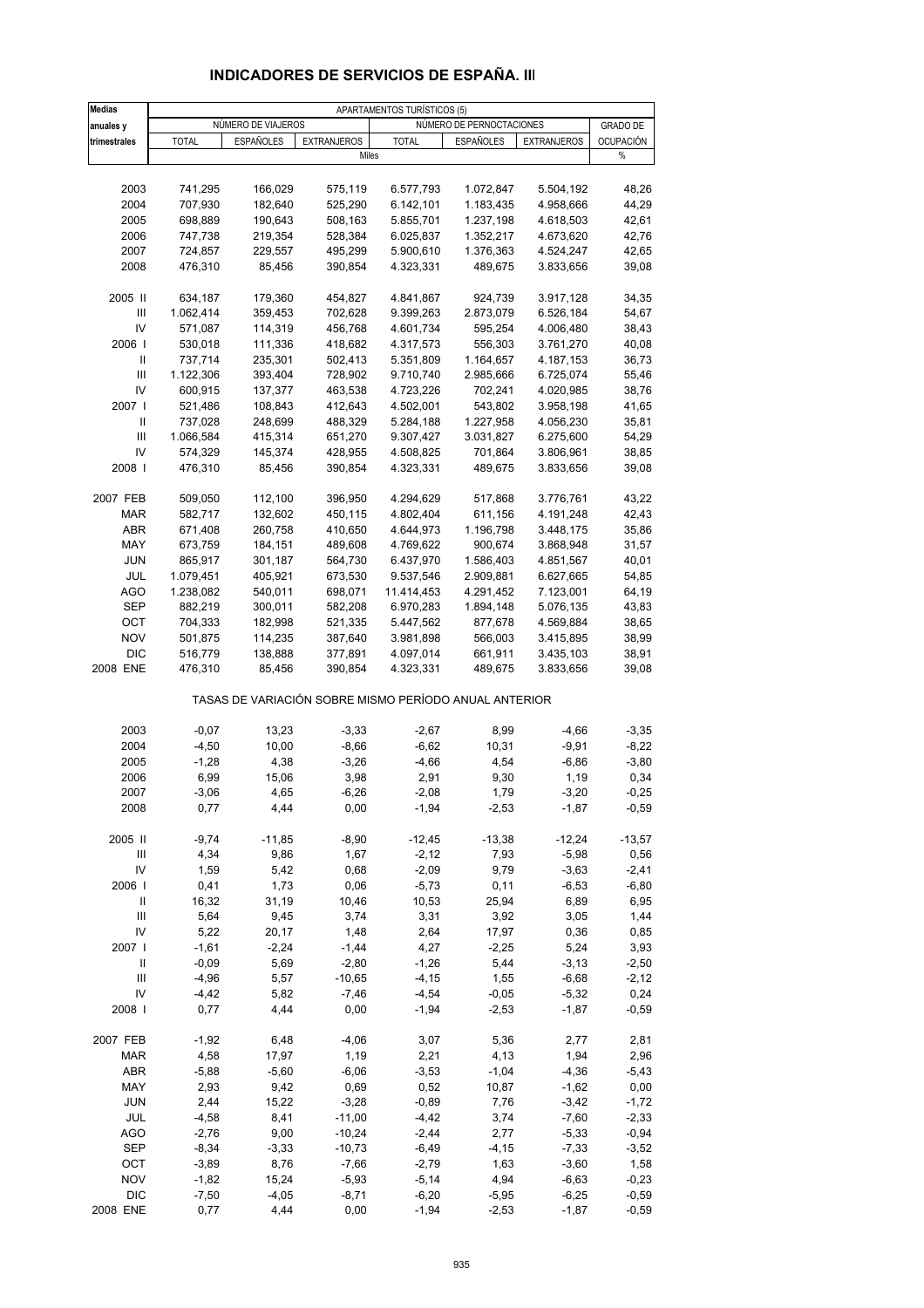| Medias                             |              |                                                       |                 | TRANSPORTE AÉREO DE PASAJEROS |              |                        |            |
|------------------------------------|--------------|-------------------------------------------------------|-----------------|-------------------------------|--------------|------------------------|------------|
| anuales y                          | <b>TOTAL</b> |                                                       | <b>INTERIOR</b> |                               |              | INTERNACIONAL          |            |
| trimestrales                       |              | <b>TOTAL</b>                                          | <b>REGULAR</b>  | NO REGULAR                    | <b>TOTAL</b> | <b>REGULAR</b>         | NO REGULAR |
|                                    |              |                                                       |                 | Miles                         |              |                        |            |
|                                    |              |                                                       |                 |                               |              |                        |            |
| 2003                               | 12.644,45    | 5.102,46                                              | 4.902,51        | 199,95                        | 7.541,98     | 4.804,25               | 2.737,73   |
| 2004                               | 13.657,36    | 5.601,65                                              | 5.371,26        | 230,39                        | 8.055,64     | 5.529,43               | 2.526,21   |
| 2005                               | 14.920,55    | 6.363,17                                              | 6.145,40        | 217,61                        | 8.557,21     | 6.279,19               | 2.278,02   |
| 2006                               | 15.927,05    | 6.790,79                                              | 6.598,03        | 192,68                        | 9.136,25     | 6.905,98               | 2.230,19   |
| 2007                               | 17.375,85    | 7.400,05                                              | 7.208,48        | 198,57                        | 9.975,80     | 7.918,30               | 2.064,62   |
| 2008                               | 13.204,45    | 6.086,56                                              | 5.940,50        | 146,06                        | 7.117,89     | 5.953,38               | 1.164,51   |
|                                    |              |                                                       |                 |                               |              |                        |            |
| 2005 II                            | 15.341,35    | 6.523,83                                              | 6.385,01        | 138,49                        | 8.817,19     | 6.522,78               | 2.294,41   |
| Ш                                  | 18.832,77    | 7.492,97                                              | 7.021,86        | 471,11                        | 11.339,81    | 7.812,13               | 3.527,67   |
| IV                                 | 13.633,09    | 6.071,99                                              | 5.958,15        | 113,84                        | 7.561,10     | 5.812,90               | 1.748,20   |
| 2006                               | 12.492,41    | 5.832,48                                              | 5.718,69        | 113,79                        | 6.659,93     | 5.290,20               | 1.369,74   |
| Ш                                  | 16.893,52    | 7.005,49                                              | 6.867,18        | 137,97                        | 9.888,03     | 7.501,46               | 2.386,24   |
| $\ensuremath{\mathsf{III}}\xspace$ | 19.698,55    | 7.703,03                                              | 7.302,30        | 400,73                        | 11.995,52    | 8.482,88               | 3.512,65   |
| IV                                 | 14.623,70    | 6.622,18                                              | 6.503,93        | 118,25                        | 8.001,52     | 6.349,37               | 1.652,15   |
| 2007 l                             | 13.676,63    | 6.342,49                                              | 6.211,47        | 131,02                        | 7.334,14     | 6.006,02               | 1.328,12   |
| Ш                                  | 18.124,63    | 7.603,46                                              | 7.474,83        | 156,61                        | 10.521,17    | 8.368,33               | 2.181,32   |
| $\ensuremath{\mathsf{III}}\xspace$ | 21.795,79    | 8.555,67                                              | 8.169,17        | 386,50                        | 13.240,12    | 10.037,15              | 3.202,97   |
| IV                                 | 15.906,35    | 7.098,58                                              | 6.978,45        | 120,13                        | 8.807,77     | 7.261,71               | 1.546,05   |
| 2008                               | 13.204,45    | 6.086,56                                              | 5.940,50        | 146,06                        | 7.117,89     | 5.953,38               | 1.164,51   |
|                                    |              |                                                       |                 |                               |              |                        |            |
| 2007 FEB                           | 12.811,35    | 6.048,72                                              | 5.930,16        | 118,56                        | 6.762,63     | 5.555,81               | 1.206,83   |
| <b>MAR</b>                         | 15.871,00    | 7.277,04                                              | 7.095,82        | 181,22                        | 8.593,96     | 7.074,20               | 1.519,75   |
| <b>ABR</b>                         |              |                                                       |                 |                               | 9.572,27     |                        |            |
|                                    | 16.890,81    | 7.318,54                                              | 7.080,17        | 238,37                        |              | 7.916,46               | 1.655,81   |
| MAY                                | 17.983,54    | 7.621,15                                              | 7.507,53        | 113,62                        | 10.362,39    | 8.211,96               | 2.150,43   |
| <b>JUN</b>                         | 19.499,55    | 7.870,70                                              | 7.836,80        | 117,84                        | 11.628,86    | 8.976,56               | 2.737,71   |
| JUL                                | 22.157,42    | 8.760,51                                              | 8.403,61        | 356,90                        | 13.396,91    | 10.130,65<br>10.401,13 | 3.266,26   |
| <b>AGO</b>                         | 22.679,33    | 8.843,14                                              | 8.314,94        | 528,21                        | 13.836,19    |                        | 3.435,06   |
| <b>SEP</b>                         | 20.550,60    | 8.063,35                                              | 7.788,95        | 274,40                        | 12.487,25    | 9.579,66               | 2.907,59   |
| OCT                                | 18.840,65    | 7.706,90                                              | 7.620,01        | 86,89                         | 11.133,74    | 8.939,48               | 2.194,27   |
| <b>NOV</b><br><b>DIC</b>           | 14.831,08    | 7.006,54                                              | 6.886,16        | 120,39                        | 7.824,54     | 6.579,10               | 1.245,44   |
|                                    | 14.047,32    | 6.582,30                                              | 6.429,18        | 153,12                        | 7.465,02     | 6.266,57               | 1.198,45   |
| 2008 ENE                           | 13.204,45    | 6.086,56                                              | 5.940,50        | 146,06                        | 7.117,89     | 5.953,38               | 1.164,51   |
|                                    |              | TASAS DE VARIACIÓN SOBRE MISMO PERÍODO ANUAL ANTERIOR |                 |                               |              |                        |            |
| 2003                               | 7,43         | 8,10                                                  | 7,85            | 14,73                         | 6,98         | 12,88                  | $-2,02$    |
| 2004                               | 8,01         | 9,78                                                  | 9,56            | 15,22                         | 6,81         | 15,09                  | $-7,73$    |
| 2005                               | 9,25         | 13,59                                                 | 14,41           | $-5,55$                       | 6,23         | 13,56                  | $-9,82$    |
| 2006                               | 6,75         | 6,72                                                  | 7,37            | $-11,45$                      | 6,77         | 9,98                   | $-2,10$    |
| 2007                               | 9,10         | 8,97                                                  | 9,25            | 3,05                          | 9,19         | 14,66                  | $-7,42$    |
| 2008                               | 6,94         | 6,75                                                  | 5,92            | 56,60                         | 7,10         | 10,49                  | $-7,42$    |
|                                    |              |                                                       |                 |                               |              |                        |            |
| 2005 II                            | 8,55         | 14,60                                                 | 15,38           | $-12,74$                      | 4,47         | 14,07                  | $-15,70$   |
| Ш                                  | 10,36        | 16,26                                                 | 17,97           | $-4,35$                       | 6,79         | 14,87                  | $-7,62$    |
| IV                                 | 9,22         | 12,60                                                 | 13,66           | $-24,37$                      | 6,66         | 12,13                  | $-8,24$    |
| 2006                               | 5,20         | 8,74                                                  | 9,63            | $-22,60$                      | 2,29         | 6,46                   | $-11,16$   |
| Ш                                  | 10, 12       | 7,38                                                  | 7,55            | $-0,37$                       | 12,14        | 15,00                  | 4,00       |
| $\ensuremath{\mathsf{III}}\xspace$ | 4,60         | 2,80                                                  | 3,99            | $-14,94$                      | 5,78         | 8,59                   | $-0,43$    |
| IV                                 | 7,27         | 9,06                                                  | 9,16            | 3,88                          | 5,82         | 9,23                   | $-5,49$    |
| 2007 l                             | 9,48         | 8,74                                                  | 8,62            | 15,14                         | 10, 12       | 13,53                  | $-3,04$    |
| Ш                                  | 7,29         | 8,54                                                  | 8,85            | 13,51                         | 6,40         | 11,56                  | $-8,59$    |
| $\mathbf{III}$                     | 10,65        | 11,07                                                 | 11,87           | $-3,55$                       | 10,38        | 18,32                  | $-8,82$    |
| IV                                 | 8,77         | 7,19                                                  | 7,30            | 1,59                          | 10,08        | 14,37                  | $-6,42$    |
| 2008                               | 6,94         | 6,75                                                  | 5,92            | 56,60                         | 7,10         | 10,49                  | $-7,42$    |
| 2007 FEB                           | 9,14         | 8,91                                                  | 8,97            | 6,06                          | 9,36         | 12,63                  | $-3,55$    |
| <b>MAR</b>                         | 12,03        | 10,72                                                 | 10,40           | 25,23                         | 13,15        | 16,32                  | 0,43       |
| <b>ABR</b>                         | 6, 12        | 7,59                                                  | 7,39            | 14,60                         | 5,03         | 9,01                   | $-10,55$   |
| MAY                                | 6,77         | 8,37                                                  | 8,20            | 20,88                         | 5,62         | 10,35                  | $-9,24$    |
| <b>JUN</b>                         | 8,81         | 9,59                                                  | 10,85           | 5,29                          | 8,29         | 15,08                  | $-6,83$    |
| JUL                                | 11,63        | 14,25                                                 | 15,26           | $-5,29$                       | 9,97         | 18,55                  | $-10,18$   |
| <b>AGO</b>                         | 10,53        | 10,01                                                 | 10,93           | $-2,75$                       | 10,87        | 19,54                  | $-9,09$    |
| SEP                                | 9,74         | 8,93                                                  | 9,39            | $-2,77$                       | 10,26        | 16,80                  | $-6,89$    |
| OCT                                | 8,43         | 8,46                                                  | 8,83            | $-16,66$                      | 8,42         | 13,65                  | $-8,70$    |
| <b>NOV</b>                         | 10,39        | 8,02                                                  | 8,17            | 0,14                          | 12,60        | 15,67                  | $-1,28$    |
| <b>DIC</b>                         | 7,55         | 4,91                                                  | 4,64            | 17,55                         | 10,00        | 14,05                  | $-7,22$    |
| 2008 ENE                           | 6,94         | 6,75                                                  | 5,92            | 56,60                         | 7,10         | 10,49                  | $-7,42$    |

## **INDICADORES DE SERVICIOS DE ESPAÑA. IV**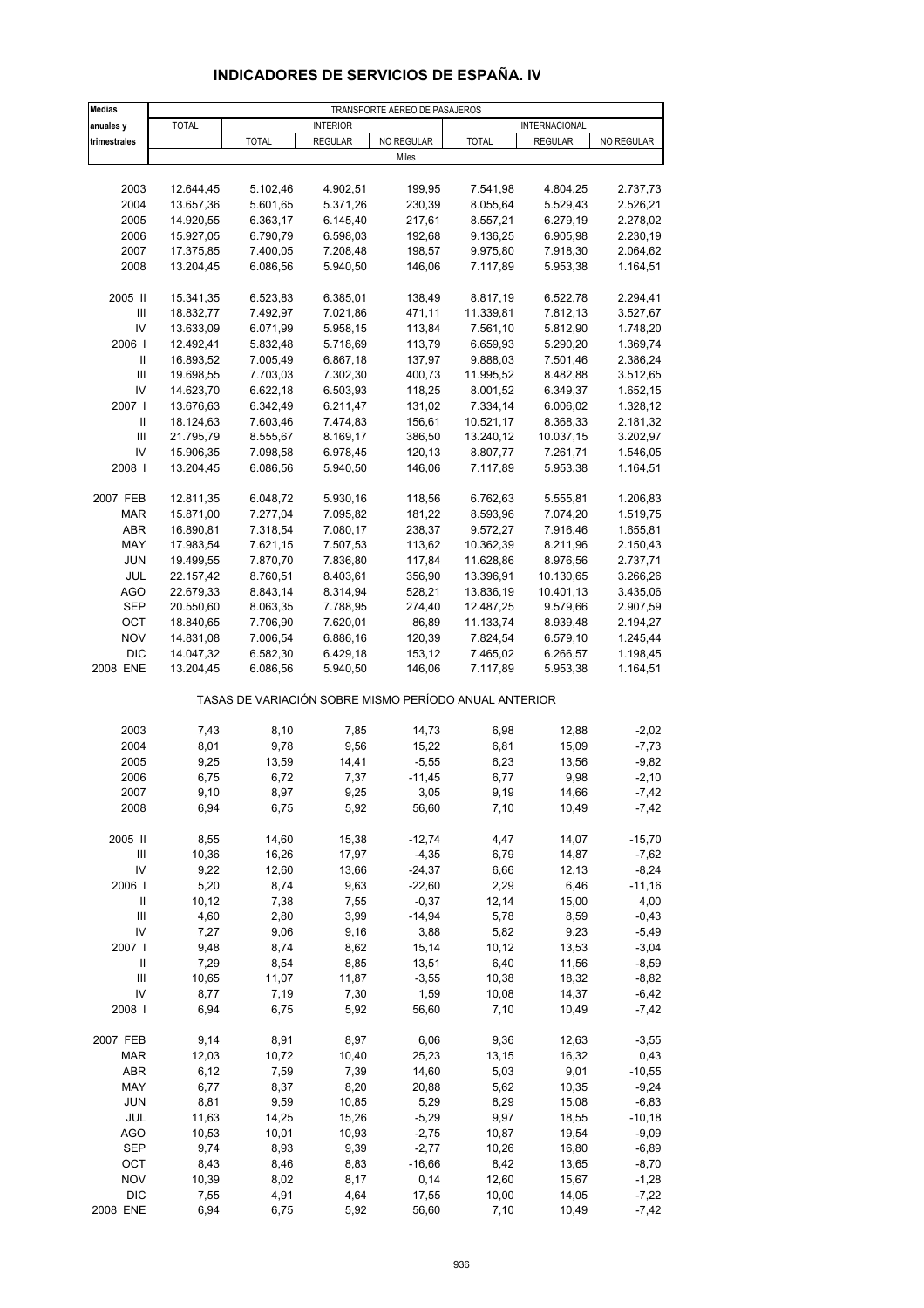### **INDICADORES DE DEMANDA DE ESPAÑA. I**

| <b>Medias</b> |                  |                 | CONSUMO         |                                                       |                  |
|---------------|------------------|-----------------|-----------------|-------------------------------------------------------|------------------|
| anuales y     | IPI. INE         | <b>GASOLINA</b> | MATRICULACIÓN   | <b>ÍNDICE</b>                                         | I.VENTAS G.S.    |
| trimestrales  | <b>B.CONSUMO</b> | <b>AUTO</b>     | <b>TURISMOS</b> | COMERCIO MENOR                                        | DEFLACTADA (7)   |
|               | <b>Base 2000</b> | Miles Toneladas | Unidades        | <b>Base 2005</b>                                      | <b>Base 2005</b> |
|               |                  |                 |                 |                                                       |                  |
| 2003          | 102,0            | 670,067         | 124.355         | 90,79                                                 | 92,92            |
| 2004          | 102,1            | 642,833         | 137.816         | 95,76                                                 | 96,96            |
| 2005          | 102,2            | 610,625         | 139.724         | 100,01                                                | 100,02           |
| 2006          | 104,3            | 577,400         | 138.388         | 105,02                                                | 102,53           |
| 2007          | 106,2            | 556,172         | 136.151         | 110,08                                                | 104,30           |
| 2008          | 105,7            |                 | 114.898         |                                                       | 113,80           |
|               |                  |                 |                 |                                                       |                  |
| 2005 II       | 107,2            | 616,367         | 158.069         | 99,03                                                 | 91,30            |
| Ш             | 99,8             | 675,200         | 132.815         | 98,07                                                 | 99,53            |
| IV            | 103,6            | 577,933         | 131.905         | 109,07                                                | 114,20           |
| 2006          | 102,9            | 541,000         | 140.137         | 98,68                                                 | 96,43            |
| Ш             | 106,4            | 591,500         | 152.823         | 102,81                                                | 93,30            |
| Ш             | 100,6            | 618,200         | 127.245         | 103,91                                                | 103,97           |
| IV            | 107,4            | 558,900         | 133.348         | 114,70                                                | 116,40           |
| 2007 l        | 107,9            | 526,552         | 141.546         | 104,84                                                | 100,27           |
| Ш             | 108,7            | 563,219         | 149.043         | 107,44                                                | 95,23            |
| Ш             | 101,8            | 594,054         | 122.690         | 108,28                                                | 104,73           |
| IV            | 106,3            | 540,862         | 131.324         | 119,77                                                | 116,97           |
| 2008          | 105,7            |                 | 114.898         |                                                       | 113,80           |
|               |                  |                 |                 |                                                       |                  |
| 2007 MAR      | 117,0            | 575,637         | 175.326         | 108,42                                                | 99,30            |
| <b>ABR</b>    | 99,2             | 547,539         | 123.846         | 102,66                                                | 91,10            |
| MAY           | 115,9            | 564,440         | 155.402         | 108,78                                                | 94,80            |
| <b>JUN</b>    | 111,0            | 577,677         | 167.880         | 110,88                                                | 99,80            |
| JUL           | 113,5            | 616,208         | 168.609         | 116,24                                                | 114,00           |
| <b>AGO</b>    | 87,1             | 630,748         | 100.791         | 102,68                                                | 103,80           |
| SEP           | 104,8            | 535,206         | 98.670          | 105,93                                                | 96,40            |
| OCT           | 115,3            | 573,039         | 130.445         | 112,71                                                | 98,30            |
| <b>NOV</b>    | 111,4            | 517,331         |                 |                                                       |                  |
|               |                  |                 | 125.388         | 109,81                                                | 100,15           |
| DIC           | 92,2             | 532,216         | 138.140         | 136,77                                                | 152,47           |
| 2008 ENE      | 105,7            |                 | 104.958         |                                                       | 113,80           |
| FEB           |                  |                 | 124.837         |                                                       |                  |
|               |                  |                 |                 | TASAS DE VARIACIÓN SOBRE MISMO PERÍODO ANUAL ANTERIOR |                  |
| 2003          | 0,48             | $-1,48$         | 5,95            | 5,68                                                  | 4,30             |
| 2004          | 0,04             | $-4,06$         | 10,82           | 5,47                                                  | 4,35             |
| 2005          | 0, 16            | $-5,01$         | 1,38            | 4,44                                                  | 3,15             |
| 2006          | 2,06             | $-5,44$         | $-0,96$         | 5,02                                                  | 2,51             |
| 2007          | 1.76             | $-3,68$         | $-1,62$         | 4.82                                                  | 1,73             |
| 2008          | 0,76             |                 | $-7,83$         |                                                       | $-1,22$          |
|               |                  |                 |                 |                                                       |                  |
| 2005 II       | 3,37             | $-5,42$         | 5,45            | 5,43                                                  | 2,82             |
| Ш             | 0,27             | $-2,83$         | 2,54            | 4,40                                                  | 2,72             |
| IV            | $-0,29$          | $-6,77$         | $-3,49$         | 3,84                                                  | 2,85             |
| 2006          | 4,68             | $-5,58$         | 2,96            | 5,12                                                  | 1,47             |
| Ш             | $-0,75$          | $-4,03$         | $-3,32$         | 3,81                                                  | 2,19             |
| Ш             | 0,84             | $-8,44$         | $-4,19$         | 5,96                                                  | 4,45             |
| IV            | 3,67             | $-3,29$         | 1,09            | 5,17                                                  | 1,93             |
| 2007 l        | 4,83             | $-2,67$         | 1,01            | 6,25                                                  | 3,98             |
| Ш             | 2,13             | $-4,78$         | $-2,47$         | 4,50                                                  | 2,07             |
| Ш             | 1,16             | $-3,91$         | $-3,58$         | 4,21                                                  | 0,74             |
| IV            | $-0,99$          | $-3,23$         | $-1,52$         | 4,41                                                  | 0,49             |
| 2008          | 0,76             |                 | $-7,83$         |                                                       | $-1,22$          |
|               |                  |                 |                 |                                                       |                  |
| 2007 MAR      | 2,90             | $-1,42$         | $-0,43$         | 7,12                                                  | 7,82             |
| ABR           | 6,21             | $-5,94$         | $-5,91$         | 3,15                                                  | $-1,73$          |
| MAY           | 2,57             | $-5,47$         | $-0,26$         | 4,66                                                  | 2,27             |
| <b>JUN</b>    | $-1,68$          | $-2,96$         | $-1,84$         | 5,64                                                  | 5,61             |
| JUL           | 4,70             | $-2,39$         | $-0,25$         | 4,85                                                  | 1,33             |
| <b>AGO</b>    | 1,99             | $-1,58$         | $-4,18$         | 5,40                                                  | 2,37             |
| <b>SEP</b>    | $-3,05$          | $-8,10$         | $-8,22$         | 2,40                                                  | $-1,63$          |
| ОСТ           | 2,58             | $-0, 13$        | 1,77            | 6,62                                                  | 2,93             |
| <b>NOV</b>    | $-3,21$          | $-2,72$         | $-7,22$         | 4,65                                                  | 1,57             |
| <b>DIC</b>    | $-2,54$          | $-6, 81$        | 1,04            | 2,48                                                  | $-1,70$          |
| 2008 ENE      | 0,76             |                 | $-16,69$        |                                                       | $-1,22$          |
| FEB           |                  |                 | 1,22            |                                                       |                  |
|               |                  |                 |                 |                                                       |                  |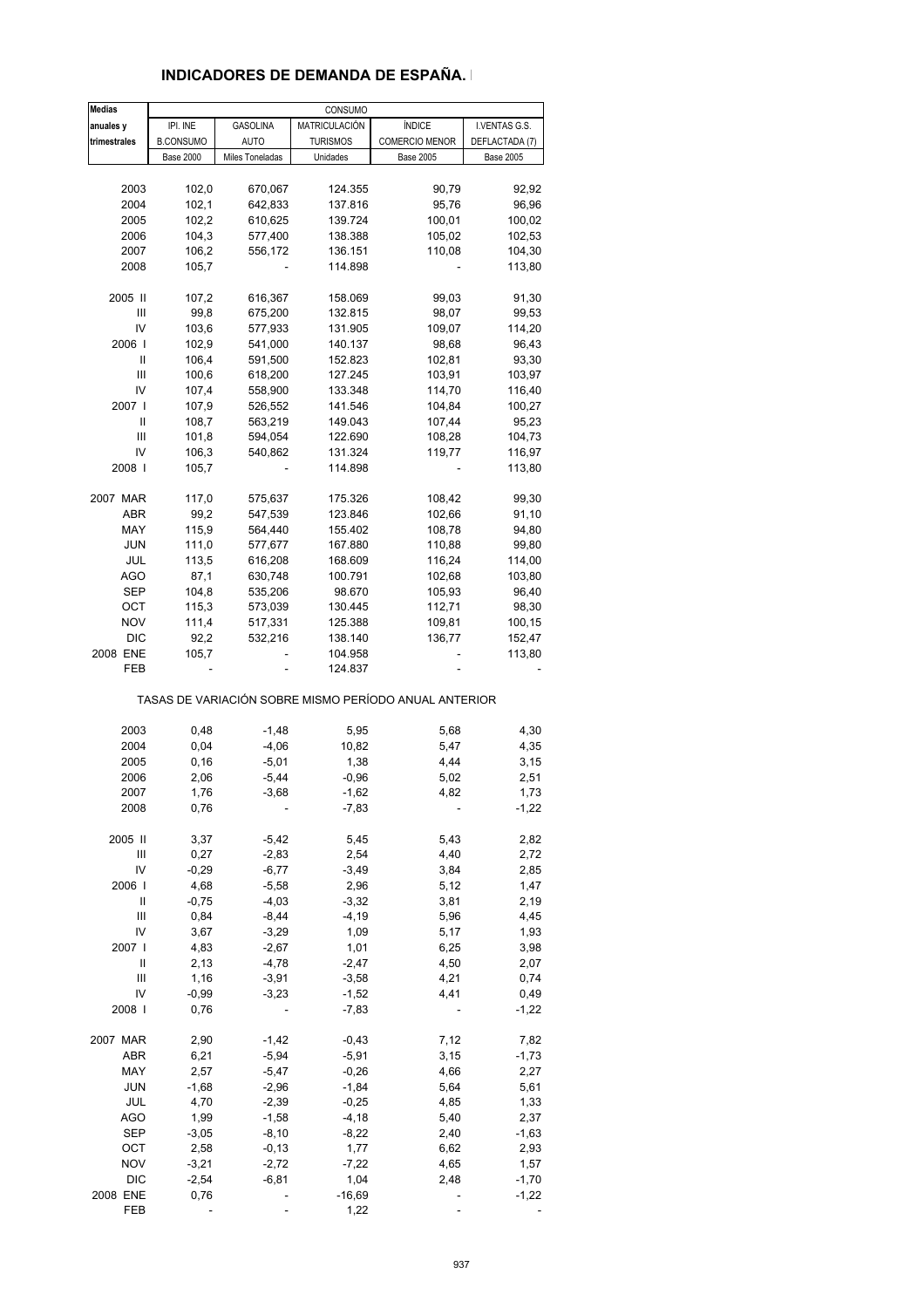| <b>Medias</b>                         | <b>INVERSIÓN</b> |                       |                |                                                       |                     |
|---------------------------------------|------------------|-----------------------|----------------|-------------------------------------------------------|---------------------|
| anuales y                             |                  | IPI. INE              |                | MATRICULACIÓN                                         | INSCRIPCIÓN         |
| trimestrales                          | <b>B. EQUIPO</b> | <b>B. INTERMEDIOS</b> | <b>ENERGÍA</b> | VEHÍCULOS CARGA                                       | MAQUINARIA AGRÍCOLA |
|                                       |                  | <b>Base 2000</b>      |                |                                                       | Unidades            |
| 2003                                  | 92,7             | 101,3                 | 107,0          | 27.522                                                | 1.762               |
| 2004                                  | 94,5             | 103,3                 | 112,2          | 30.756                                                | 1.815               |
| 2005                                  | 93,8             | 102,6                 | 115,4          | 34.859                                                | 1.504               |
| 2006                                  | 101,6            | 106,5                 | 116,5          | 35.431                                                | 1.490               |
| 2007                                  | 108,0            | 107,9                 | 117,2          | 35.570                                                | 1.591               |
| 2008                                  | 106,8            | 106,9                 | 129,2          | 25.165                                                | 1.207               |
|                                       |                  |                       |                |                                                       |                     |
| 2005 II                               | 104,2            | 110,6                 | 108,7          | 38.439                                                | 1.657               |
| Ш                                     | 83,8             | 95,4                  | 113,9          | 32.084                                                | 1.291               |
| IV                                    | 97,2             | 102,9                 | 119,0          | 36.122                                                | 1.612               |
| 2006                                  | 100,6            | 108,0                 | 124,3          | 35.302                                                | 1.339               |
| Ш                                     | 108,5            | 112,0                 | 109,7          | 38.497                                                | 1.638               |
| Ш                                     | 89,6             | 99,0                  | 116,7          | 32.198                                                | 1.399               |
| IV                                    | 107,5            | 107,0                 | 115,2          | 35.729                                                | 1.585               |
| 2007 l                                | 109,6            | 113,3                 | 118,9          | 35.820                                                | 1.224               |
| Ш                                     | 114,2            | 113,1                 | 112,8          | 37.416                                                | 1.556               |
| Ш                                     | 95,5             | 98,9                  | 115,6          | 31.193                                                | 1.471               |
| IV                                    | 112,6            | 106,4                 | 121,7          | 37.852                                                | 2.111               |
| 2008                                  | 106,8            | 106,9                 | 129,2          | 25.165                                                | 1.207               |
| 2007 MAR                              | 119,0            | 121,0                 | 118,1          | 42.023                                                | 1.369               |
| <b>ABR</b>                            | 99,5             | 104,5                 | 111,0          | 33.934                                                | 1.247               |
| MAY                                   | 121,2            | 118,7                 | 115,5          | 38.818                                                | 1.635               |
| <b>JUN</b>                            | 121,8            | 116,1                 | 111,9          | 39.495                                                | 1.787               |
| JUL                                   | 114,9            | 114,5                 | 119,5          | 40.398                                                | 1.747               |
| <b>AGO</b>                            | 62,0             | 75,5                  | 113,0          | 27.311                                                | 1.249               |
| <b>SEP</b>                            | 109,6            | 106,8                 | 114,2          | 25.870                                                | 1.416               |
| OCT                                   | 121,4            | 117,6                 | 116,6          | 36.192                                                | 2.254               |
| <b>NOV</b>                            | 116,6            | 112,0                 | 121,0          | 35.188                                                | 1.635               |
| <b>DIC</b>                            | 99,7             | 89,5                  | 127,5          | 42.176                                                | 2.444               |
| 2008 ENE<br>FEB                       | 106,8            | 106,9                 | 129,2          | 23.607<br>26.722                                      | 1.334<br>1.080      |
|                                       |                  |                       |                | TASAS DE VARIACIÓN SOBRE MISMO PERÍODO ANUAL ANTERIOR |                     |
| 2003                                  | 0,82             | 2,11                  | 3,88           | 12,00                                                 | 6,89                |
| 2004                                  | 1,94             | 1,88                  | 4,87           | 11,75                                                 | 2,97                |
| 2005                                  | $-0,67$          | $-0,65$               | 2,89           | 13,34                                                 | $-17,12$            |
| 2006                                  | 8,24             | 3,82                  | 0,90           | 1,64                                                  | $-0,89$             |
| 2007                                  | 6,32             | 1,34                  | 0,65           | 0,39                                                  | 6,72                |
| 2008                                  | 3,69             | $-3,26$               | 1,33           | $-23,09$                                              | 4,77                |
| 2005 II                               | 3,58             | 1,34                  | 1,18           | 17,95                                                 | $-17,49$            |
| Ш                                     | $-2,29$          | $-0,63$               | 1,73           |                                                       | $-25,39$            |
| IV                                    | $-0,07$          | 0,29                  | 4,91           | 14,15<br>11,71                                        | $-16,78$            |
| 2006                                  | 11,65            | 6,47                  | 3,47           | 7,66                                                  | $-7,97$             |
| $\begin{array}{c} \hline \end{array}$ | 4,09             | 1,30                  | 0,89           | 0, 15                                                 | $-1,17$             |
| Ш                                     | 7,00             | 3,74                  | 2,52           | 0,36                                                  | 8,36                |
| IV                                    | 10,60            | 3,98                  | $-3,25$        | $-1,09$                                               | $-1,63$             |
| 2007                                  | 8,94             | 4,91                  | $-4,37$        | 1,47                                                  | $-8,59$             |
| $\begin{array}{c} \hline \end{array}$ | 5,26             | 0,95                  | 2,83           | $-2,81$                                               | $-4,97$             |
| Ш                                     | 6,55             | $-0,03$               | $-1,00$        | $-3,12$                                               | 5,10                |
| IV                                    | 4,75             | $-0,59$               | 5,67           | 5,94                                                  | 33,16               |
| 2008                                  | 3,69             | $-3,26$               | 1,33           | $-23,09$                                              | 4,77                |
|                                       |                  |                       |                |                                                       |                     |
| 2007 MAR                              | 4,11             | 2,98                  | $-4,22$        | $-4,71$                                               | $-16,78$            |
| ABR                                   | 8,62             | 4,71                  | 7,77           | 0,80                                                  | 1,96                |
| MAY                                   | 4,03             | 0,08                  | 3,87           | $-3,77$                                               | $-5,38$             |
| <b>JUN</b>                            | 3,84             | $-1,36$               | $-2,61$        | $-4,80$                                               | $-8,92$             |
| JUL                                   | 10,59            | 2,51                  | $-3,71$        | 3,95                                                  | 27,61               |
| <b>AGO</b>                            | 5,44             | 0,27                  | 0,18           | $-5,34$                                               | $-1,34$             |
| <b>SEP</b>                            | 3,20             | $-2,82$               | 0,79           | $-10,42$                                              | $-9,40$             |
| OCT                                   | 10,77            | 3,52                  | 4,11           | 4,18                                                  | 33,06               |
| <b>NOV</b>                            | $-0,51$          | $-2,86$               | 8,81           | $-7,54$                                               | 13,23               |
| <b>DIC</b>                            | 4,29             | $-2,82$               | 4,25           | 22,64                                                 | 51,05               |
| 2008 ENE                              | 3,69             | $-3,26$               | 1,33           | $-31,33$                                              | 12,76               |

#### **INDICADORES DE DEMANDA DE ESPAÑA. II**

FEB - - - - - - - - - - - - - - - -3,97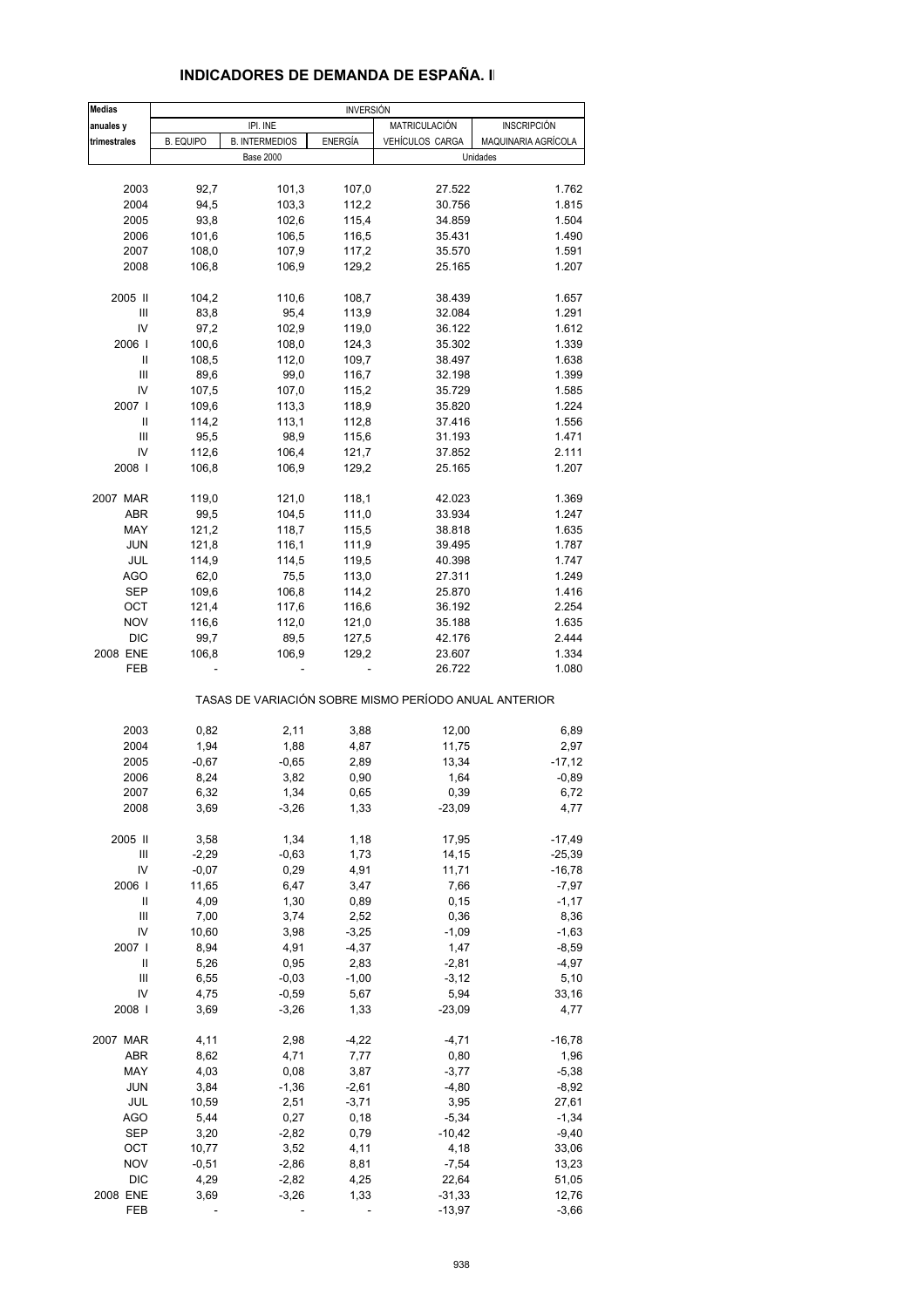## **INDICADORES DEL MERCADO DE TRABAJO DE ESPAÑA. I**

| Medias                             |                          | POBLACIÓN ACTIVA (8)     |                        | POBLACIÓN OCUPADA (8)    |                                                       |                        |                        |                          |  |
|------------------------------------|--------------------------|--------------------------|------------------------|--------------------------|-------------------------------------------------------|------------------------|------------------------|--------------------------|--|
| anuales y                          |                          |                          |                        |                          |                                                       |                        |                        |                          |  |
| trimestrales                       | <b>TOTAL</b>             | VARONES                  | MUJERES                | <b>TOTAL</b>             | AGRICULT.                                             | <b>INDUSTRIA</b>       | CONSTRUC.              | <b>SERVICIOS</b>         |  |
|                                    |                          |                          |                        | Miles de personas        |                                                       |                        |                        |                          |  |
|                                    |                          |                          |                        |                          |                                                       |                        |                        |                          |  |
| 2002                               | 18.785,625               | 11.294,338<br>11.629,240 | 7.491,288              | 16.630,303               | 995,445                                               | 3.190,713              | 1.980,153              | 10.463,995               |  |
| 2003<br>2004                       | 19.538,148<br>20.184,443 | 11.905,090               | 7.908,908<br>8.279,355 | 17.295,940<br>17.970,830 | 991,008<br>988,943                                    | 3.200,783<br>3.210,945 | 2.101,643<br>2.253,213 | 11.002,513<br>11.517,723 |  |
| 2005                               | 20.885,725               | 12.251,625               | 8.634,075              | 18.973,250               | 1.000,700                                             | 3.279,950              | 2.357,225              | 12.335,350               |  |
| 2006                               | 21.584,775               | 12.534,050               | 9.050,725              | 19.747,650               | 944,275                                               | 3.292,100              | 2.542,925              | 12.968,375               |  |
| 2007                               | 22.189,900               | 12.802,450               | 9.387,400              | 20.356,000               | 925,525                                               | 3.261,775              | 2.697,350              | 13.471,325               |  |
|                                    |                          |                          |                        |                          |                                                       |                        |                        |                          |  |
| 2005                               | 20.591,700               | 12.103,800               | 8.487,800              | 18.492,700               | 1.017,300                                             | 3.257,500              | 2.270,500              | 11.947,300               |  |
| $\mathbf{II}$                      | 20.839,600               | 12.207,900               | 8.631,700              | 18.894,900               | 986,600                                               | 3.262,800              | 2.339,300              | 12.306,300               |  |
| III                                | 20.956,100               | 12.324,100               | 8.632,000              | 19.191,100               | 992,100                                               | 3.311,000              | 2.396,300              | 12.491,700               |  |
| IV                                 | 21.155,500               | 12.370,700               | 8.784,800              | 19.314,300               | 1.006,800                                             | 3.288,500              | 2.422,800              | 12.596,100               |  |
| 2006                               | 21.335,900               | 12.421,900               | 8.914,000              | 19.400,100               | 984,800                                               | 3.273,600              | 2.436,700              | 12.705,000               |  |
| $\mathbf{II}$                      | 21.530,100               | 12.499,500               | 9.030,600              | 19.693,100               | 957,400                                               | 3.286,900              | 2.521,700              | 12.927,100               |  |
| Ш                                  | 21.660,700               | 12.619,700               | 9.041,000              | 19.895,600               | 913,100                                               | 3.288,100              | 2.590,100              | 13.104,400               |  |
| IV<br>2007 l                       | 21.812,400               | 12.595,100               | 9.217,300              | 20.001,800<br>20.069,200 | 921,800                                               | 3.319,800<br>3.265,300 | 2.623,200              | 13.137,000               |  |
| $\mathbf{II}$                      | 21.925,300<br>22.127,300 | 12.654,600<br>12.788,300 | 9.270,700<br>9.338,900 | 20.367,300               | 990,000<br>921,000                                    | 3.243,800              | 2.664,700<br>2.713,700 | 13.149,300<br>13.488,700 |  |
| $\ensuremath{\mathsf{III}}\xspace$ | 22.302,500               | 12.890,600               | 9.411,900              | 20.510,600               | 885,300                                               | 3.258,900              | 2.717,500              | 13.648,800               |  |
| IV                                 | 22.404,500               | 12.876,300               | 9.528,100              | 20.476,900               | 905,800                                               | 3.279,100              | 2.693,500              | 13.598,500               |  |
|                                    |                          |                          |                        |                          |                                                       |                        |                        |                          |  |
| 2007 ENE                           |                          |                          |                        |                          |                                                       |                        |                        |                          |  |
| FEB                                |                          |                          |                        |                          |                                                       |                        |                        |                          |  |
| <b>MAR</b>                         |                          |                          |                        |                          |                                                       |                        |                        |                          |  |
| <b>ABR</b>                         |                          |                          |                        |                          |                                                       |                        |                        |                          |  |
| MAY                                |                          |                          |                        |                          |                                                       |                        |                        |                          |  |
| <b>JUN</b>                         |                          |                          |                        |                          |                                                       |                        |                        |                          |  |
| JUL                                |                          |                          |                        |                          |                                                       |                        |                        |                          |  |
| AGO                                |                          |                          |                        |                          |                                                       |                        |                        |                          |  |
| <b>SEP</b>                         |                          |                          |                        |                          |                                                       |                        |                        |                          |  |
| OCT<br><b>NOV</b>                  |                          |                          |                        |                          |                                                       |                        |                        |                          |  |
| <b>DIC</b>                         |                          |                          |                        |                          |                                                       |                        |                        |                          |  |
|                                    |                          |                          |                        |                          |                                                       |                        |                        |                          |  |
|                                    |                          |                          |                        |                          | TASAS DE VARIACIÓN SOBRE MISMO PERÍODO ANUAL ANTERIOR |                        |                        |                          |  |
|                                    |                          |                          |                        |                          |                                                       |                        |                        |                          |  |
| 2002                               | 4,07                     | 2,88                     | 5,93                   | 3,00                     | $-4,77$                                               | 0,44                   | 5,54                   | 4,14                     |  |
| 2003                               | 4,01                     | 2,97                     | 5,57                   | 4,00                     | $-0,45$                                               | 0,32                   | 6,14                   | 5,15                     |  |
| 2004                               | 3,31                     | 2,37                     | 4,68                   | 3,90                     | $-0,21$                                               | 0,32                   | 7,21                   | 4,68                     |  |
| 2005                               | 3,47                     | 2,91                     | 4,28                   | 5,58                     | 1,19                                                  | 2,15                   | 4,62                   | 7,10                     |  |
| 2006                               | 3,35                     | 2,31                     | 4,83                   | 4,08                     | -5,64                                                 | 0,37                   | 7,88                   | 5,13                     |  |
| 2007                               | 2,80                     | 2,14                     | 3,72                   | 3,08                     | $-1,99$                                               | $-0,92$                | 6,07                   | 3,88                     |  |
| 2005                               | 3,54                     | 2,91                     | 4,45                   | 5,07                     | $-1,41$                                               | 2,64                   | 5,07                   | 6,35                     |  |
| $\, \parallel$                     | 3,72                     | 2,98                     | 4,78                   | 5,76                     | 0,74                                                  | 1,95                   | 4,54                   | 7,49                     |  |
| $\mathop{\mathrm{III}}\nolimits$   | 3,18                     | 2,75                     | 3,81                   | 5,86                     | 2,89                                                  | 2,73                   | 4,97                   | 7,14                     |  |
| IV                                 | 3,46                     | 3,01                     | 4,11                   | 5,61                     | 2,69                                                  | 1,28                   | 3,93                   | 7,39                     |  |
| 2006                               | 3,61                     | 2,63                     | 5,02                   | 4,91                     | $-3,19$                                               | 0,49                   | 7,32                   | 6,34                     |  |
| $\, \parallel$                     | 3,31                     | 2,39                     | 4,62                   | 4,22                     | $-2,96$                                               | 0,74                   | 7,80                   | 5,04                     |  |
| $\ensuremath{\mathsf{III}}\xspace$ | 3,36                     | 2,40                     | 4,74                   | 3,67                     | $-7,96$                                               | $-0,69$                | 8,09                   | 4,90                     |  |
| IV                                 | 3,11                     | 1,81                     | 4,92                   | 3,56                     | $-8,44$                                               | 0,95                   | 8,27                   | 4,29                     |  |
| 2007 l                             | 2,76                     | 1,87                     | 4,00                   | 3,45                     | 0,53                                                  | $-0,25$                | 9,36                   | 3,50                     |  |
| $\, \parallel$                     | 2,77                     | 2,31                     | 3,41                   | 3,42                     | $-3,80$                                               | $-1,31$                | 7,61                   | 4,34                     |  |
| $\ensuremath{\mathsf{III}}\xspace$ | 2,96                     | 2,15                     | 4,10                   | 3,09                     | $-3,04$                                               | $-0,89$                | 4,92                   | 4,15                     |  |
| IV                                 | 2,71                     | 2,23                     | 3,37                   | 2,38                     | $-1,74$                                               | $-1,23$                | 2,68                   | 3,51                     |  |
|                                    |                          |                          |                        |                          |                                                       |                        |                        |                          |  |
| 2007 ENE<br>FEB                    |                          |                          |                        |                          |                                                       |                        |                        |                          |  |
|                                    |                          |                          |                        |                          |                                                       |                        |                        |                          |  |
| <b>MAR</b><br>ABR                  |                          |                          |                        |                          |                                                       |                        |                        |                          |  |
| MAY                                |                          |                          |                        |                          |                                                       |                        |                        |                          |  |
| <b>JUN</b>                         |                          |                          |                        |                          |                                                       |                        |                        |                          |  |
| <b>JUL</b>                         |                          |                          |                        |                          |                                                       |                        |                        |                          |  |
| AGO                                |                          |                          |                        |                          |                                                       |                        |                        |                          |  |
| <b>SEP</b>                         |                          |                          |                        |                          |                                                       |                        |                        |                          |  |
| OCT                                |                          |                          |                        |                          |                                                       |                        |                        |                          |  |
| <b>NOV</b>                         |                          |                          |                        |                          |                                                       |                        |                        |                          |  |
| <b>DIC</b>                         |                          |                          |                        |                          |                                                       |                        |                        |                          |  |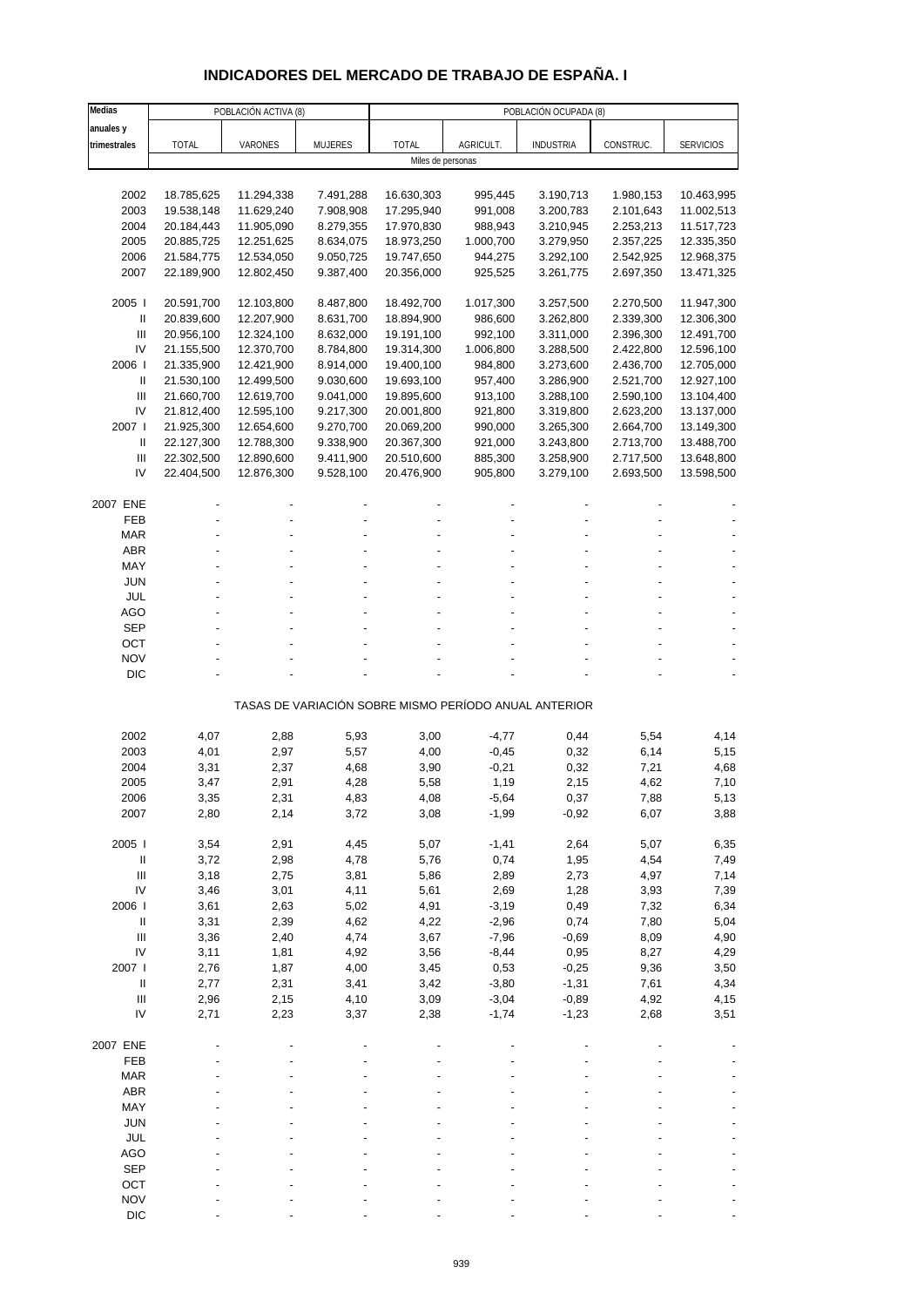### **INDICADORES DEL MERCADO DE TRABAJO DE ESPAÑA. II**

| Medias                             |              |           | POBLACIÓN ASALARIADA (8) |                                                       |                  |                |
|------------------------------------|--------------|-----------|--------------------------|-------------------------------------------------------|------------------|----------------|
| anuales y                          |              |           |                          |                                                       |                  |                |
| trimestrales                       | <b>TOTAL</b> | AGRICULT. | <b>INDUSTRIA</b>         | CONSTRUC.                                             | <b>SERVICIOS</b> | SECTOR PRIVADO |
|                                    |              |           | Miles de Personas        |                                                       |                  |                |
|                                    |              |           |                          |                                                       |                  |                |
| 2002                               | 13.471,868   | 447,625   | 2.838,488                | 1.590,398                                             | 8.595,360        | 10.880,3       |
| 2003                               | 14.127,410   | 464,308   | 2.838,235                | 1.709,588                                             | 9.115,275        | 11.419,7       |
| 2004                               | 14.720,790   | 482,355   | 2.866,043                | 1.818,295                                             | 9.554,098        | 11.920,5       |
| 2005                               | 15.502,050   | 490,325   | 2.880,825                | 1.877,400                                             | 10.253,550       | 12.637,9       |
| 2006                               | 16.208,125   | 483,500   | 2.895,525                | 2.028,925                                             | 10.800,175       | 13.325,9       |
| 2007                               | 16.760,050   | 494,400   | 2.876,375                | 2.167,025                                             | 11.222,275       | 13.847,0       |
| 2005                               | 14.977,000   | 467,600   | 2.852,700                | 1.802,100                                             | 9.854,600        | 12.145,5       |
| Ш                                  | 15.440,100   | 489,200   | 2.866,600                | 1.864,300                                             | 10.220,100       | 12.596,7       |
| Ш                                  | 15.749,500   | 489,900   | 2.911,300                | 1.906,300                                             | 10.442,000       | 12.835,8       |
| IV                                 | 15.841,600   | 514,600   | 2.892,700                | 1.936,900                                             | 10.497,500       | 12.973,6       |
| 2006                               | 15.888,900   | 505,300   | 2.873,600                | 1.949,100                                             | 10.561,000       | 13.025,7       |
| Ш                                  | 16.111,500   | 491,300   | 2.895,900                | 2.006,300                                             | 10.718,100       | 13.257,7       |
| Ш                                  | 16.365,900   | 460,100   | 2.893,900                | 2.064,100                                             | 10.947,700       | 13.462,2       |
| IV                                 | 16.466,200   | 477,300   | 2.918,700                | 2.096,200                                             | 10.973,900       | 13.558,1       |
| 2007 l                             | 16.514,500   | 542,200   | 2.865,600                | 2.144,200                                             | 10.962,500       | 13.582,3       |
| Ш                                  | 16.779,400   | 493,800   | 2.867,500                | 2.189,900                                             | 11.228,200       | 13.904,6       |
| Ш                                  | 16.869,800   | 462,700   | 2.873,800                | 2.177,800                                             | 11.355,500       | 13.937,9       |
| IV                                 | 16.876,500   | 478,900   | 2.898,600                | 2.156,200                                             | 11.342,900       | 13.963,3       |
| 2007 ENE                           |              |           |                          |                                                       |                  |                |
| FEB                                |              |           |                          |                                                       |                  |                |
| <b>MAR</b>                         |              |           |                          |                                                       |                  |                |
| <b>ABR</b>                         |              |           |                          |                                                       |                  |                |
| MAY                                |              |           |                          |                                                       |                  |                |
| <b>JUN</b>                         |              |           |                          |                                                       |                  |                |
| JUL                                |              |           |                          |                                                       |                  |                |
| <b>AGO</b>                         |              |           |                          |                                                       |                  |                |
| SEP                                |              |           |                          |                                                       |                  |                |
| ОСТ                                |              |           |                          |                                                       |                  |                |
| <b>NOV</b>                         |              |           |                          |                                                       |                  |                |
| <b>DIC</b>                         |              |           |                          |                                                       |                  |                |
|                                    |              |           |                          | TASAS DE VARIACIÓN SOBRE MISMO PERÍODO ANUAL ANTERIOR |                  |                |
| 2002                               |              | $-4,04$   |                          |                                                       |                  | 4,18           |
| 2003                               | 4,03<br>4,87 | 3,73      | 0,69<br>$-0,01$          | 5,86<br>7,49                                          | 5,31<br>6,05     | 4,96           |
| 2004                               | 4,20         | 3,89      | 0,98                     | 6,36                                                  | 4,81             | 4,38           |
| 2005                               | 5,31         | 1,65      | 0,52                     | 3,25                                                  | 7,32             | 6,02           |
| 2006                               | 4,55         | -1,39     | 0,51                     | 8,07                                                  | 5,33             | 5,44           |
| 2007                               | 3,41         | 2,25      | $-0,66$                  | 6,81                                                  | 3,91             | 3,91           |
|                                    |              |           |                          |                                                       |                  |                |
| 2005 l                             | 4,18         | $-8,51$   | 0,89                     | 3,41                                                  | 6,03             | 4,41           |
| $\ensuremath{\mathsf{II}}$         | 5,69         | 3,26      | 0,70                     | 3,69                                                  | 7,68             | 6,31           |
| $\mathsf{III}$                     | 5,87         | 6,44      | 0,99                     | 3,25                                                  | 7,80             | 6,56           |
| IV                                 | 5,45         | 6,26      | $-0,49$                  | 2,68                                                  | 7,72             | 6,74           |
| 2006                               | 6,09         | 8,06      | 0,73                     | 8,16                                                  | 7,17             | 7,25           |
| $\ensuremath{\mathsf{II}}$         | 4,35         | 0,43      | 1,02                     | 7,62                                                  | 4,87             | 5,25           |
| $\ensuremath{\mathsf{III}}\xspace$ | 3,91         | $-6,08$   | $-0,60$                  | 8,28                                                  | 4,84             | 4,88           |
| IV                                 | 3,94         | $-7,25$   | 0,90                     | 8,22                                                  | 4,54             | 4,51           |
| 2007 l                             | 3,94         | 7,30      | $-0,28$                  | 10,01                                                 | 3,80             | 4,27           |
| $\ensuremath{\mathsf{II}}$         | 4,15         | 0,51      | $-0,98$                  | 9,15                                                  | 4,76             | 4,88           |
| $\ensuremath{\mathsf{III}}\xspace$ | 3,08         | 0,57      | $-0,69$                  | 5,51                                                  | 3,72             | 3,53           |
| IV                                 | 2,49         | 0,34      | $-0,69$                  | 2,86                                                  | 3,36             | 2,99           |
| 2007 ENE                           |              |           |                          |                                                       |                  |                |
| FEB                                |              |           |                          |                                                       |                  |                |
| <b>MAR</b>                         |              |           |                          |                                                       |                  |                |
| <b>ABR</b>                         |              |           |                          |                                                       |                  |                |
| MAY                                |              |           |                          |                                                       |                  |                |
| JUN                                |              |           |                          |                                                       |                  |                |
| JUL                                |              |           |                          |                                                       |                  |                |
| <b>AGO</b>                         |              |           |                          |                                                       |                  |                |
| <b>SEP</b>                         |              |           |                          |                                                       |                  |                |
| ОСТ                                |              |           |                          |                                                       |                  |                |
| <b>NOV</b>                         |              |           |                          |                                                       |                  |                |
| <b>DIC</b>                         |              |           |                          |                                                       |                  |                |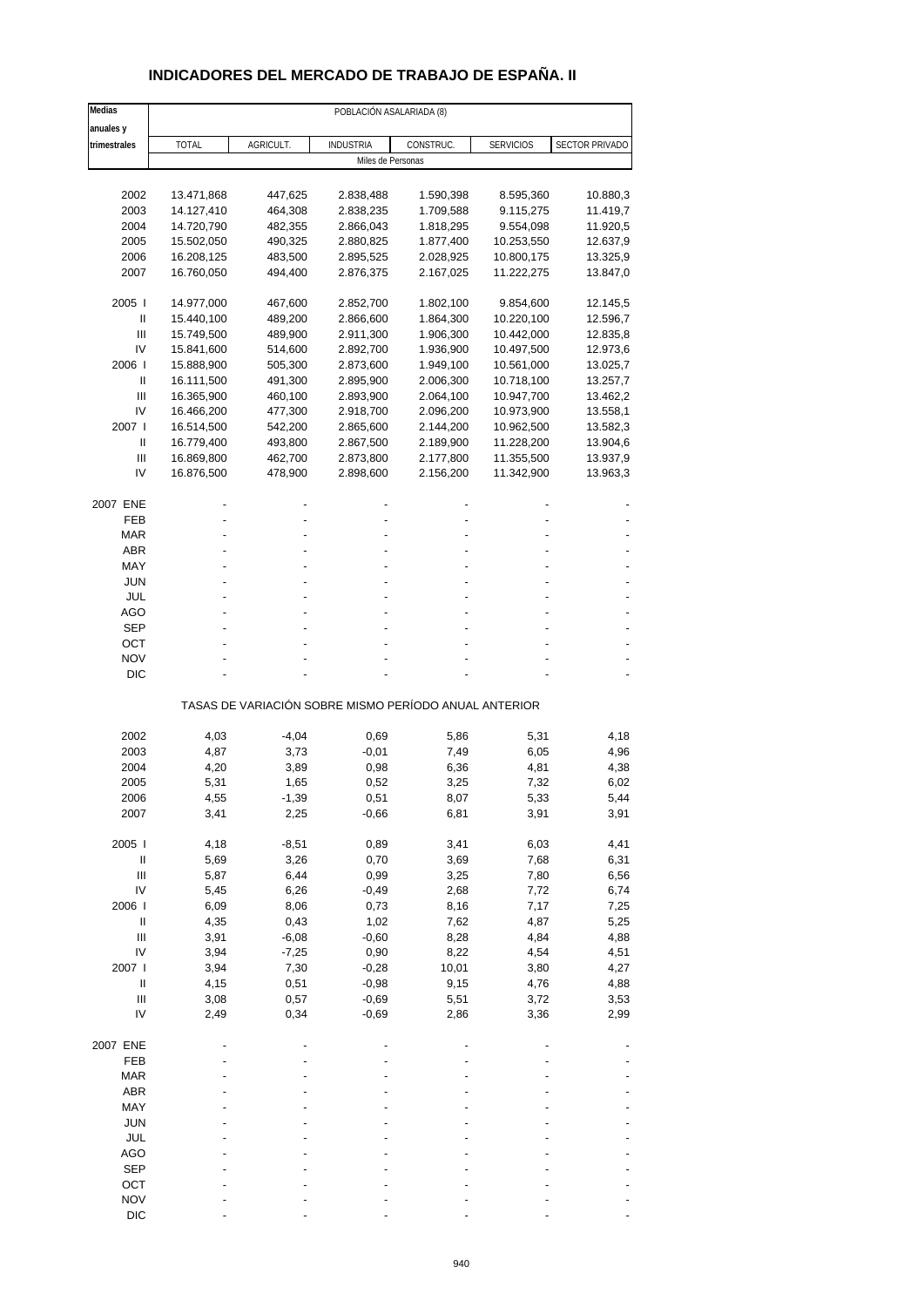# **INDICADORES DEL MERCADO DE TRABAJO DE ESPAÑA. III**

| Medias                             |              | PARADOS (8)       |           |                                                       | TASA DE ACTIVIDAD (8) |                |              | TASA DE PARO (8) |         |
|------------------------------------|--------------|-------------------|-----------|-------------------------------------------------------|-----------------------|----------------|--------------|------------------|---------|
| anuales y                          |              |                   |           |                                                       | <b>MENORES</b>        |                |              | <b>MENORES</b>   |         |
| trimestrales                       | <b>TOTAL</b> | VARONES           | MUJERES   | <b>TOTAL</b>                                          | 20 AÑOS               | <b>MUJERES</b> | <b>TOTAL</b> | 20 AÑOS          | MUJERES |
|                                    |              | Miles de personas |           |                                                       |                       | Porcentaje     |              |                  |         |
|                                    |              |                   |           |                                                       |                       |                |              |                  |         |
|                                    |              |                   |           |                                                       |                       |                |              |                  |         |
| 2002                               | 2.155,320    | 929,340           | 1.225,988 | 54,27                                                 | 25,51                 | 42,20          | 11,48        | 29,80            | 16,37   |
| 2003                               | 2.242,203    | 976,383           | 1.265,823 | 55,48                                                 | 25,32                 | 43,84          | 11,48        | 32,71            | 16,02   |
| 2004                               | 2.213,613    | 970,770           | 1.242,850 | 56,37                                                 | 25,46                 | 45,19          | 10,97        | 30,65            | 15,02   |
| 2005                               | 1.912,500    | 862,850           | 1.049,650 | 57,35                                                 | 28,86                 | 46,41          | 9,16         | 29,21            | 12,17   |
| 2006                               | 1.837,100    | 791,500           | 1.045,650 | 58,33                                                 | 29,29                 | 47,95          | 8,51         | 29,13            | 11,56   |
| 2007                               | 1.833,900    | 815,200           | 1.018,650 | 58,92                                                 | 29,72                 | 48,94          | 8,26         | 28,77            | 10,85   |
|                                    |              |                   |           |                                                       |                       |                |              |                  |         |
| 2005                               | 2.099,000    | 940,900           | 1.158,100 | 56,90                                                 | 26,80                 | 45,89          | 10,19        | 31,11            | 13,64   |
| Ш                                  | 1.944,700    | 890,100           | 1.054,600 | 57,35                                                 | 29,29                 | 46,49          | 9,33         | 31,19            | 12,22   |
| Ш                                  | 1.765,000    | 799,200           | 965,800   | 57,43                                                 | 31,62                 | 46,31          | 8,42         | 26,84            | 11,19   |
| IV                                 |              |                   |           |                                                       |                       |                |              |                  |         |
|                                    | 1.841,300    | 821,200           | 1.020,100 | 57,72                                                 | 27,73                 | 46,95          | 8,70         | 27,70            | 11,61   |
| 2006                               | 1.935,800    | 846,400           | 1.089,400 | 57,98                                                 | 26,94                 | 47,47          | 9,07         | 29,41            | 12,22   |
| Ш                                  | 1.837,000    | 795,500           | 1.041,500 | 58,30                                                 | 29,26                 | 47,93          | 8,53         | 31,10            | 11,53   |
| $\ensuremath{\mathsf{III}}\xspace$ | 1.765,000    | 760,300           | 1.004,800 | 58,44                                                 | 32,47                 | 47,83          | 8,15         | 24,86            | 11,11   |
| IV                                 | 1.810,600    | 763,800           | 1.046,900 | 58,58                                                 | 28,50                 | 48,56          | 8,30         | 31,13            | 11,36   |
| 2007                               | 1.856,100    | 800,100           | 1.056,000 | 58,58                                                 | 27,35                 | 48,61          | 8,47         | 27,45            | 11,39   |
| Ш                                  | 1.760,000    | 780,600           | 979,300   | 58,86                                                 | 30,30                 | 48,78          | 7,95         | 29,13            | 10,49   |
| $\ensuremath{\mathsf{III}}\xspace$ | 1.791,900    | 800,900           | 991,000   | 59,10                                                 | 33,05                 | 48,98          | 8,03         | 27,14            | 10,53   |
| IV                                 | 1.927,600    | 879,200           | 1.048,300 | 59,12                                                 | 28,16                 | 49,37          | 8,60         | 31,34            | 11,00   |
|                                    |              |                   |           |                                                       |                       |                |              |                  |         |
|                                    |              |                   |           |                                                       |                       |                |              |                  |         |
| 2007 ENE                           |              |                   |           |                                                       |                       |                |              |                  |         |
| FEB                                |              |                   |           |                                                       |                       |                |              |                  |         |
| <b>MAR</b>                         |              |                   |           |                                                       |                       |                |              |                  |         |
| ABR                                |              |                   |           |                                                       |                       |                |              |                  |         |
| MAY                                |              |                   |           |                                                       |                       |                |              |                  |         |
| <b>JUN</b>                         |              |                   |           |                                                       |                       |                |              |                  |         |
| JUL                                |              |                   |           |                                                       |                       |                |              |                  |         |
| AGO                                |              |                   |           |                                                       |                       |                |              |                  |         |
| <b>SEP</b>                         |              |                   |           |                                                       |                       |                |              |                  |         |
|                                    |              |                   |           |                                                       |                       |                |              |                  |         |
| OCT                                |              |                   |           |                                                       |                       |                |              |                  |         |
| <b>NOV</b>                         |              |                   |           |                                                       |                       |                |              |                  |         |
| <b>DIC</b>                         |              |                   |           |                                                       |                       |                |              |                  |         |
|                                    |              |                   |           |                                                       |                       |                |              |                  |         |
|                                    |              |                   |           | TASAS DE VARIACIÓN SOBRE MISMO PERÍODO ANUAL ANTERIOR |                       |                |              |                  |         |
|                                    |              |                   |           |                                                       |                       |                |              |                  |         |
| 2002                               | 13,18        | 12,23             | 13,90     |                                                       |                       |                |              |                  |         |
| 2003                               | 4,03         | 5,06              | 3,25      |                                                       |                       |                |              |                  |         |
| 2004                               | $-1,28$      | $-0,57$           | $-1,81$   |                                                       |                       |                |              |                  |         |
| 2005                               | $-13,60$     | $-11,12$          | $-15,54$  |                                                       |                       |                |              |                  |         |
| 2006                               | $-3,94$      | -8,27             | $-0,38$   |                                                       |                       |                |              |                  |         |
| 2007                               | $-0,17$      | 2,99              | $-2,58$   |                                                       |                       |                |              |                  |         |
|                                    |              |                   |           |                                                       |                       |                |              |                  |         |
| 2005 l                             | $-8,23$      | $-6,72$           | $-9,41$   |                                                       |                       |                |              |                  |         |
|                                    |              |                   |           |                                                       |                       |                |              |                  |         |
| Ш                                  | $-12,68$     | $-8,46$           | $-15,96$  |                                                       |                       |                |              |                  |         |
| $\ensuremath{\mathsf{III}}\xspace$ | $-19,07$     | $-17,65$          | $-20,20$  |                                                       |                       |                |              |                  |         |
| ${\sf IV}$                         | $-14,72$     | $-11,84$          | $-16,92$  |                                                       |                       |                |              |                  |         |
| 2006                               | $-7,78$      | $-10,04$          | $-5,93$   |                                                       |                       |                |              |                  |         |
| Ш                                  | $-5,54$      | $-10,63$          | $-1,24$   |                                                       |                       |                |              |                  |         |
| $\ensuremath{\mathsf{III}}\xspace$ | 0,00         | $-4,87$           | 4,04      |                                                       |                       |                |              |                  |         |
| ${\sf IV}$                         | $-1,67$      | $-6,99$           | 2,63      |                                                       |                       |                |              |                  |         |
| 2007 l                             | $-4, 12$     | $-5,47$           | $-3,07$   |                                                       |                       |                |              |                  |         |
| $\ensuremath{\mathsf{II}}$         | $-4,19$      | $-1,87$           | $-5,97$   |                                                       |                       |                |              |                  |         |
| $\ensuremath{\mathsf{III}}\xspace$ | 1,52         | 5,34              | $-1,37$   |                                                       |                       |                |              |                  |         |
| IV                                 | 6,46         | 15,11             | 0,13      |                                                       |                       |                |              |                  |         |
|                                    |              |                   |           |                                                       |                       |                |              |                  |         |
|                                    |              |                   |           |                                                       |                       |                |              |                  |         |
| 2007 ENE                           |              |                   |           |                                                       |                       |                |              |                  |         |
| FEB                                |              |                   |           |                                                       |                       |                |              |                  |         |
| <b>MAR</b>                         |              |                   |           |                                                       |                       |                |              |                  |         |
| ABR                                |              |                   |           |                                                       |                       |                |              |                  |         |
| MAY                                |              |                   |           |                                                       |                       |                |              |                  |         |
| JUN                                |              |                   |           |                                                       |                       |                |              |                  |         |
| JUL                                |              |                   |           |                                                       |                       |                |              |                  |         |
| <b>AGO</b>                         |              |                   |           |                                                       |                       |                |              |                  |         |
| SEP                                |              |                   |           |                                                       |                       |                |              |                  |         |
|                                    |              |                   |           |                                                       |                       |                |              |                  |         |
| OCT                                |              |                   |           |                                                       |                       |                |              |                  |         |
| <b>NOV</b>                         |              |                   |           |                                                       |                       |                |              |                  |         |
| <b>DIC</b>                         |              |                   |           |                                                       |                       |                |              |                  |         |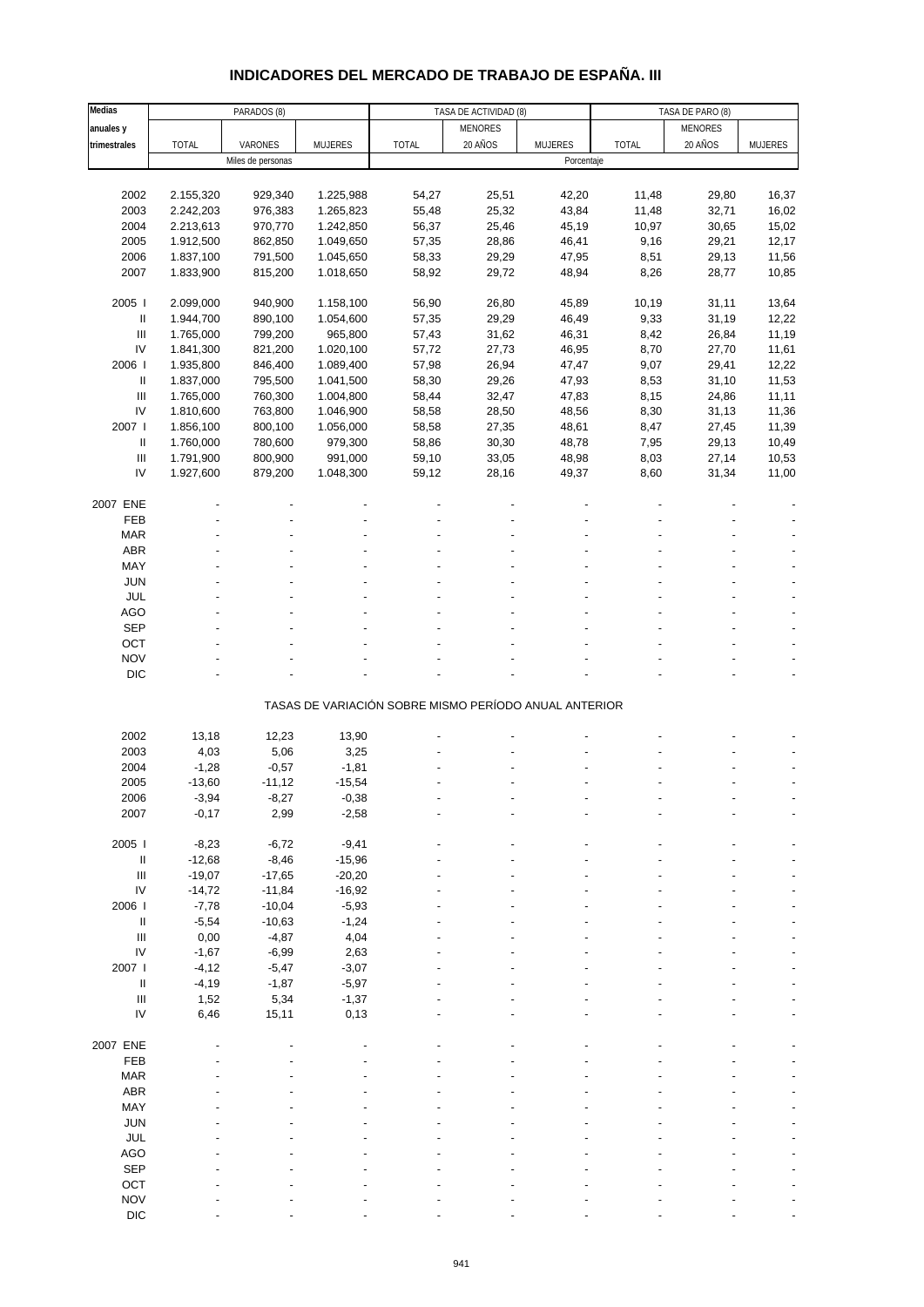|--|

| Medias                             |                        |                    | PARO REGISTRADO    |                                                       |                        |                    |
|------------------------------------|------------------------|--------------------|--------------------|-------------------------------------------------------|------------------------|--------------------|
| anuales y                          |                        |                    |                    |                                                       |                        | SIN EMPLEO         |
| trimestrales                       | <b>TOTAL</b>           | <b>AGRICULTURA</b> | <b>INDUSTRIA</b>   | CONSTRUCCIÓN                                          | <b>SERVICIOS</b>       | ANTERIOR           |
|                                    |                        |                    | Personas           |                                                       |                        |                    |
|                                    |                        |                    |                    |                                                       |                        |                    |
| 2003                               | 2.096.887              | 50.171             | 312.323            | 231.599                                               | 1.231.521              | 271.273            |
| 2004                               | 2.113.718              | 51.508             | 303.361            | 236.608                                               | 1.264.493              | 257.748            |
| 2005                               | 2.069.854              | 59.353             | 298.567            | 231.438                                               | 1.254.848              | 225.648            |
| 2006                               | 2.039.414              | 63.753             | 286.696            | 222.215                                               | 1.242.365              | 224.385            |
| 2007                               | 2.039.004              | 64.952             | 274.356            | 234.843                                               | 1.242.067              | 222.787            |
| 2008                               | 2.288.628              | 79.790             | 290.340            | 299.030                                               | 1.394.234              | 225.234            |
| 2005 II                            | 2.026.066              | 56.471             | 295.838            | 222.810                                               | 1.223.253              | 227.693            |
| Ш                                  | 2.007.271              | 59.494             | 292.005            | 222.414                                               | 1.204.781              | 228.578            |
| IV                                 | 2.083.793              | 66.033             | 295.991            | 229.838                                               | 1.266.388              | 225.541            |
| 2006                               | 2.163.103              | 67.400             | 302.685            | 234.469                                               | 1.325.061              | 233.488            |
| Ш                                  | 2.013.319              | 62.973             | 286.339            | 212.923                                               | 1.226.057              | 225.028            |
| $\ensuremath{\mathsf{III}}\xspace$ | 1.968.276              | 61.865             | 279.688            | 219.162                                               | 1.192.033              | 215.527            |
| IV                                 | 2.012.958              | 62.773             | 278.073            | 222.307                                               | 1.226.307              | 223.498            |
| 2007 l                             | 2.072.411              | 63.296             | 281.413            | 224.781                                               | 1.275.253              | 227.667            |
| Ш<br>Ш                             | 1.987.408              | 63.272<br>64.977   | 270.993            | 216.460                                               | 1.208.987              | 227.696<br>219.725 |
| IV                                 | 2.005.332<br>2.090.866 | 68.262             | 270.994<br>274.025 | 239.523<br>258.606                                    | 1.210.113<br>1.273.913 | 216.060            |
| 2008                               | 2.288.628              | 79.790             | 290.340            | 299.030                                               | 1.394.234              | 225.234            |
|                                    |                        |                    |                    |                                                       |                        |                    |
| 2007 MAR                           | 2.059.451              | 64.001             | 279.615            | 219.796                                               | 1.264.924              | 231.115            |
| <b>ABR</b>                         | 2.023.124              | 63.235             | 277.313            | 218.241                                               | 1.234.129              | 230.206            |
| MAY                                | 1.973.231              | 62.654             | 270.156            | 214.243                                               | 1.201.624              | 224.554            |
| <b>JUN</b>                         | 1.965.869              | 63.928             | 265.509            | 216.895                                               | 1.191.208              | 228.329            |
| JUL                                | 1.970.338              | 64.431             | 266.067            | 228.795                                               | 1.190.159              | 220.886            |
| <b>AGO</b>                         | 2.028.296              | 65.341             | 276.997            | 250.883                                               | 1.218.721              | 216.354            |
| <b>SEP</b><br>OCT                  | 2.017.363<br>2.048.577 | 65.158<br>66.765   | 269.917<br>270.556 | 238.892<br>240.385                                    | 1.221.460<br>1.253.805 | 221.936<br>217.066 |
| <b>NOV</b>                         | 2.094.473              | 69.210             | 271.538            | 251.565                                               | 1.283.684              | 218.476            |
| <b>DIC</b>                         | 2.129.547              | 68.812             | 279.981            | 283.867                                               | 1.284.250              | 212.637            |
| 2008 ENE                           | 2.261.925              | 75.361             | 289.695            | 292.797                                               | 1.382.354              | 221.718            |
| FEB                                | 2.315.331              | 84.219             | 290.985            | 305.263                                               | 1.406.114              | 228.750            |
|                                    |                        |                    |                    | TASAS DE VARIACIÓN SOBRE MISMO PERÍODO ANUAL ANTERIOR |                        |                    |
| 2003                               | 2,31                   | $-8,15$            | 0,00               | 6,43                                                  | 3,27                   | $-0,46$            |
| 2004                               | 0,80                   | 2,67               | $-2,87$            | 2,16                                                  | 2,68                   | $-4,99$            |
| 2005                               | $-2,08$                | 15,23              | $-1,58$            | $-2,18$                                               | $-0,76$                | $-12,45$           |
| 2006                               | $-1,47$                | 7,41               | $-3,98$            | $-3,99$                                               | $-0,99$                | $-0,56$            |
| 2007                               | $-0,02$                | 1,88               | $-4,30$            | 5,68                                                  | $-0,02$                | $-0,71$            |
| 2008                               | 10,09                  | 26,76              | 2,84               | 31,57                                                 | 8,89                   | $-0,31$            |
| 2005 II                            | $-3,63$                | 6,98               | $-2,35$            | $-3,97$                                               | $-2,09$                | $-14,16$           |
| $\begin{array}{c} \Pi \end{array}$ | $-1,51$                | 18,76              | $-1,39$            | $-4, 15$                                              | $-0,60$                | $-7,77$            |
| IV                                 | $-0,92$                | 30,59              | $-0,66$            | $-3,14$                                               | $-0,15$                | $-9,46$            |
| 2006                               | 0,04                   | 21,63              | $-2,50$            | $-6,47$                                               | 0,01                   | 5,76               |
| Ш                                  | $-0,63$                | 11,51              | $-3,21$            | $-4,44$                                               | 0,23                   | $-1,17$            |
| Ш                                  | $-1,94$                | 3,98               | $-4,22$            | $-1,46$                                               | $-1,06$                | $-5,71$            |
| IV                                 | $-3,40$                | $-4,94$            | $-6,05$            | $-3,28$                                               | $-3,17$                | $-0,91$            |
| 2007 l                             | $-4,19$                | $-6,09$            | $-7,03$            | $-4, 13$                                              | $-3,76$                | $-2,49$            |
| Ш<br>$\mathsf{III}$                | $-1,29$<br>1,88        | 0,48<br>5,03       | $-5,36$<br>$-3,11$ | 1,66<br>9,29                                          | $-1,39$<br>1,52        | 1,19<br>1,95       |
| IV                                 | 3,87                   | 8,74               | $-1,46$            | 16,33                                                 | 3,88                   | $-3,33$            |
| 2008                               | 10,09                  | 26,76              | 2,84               | 31,57                                                 | 8,89                   | $-0,31$            |
| 2007 MAR                           | $-4,15$                | $-5,73$            | $-6,70$            | $-3,49$                                               | $-3,91$                | $-2,43$            |
| ABR                                | $-2,53$                | $-2,19$            | $-6,01$            | $-1,19$                                               | $-2,48$                | 0,28               |
| MAY                                | $-1,56$                | 1,76               | $-5,45$            | 1,76                                                  | $-1,74$                | 0,35               |
| <b>JUN</b>                         | 0,31                   | 1,97               | $-4,59$            | 4,60                                                  | 0,13                   | 2,97               |
| JUL                                | 0,79                   | 3,15               | $-3,87$            | 7,29                                                  | 0,35                   | 2,06               |
| <b>AGO</b>                         | 2,25                   | 6,05               | $-2,81$            | 9,75                                                  | 1,84                   | 2,19               |
| <b>SEP</b>                         | 2,60                   | 5,91               | $-2,65$            | 10,78                                                 | 2,36                   | 1,61               |
| OCT                                | 2,80                   | 6,08               | $-2,17$            | 12,64                                                 | 3,14                   | $-3,24$            |
| <b>NOV</b>                         | 3,52                   | 8,33               | $-1,44$            | 16,06                                                 | 3,65                   | $-4,41$            |
| <b>DIC</b>                         | 5,27                   | 11,90              | $-0,77$            | 19,89                                                 | 4,85                   | $-2,28$            |
| 2008 ENE                           | 8,62                   | 20,03              | 2,08               | 27,14                                                 | 7,86                   | $-1,04$            |
| FEB                                | 11,57                  | 33,46              | 3,61               | 36,12                                                 | 9,92                   | 0,40               |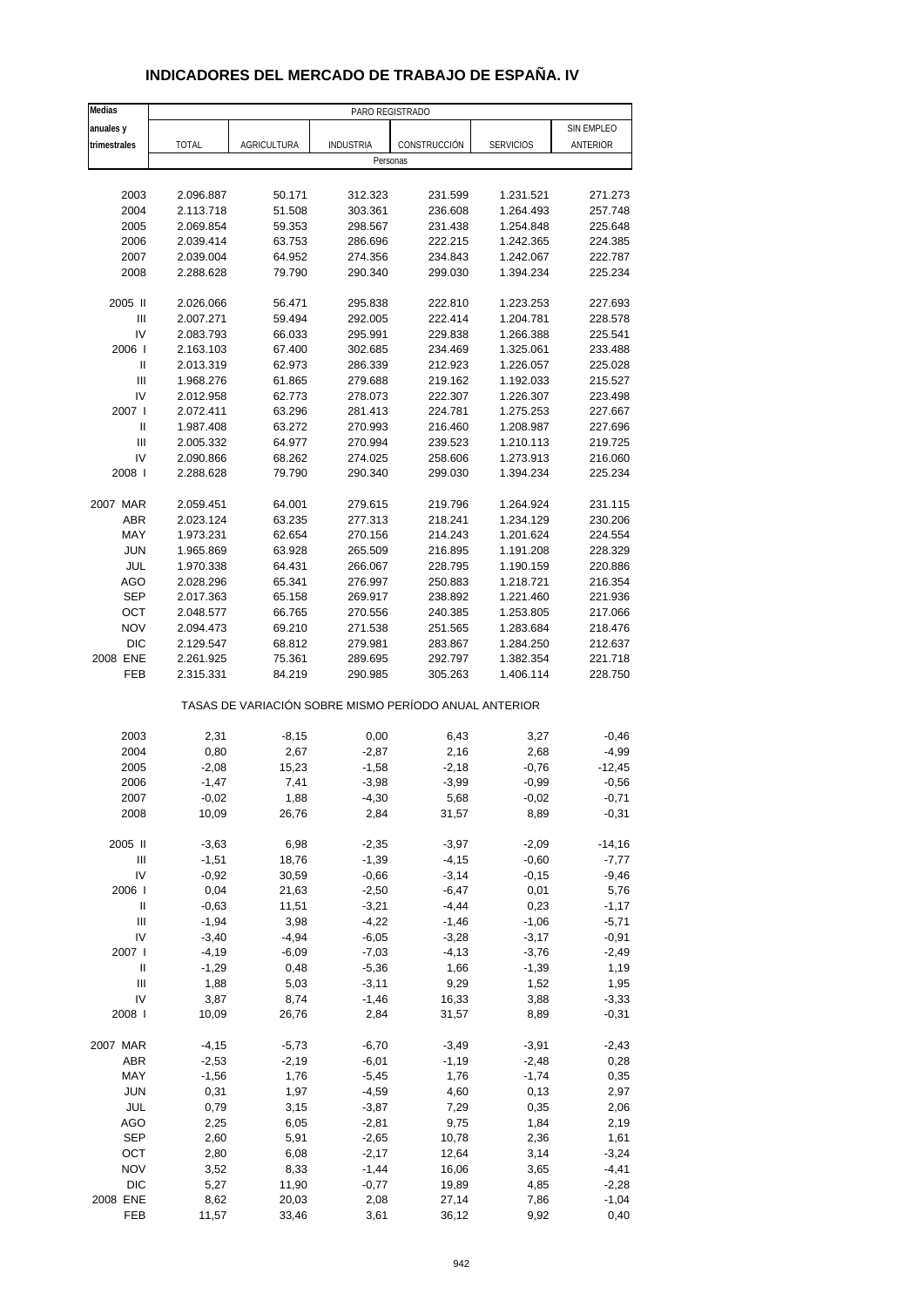### **INDICADORES DEL MERCADO DE TRABAJO DE ESPAÑA. V**

| Medias            |              |                    | AFILIADOS A LA SEGURIDAD SOCIAL EN ALTA LABORAL |                                                       |                  |
|-------------------|--------------|--------------------|-------------------------------------------------|-------------------------------------------------------|------------------|
| anuales y         |              |                    | <b>TOTAL</b>                                    |                                                       |                  |
| trimestrales      | TOTAL        | <b>AGRICULTURA</b> | <b>INDUSTRIA</b>                                | CONSTRUCCIÓN                                          | <b>SERVICIOS</b> |
|                   |              |                    | Miles de Personas                               |                                                       |                  |
|                   |              |                    |                                                 |                                                       |                  |
| 2003              | 16.613,561   | 1.314,573          | 2.667,332                                       | 1.907,176                                             | 10.712,543       |
| 2004              | 17.081,784   | 1.272,978          | 2.655,251                                       | 2.013,655                                             | 11.129,783       |
| 2005              | 17.835,423   | 1.239,600          | 2.641,532                                       | 2.186,981                                             | 11.761,368       |
| 2006              | 18.596,344   | 1.202,133          | 2.640,690                                       | 2.376,195                                             | 12.376,620       |
| 2007              | 19.152,331   | 1.188,800          | 2.705,516                                       | 2.454,130                                             | 12.803,775       |
| 2008              | 19.143,648   | 1.192,487          | 2.697,173                                       | 2.392,188                                             | 12.861,698       |
| 2005 II           | 17.769,491   | 1.246,322          | 2.650,072                                       | 2.180,910                                             | 11.685,660       |
| Ш                 | 18.073,298   | 1.242,228          | 2.644,856                                       | 2.222,986                                             | 11.957,542       |
| IV                | 18.211,457   | 1.237,677          | 2.635,782                                       | 2.262,825                                             | 12.070,392       |
| 2006              | 18.240,948   | 1.221,256          | 2.627,534                                       | 2.310,654                                             | 12.079,131       |
| Ш                 | 18.614,122   | 1.208,596          | 2.648,786                                       | 2.387,638                                             | 12.368,910       |
| Ш                 | 18.722,929   | 1.184,961          | 2.644,173                                       | 2.390,395                                             | 12.503,268       |
| IV                | 18.807,375   | 1.193,718          | 2.642,266                                       | 2.416,090                                             | 12.555,171       |
| 2007 l            | 18.904,586   | 1.197,970          | 2.685,877                                       | 2.451,743                                             | 12.568,878       |
| Ш                 | 19.233,948   | 1.193,388          | 2.719,651                                       | 2.491,756                                             | 12.829,042       |
| Ш                 | 19.219,548   | 1.179,494          | 2.709,999                                       | 2.446,018                                             | 12.883,929       |
| IV<br>2008        | 19.251,241   | 1.184,349          | 2.706,536                                       | 2.427,001                                             | 12.933,253       |
|                   | 19.143,648   | 1.192,487          | 2.697,173                                       | 2.392,188                                             | 12.861,698       |
| 2007 MAR          | 19.085,110   | 1.197,078          | 2.706,279                                       | 2.483,598                                             | 12.698,041       |
| ABR               | 19.109,008   | 1.195,523          | 2.703,820                                       | 2.474,991                                             | 12.734,561       |
| MAY               | 19.234,065   | 1.195,154          | 2.717,321                                       | 2.494,355                                             | 12.827,124       |
| <b>JUN</b>        | 19.358,772   | 1.189,487          | 2.737,812                                       | 2.505,923                                             | 12.925,441       |
| JUL               | 19.302,685   | 1.181,198          | 2.720,731                                       | 2.472,185                                             | 12.928,462       |
| AGO               | 19.047,968   | 1.173,789          | 2.689,556                                       | 2.404,215                                             | 12.780,300       |
| SEP               | 19.307,990   | 1.183,496          | 2.719,709                                       | 2.461,655                                             | 12.943,026       |
| OCT               | 19.232,271   | 1.184,680          | 2.713,497                                       | 2.465,083                                             | 12.868,909       |
| <b>NOV</b>        | 19.325,697   | 1.183,017          | 2.720,861                                       | 2.466,934                                             | 12.954,783       |
| DIC               | 19.195,755   | 1.185,349          | 2.685,251                                       | 2.348,987                                             | 12.976,066       |
| 2008 ENE          | 19.111,058   | 1.184,312          | 2.697,089                                       | 2.397,499                                             | 12.832,056       |
| FEB               | 19.176,237   | 1.200,661          | 2.697,257                                       | 2.386,877                                             | 12.891,340       |
|                   |              |                    |                                                 | TASAS DE VARIACIÓN SOBRE MISMO PERÍODO ANUAL ANTERIOR |                  |
| 2003              | 3,04         | 1,26               | $-0,46$                                         | 4,66                                                  | 3,90             |
| 2004              | 2,82         | $-3,16$            | $-0,45$                                         | 5,58                                                  | 3,89             |
| 2005              | 4,41         | $-2,62$            | $-0,52$                                         | 8,61                                                  | 5,67             |
| 2006              | 4,27         | $-3,02$            | $-0,03$                                         | 8,65                                                  | 5,23             |
| 2007              | 2,99         | -1,11              | 2,45                                            | 3,28                                                  | 3,45             |
| 2008              | 1,75         | $-0,49$            | 0,80                                            | $-1,79$                                               | 2,86             |
|                   |              |                    |                                                 |                                                       |                  |
| 2005 II           | 3,93         | $-3,41$            | $-0,66$                                         | 7,85                                                  | 5,22             |
| Ш                 | 5,29         | $-0,27$            | $-0,27$                                         | 9,99                                                  | 6,39             |
| IV                | 5,58         | $-1,27$            | $-0,35$                                         | 10,92                                                 | 6,80             |
| 2006  <br>Ш       | 5,52<br>4,75 | $-0,89$<br>$-3,03$ | $-0,30$<br>$-0,05$                              | 11,02<br>9,48                                         | 6,59<br>5,85     |
| Ш                 | 3,59         | $-4,61$            | $-0,03$                                         | 7,53                                                  | 4,56             |
| IV                | 3,27         | $-3,55$            | 0,25                                            | 6,77                                                  | 4,02             |
| 2007 l            | 3,64         | $-1,91$            | 2,22                                            | 6,11                                                  | 4,05             |
| Ш                 | 3,33         | $-1,26$            | 2,68                                            | 4,36                                                  | 3,72             |
| Ш                 | 2,65         | $-0,46$            | 2,49                                            | 2,33                                                  | 3,04             |
| IV                | 2,36         | $-0,78$            | 2,43                                            | 0,45                                                  | 3,01             |
| 2008              | 1,75         | $-0,49$            | 0,80                                            | $-1,79$                                               | 2,86             |
|                   |              |                    |                                                 |                                                       |                  |
| 2007 MAR          | 3,95         | $-1,52$            | 2,77                                            | 5,95                                                  | 4,37             |
| ABR               | 2,96         | $-1,40$            | 2,36                                            | 4,54                                                  | 3,22             |
| MAY               | 3,19         | $-1,54$            | 2,65                                            | 4,35                                                  | 3,54             |
| <b>JUN</b>        | 3,84         | $-0,83$            | 3,02                                            | 4,20                                                  | 4,40             |
| JUL               | 2,83         | $-0,58$            | 2,58                                            | 3,08                                                  | 3,16             |
| AGO<br><b>SEP</b> | 2,50<br>2,63 | $-0,43$<br>$-0,37$ | 2,35<br>2,54                                    | 2,10<br>1,80                                          | 2,88<br>3,08     |
| OCT               | 2,48         | $-0,12$            | 2,57                                            | 1,37                                                  | 2,92             |
| <b>NOV</b>        | 2,34         | $-0,91$            | 2,42                                            | 0,53                                                  | 2,98             |
| DIC               | 2,27         | $-1,32$            | 2,30                                            | $-0,58$                                               | 3,14             |
| 2008 ENE          | 1,89         | $-1,25$            | 1,50                                            | -1,07                                                 | 2,85             |
| FEB               | 1,61         | 0,26               | 0,12                                            | $-2,50$                                               | 2,87             |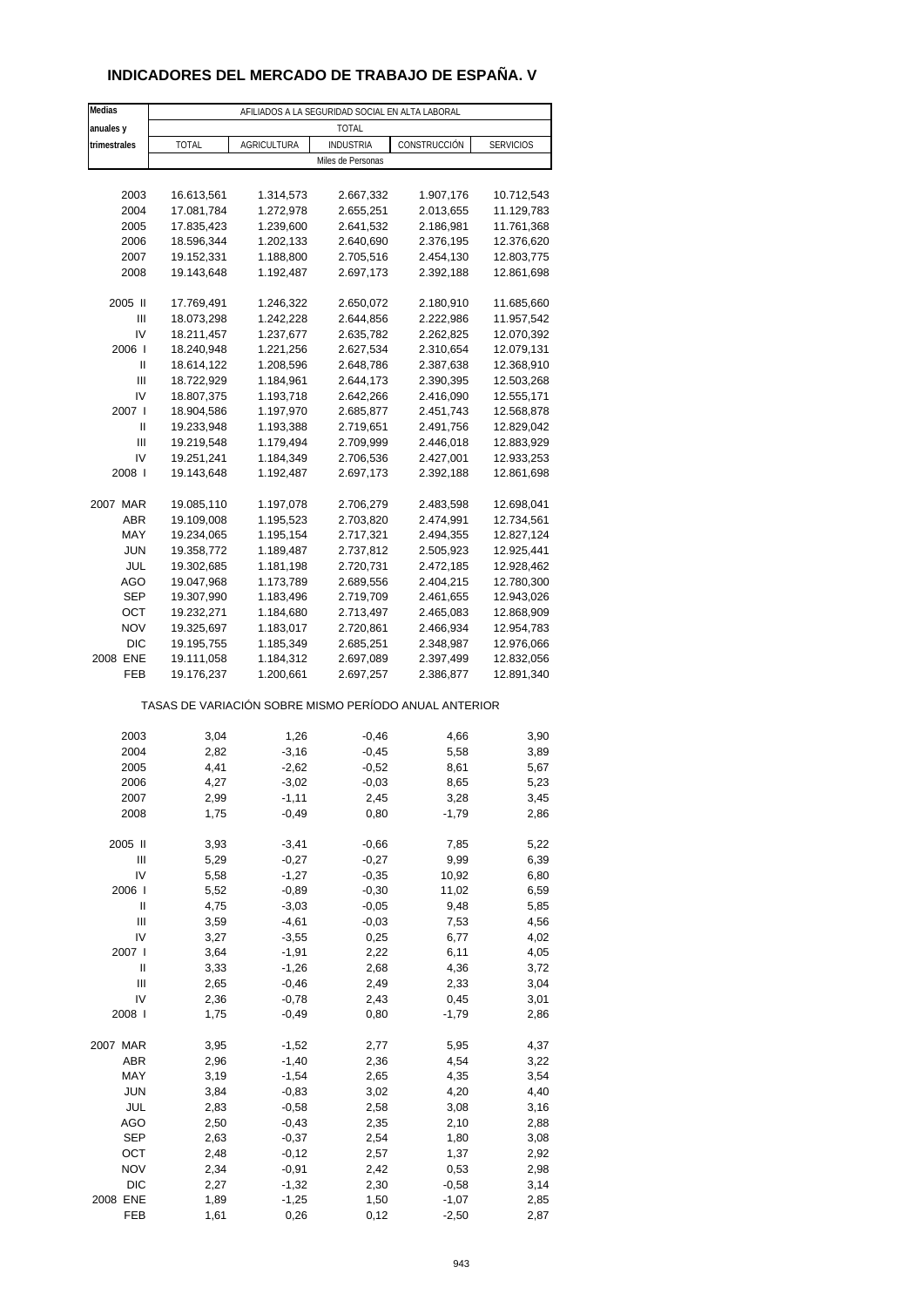### **INDICADORES DEL MERCADO DE TRABAJO DE ESPAÑA. VI**

| <b>Medias</b> | AFILIADOS A LA SEGURIDAD SOCIAL EN ALTA LABORAL       |                    |                        |                        |                        |  |  |
|---------------|-------------------------------------------------------|--------------------|------------------------|------------------------|------------------------|--|--|
| anuales y     |                                                       |                    | <b>CUENTA AJENA</b>    |                        |                        |  |  |
| trimestrales  | <b>TOTAL</b>                                          | <b>AGRICULTURA</b> | <b>INDUSTRIA</b>       | CONSTRUCCIÓN           | <b>SERVICIOS</b>       |  |  |
|               |                                                       |                    | Miles de Personas      |                        |                        |  |  |
|               |                                                       |                    |                        |                        |                        |  |  |
| 2003          | 13.514,142                                            | 933,377            | 2.388,090              | 1.507,311              | 8.678,019              |  |  |
| 2004          | 13.884,292                                            | 896,688            | 2.375,794              | 1.582,772              | 9.022,987              |  |  |
| 2005          | 14.510,836                                            | 871,627            | 2.363,876              | 1.723,776              | 9.549,306              |  |  |
| 2006          | 15.173,460                                            | 843,296            | 2.363,565              | 1.881,712              | 10.084,728             |  |  |
| 2007          | 15.668,684                                            | 839,734            | 2.428,084              | 1.915,596              | 10.485,269             |  |  |
| 2008          | 15.640,872                                            | 850,293            | 2.419,923              | 1.833,785              | 10.536,872             |  |  |
|               |                                                       |                    |                        |                        |                        |  |  |
| 2005 II       | 14.461,490                                            | 876,863            | 2.371,672              | 1.719,622              | 9.490,542              |  |  |
| Ш<br>IV       | 14.712,898<br>14.825,905                              | 875,903<br>873,250 | 2.367,822<br>2.359,075 | 1.755,145<br>1.788,269 | 9.712,005<br>9.804,084 |  |  |
| 2006          | 14.846,312                                            | 858,704            | 2.350,645              | 1.829,587              | 9.806,773              |  |  |
| Ш             | 15.183,923                                            | 848,255            | 2.371,096              | 1.895,252              | 10.069,308             |  |  |
| Ш             | 15.290,325                                            | 827,624            | 2.367,158              | 1.892,025              | 10.203,507             |  |  |
| IV            | 15.373,279                                            | 838,601            | 2.365,361              | 1.909,983              | 10.259,323             |  |  |
| 2007 l        | 15.460,907                                            | 845,207            | 2.408,971              | 1.935,177              | 10.271,550             |  |  |
| Ш             | 15.749,785                                            | 843,006            | 2.442,107              | 1.957,376              | 10.507,296             |  |  |
| Ш             | 15.721,673                                            | 831,631            | 2.432,485              | 1.899,960              | 10.557,597             |  |  |
| IV            | 15.742,369                                            | 839,093            | 2.428,771              | 1.869,872              | 10.604,633             |  |  |
| 2008          | 15.640,872                                            | 850,293            | 2.419,923              | 1.833,785              | 10.536,872             |  |  |
|               |                                                       |                    |                        |                        |                        |  |  |
| 2007 MAR      | 15.626,820                                            | 845,166            | 2.429,047              | 1.960,165              | 10.392,442             |  |  |
| ABR           | 15.637,363                                            | 844,314            | 2.426,642              | 1.946,582              | 10.419,825             |  |  |
| MAY           | 15.749,469                                            | 844,851            | 2.439,816              | 1.959,889              | 10.504,913             |  |  |
| <b>JUN</b>    | 15.862,523                                            | 839,853            | 2.459,864              | 1.965,656              | 10.597,150             |  |  |
| JUL           | 15.803,897                                            | 832,410            | 2.442,857              | 1.928,703              | 10.599,927             |  |  |
| AGO           | 15.554,219                                            | 826,095            | 2.412,407              | 1.859,411              | 10.456,306             |  |  |
| <b>SEP</b>    | 15.806,903                                            | 836,388            | 2.442,192              | 1.911,766              | 10.616,557             |  |  |
| OCT           | 15.727,150                                            | 838,557            | 2.435,886              | 1.910,523              | 10.542,184             |  |  |
| <b>NOV</b>    | 15.815,965                                            | 837,721            | 2.442,944              | 1.908,314              | 10.626,986             |  |  |
| <b>DIC</b>    | 15.683,992                                            | 841,002            | 2.407,482              | 1.790,780              | 10.644,728             |  |  |
| 2008 ENE      | 15.612,950                                            | 841,992            | 2.419,989              | 1.840,687              | 10.510,282             |  |  |
| FEB           | 15.668,793                                            | 858,593            | 2.419,857              | 1.826,882              | 10.563,461             |  |  |
|               | TASAS DE VARIACIÓN SOBRE MISMO PERÍODO ANUAL ANTERIOR |                    |                        |                        |                        |  |  |
| 2003          | 3,18                                                  | 2,30               | $-0,47$                | 4,32                   | 4,12                   |  |  |
| 2004          | 2,74                                                  | $-3,93$            | $-0,51$                | 5,01                   | 3,98                   |  |  |
| 2005          | 4,51                                                  | $-2,79$            | $-0,50$                | 8,91                   | 5,83                   |  |  |
| 2006          | 4,57                                                  | $-3,25$            | $-0,01$                | 9,16                   | 5,61                   |  |  |
| 2007          | 3,26                                                  | -0,42              | 2,73                   | 1,80                   | 3,97                   |  |  |
| 2008          | 1,71                                                  | 0,60               | 0,87                   | $-4,62$                | 3,19                   |  |  |
|               |                                                       |                    |                        |                        |                        |  |  |
| 2005 II       | 4,04                                                  | $-3,96$            | $-0,67$                | 7,90                   | 5,46                   |  |  |
| Ш             | 5,46                                                  | 0,66               | $-0,21$                | 10,70                  | 6,51                   |  |  |
| IV            | 5,76                                                  | $-0,74$            | $-0,28$                | 11,96                  | 6,89                   |  |  |
| 2006          | 5,72                                                  | $-0,21$            | $-0,27$                | 12,10                  | 6,70                   |  |  |
| Ш             | 5,00                                                  | $-3,26$            | $-0,02$                | 10,21                  | 6,10                   |  |  |
| Ш             | 3,92                                                  | $-5,51$            | $-0,03$                | 7,80                   | 5,06                   |  |  |
| IV            | 3,69                                                  | $-3,97$            | 0,27                   | 6,81                   | 4,64                   |  |  |
| 2007 l        | 4,14                                                  | $-1,57$            | 2,48                   | 5,77                   | 4,74                   |  |  |
| Ш             | 3,73                                                  | $-0,62$            | 2,99                   | 3,28                   | 4,35                   |  |  |
| Ш             | 2,82                                                  | 0,48               | 2,76                   | 0,42                   | 3,47                   |  |  |
| IV            | 2,40                                                  | 0,06               | 2,68                   | $-2,10$                | 3,37                   |  |  |
| 2008          | 1,71                                                  | 0,60               | 0,87                   | $-4,62$                | 3,19                   |  |  |
| 2007 MAR      | 4,49                                                  | $-0,99$            | 3,10                   | 5,46                   | 5,12                   |  |  |
| ABR           | 3,30                                                  | $-0,82$            | 2,65                   | 3,63                   | 3,74                   |  |  |
| MAY           | 3,56                                                  | $-1,02$            | 2,97                   | 3,27                   | 4,14                   |  |  |
| <b>JUN</b>    | 4,32                                                  | $-0,01$            | 3,36                   | 2,94                   | 5,17                   |  |  |
| JUL           | 3,06                                                  | 0,33               | 2,86                   | 1,45                   | 3,63                   |  |  |
| AGO           | 2,64                                                  | 0,55               | 2,61                   | 0,11                   | 3,28                   |  |  |
| <b>SEP</b>    | 2,76                                                  | 0,58               | 2,81                   | $-0,30$                | 3,50                   |  |  |
| OCT           | 2,56                                                  | 0,97               | 2,84                   | $-0,90$                | 3,27                   |  |  |
| <b>NOV</b>    | 2,37                                                  | $-0,11$            | 2,66                   | $-1,98$                | 3,32                   |  |  |
| DIC           | 2,28                                                  | $-0,66$            | 2,54                   | $-3,48$                | 3,50                   |  |  |
| 2008 ENE      | 1,87                                                  | $-0,44$            | 1,64                   | $-3,82$                | 3,18                   |  |  |
| FEB           | 1,55                                                  | 1,64               | 0,12                   | $-5,42$                | 3,20                   |  |  |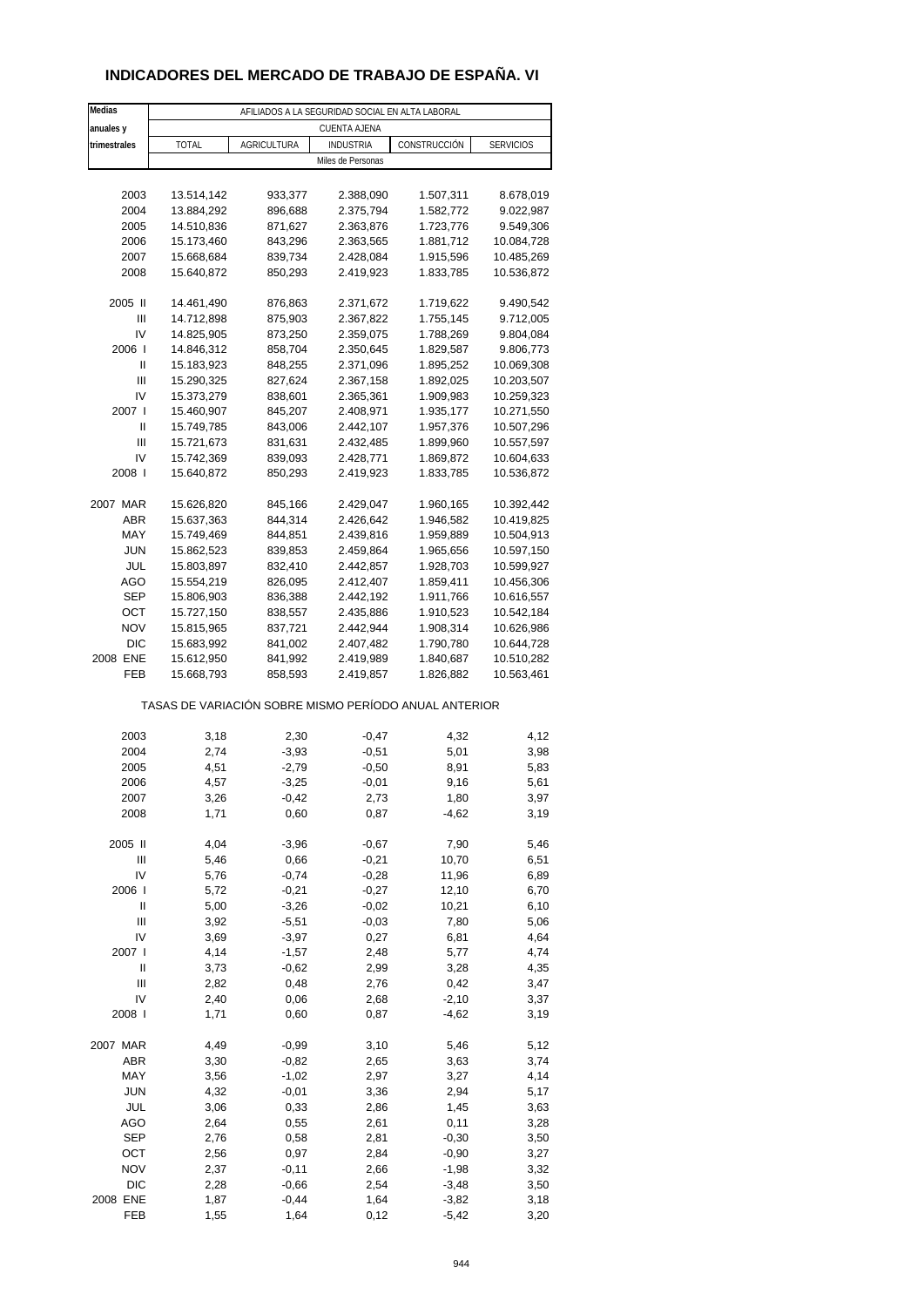### **INDICADORES DEL MERCADO DE TRABAJO DE ESPAÑA. VII**

| Medias       | AFILIADOS A LA SEGURIDAD SOCIAL EN ALTA LABORAL       |                    |                      |                    |                        |  |
|--------------|-------------------------------------------------------|--------------------|----------------------|--------------------|------------------------|--|
| anuales y    |                                                       |                    | <b>CUENTA PROPIA</b> |                    |                        |  |
| trimestrales | TOTAL                                                 | <b>AGRICULTURA</b> | <b>INDUSTRIA</b>     | CONSTRUCCIÓN       | <b>SERVICIOS</b>       |  |
|              |                                                       |                    | Miles de Personas    |                    |                        |  |
|              |                                                       |                    |                      |                    |                        |  |
| 2003         | 3.099,419                                             | 381,196            | 279,242              | 399,865            | 2.034,524              |  |
| 2004         | 3.197,492                                             | 376,290            | 279,457              | 430,883            | 2.106,796              |  |
| 2005         | 3.324,586                                             | 367,972            | 277,657              | 463,204            | 2.212,062              |  |
| 2006         | 3.422,884                                             | 358,837            | 277,125              | 494,483            | 2.291,892              |  |
| 2007         | 3.483,647                                             | 349,066            | 277,432              | 538,534            | 2.318,507              |  |
| 2008         | 3.502,776                                             | 342,194            | 277,250              | 558,404            | 2.324,827              |  |
|              |                                                       |                    |                      |                    |                        |  |
| 2005 II      | 3.308,001                                             | 369,459            | 278,400              | 461,288            | 2.195,118              |  |
| Ш            | 3.360,400                                             | 366,324            | 277,034              | 467,841            | 2.245,538              |  |
| IV           | 3.385,552                                             | 364,427            | 276,707              | 474,556            | 2.266,308              |  |
| 2006         | 3.394,636                                             | 362,552            | 276,889              | 481,067            | 2.272,359              |  |
| Ш            | 3.430,200                                             | 360,341            | 277,690              | 492,387            | 2.299,602              |  |
| Ш            | 3.432,604                                             | 357,337            | 277,014              | 498,370            | 2.299,761              |  |
| IV           | 3.434,096                                             | 355,117            | 276,905              | 506,107            | 2.295,848              |  |
| 2007 l       | 3.443,678                                             | 352,763            | 276,906              | 516,566            | 2.297,328              |  |
| Ш<br>Ш       | 3.484,163<br>3.497,875                                | 350,382            | 277,544              | 534,381            | 2.321,746<br>2.326,333 |  |
| IV           |                                                       | 347,863            | 277,513              | 546,058            |                        |  |
| 2008         | 3.508,872<br>3.502,776                                | 345,255            | 277,766<br>277,250   | 557,129<br>558,404 | 2.328,620<br>2.324,827 |  |
|              |                                                       | 342,194            |                      |                    |                        |  |
| 2007 MAR     | 3.458,290                                             | 351,912            | 277,232              | 523,433            | 2.305,599              |  |
| ABR          | 3.471,645                                             | 351,209            | 277,178              | 528,409            | 2.314,736              |  |
| MAY          | 3.484,596                                             | 350,303            | 277,505              | 534,466            | 2.322,211              |  |
| <b>JUN</b>   | 3.496,249                                             | 349,634            | 277,948              | 540,267            | 2.328,291              |  |
| JUL          | 3.498,788                                             | 348,788            | 277,874              | 543,482            | 2.328,535              |  |
| AGO          | 3.493,749                                             | 347,694            | 277,149              | 544,804            | 2.323,994              |  |
| <b>SEP</b>   | 3.501,087                                             | 347,108            | 277,517              | 549,889            | 2.326,469              |  |
| OCT          | 3.505,121                                             | 346,123            | 277,611              | 554,560            | 2.326,725              |  |
| <b>NOV</b>   | 3.509,732                                             | 345,296            | 277,917              | 558,620            | 2.327,797              |  |
| <b>DIC</b>   | 3.511,763                                             | 344,347            | 277,769              | 558,207            | 2.331,338              |  |
| 2008 ENE     | 3.498,108                                             | 342,320            | 277,100              | 556,812            | 2.321,774              |  |
| FEB          | 3.507,444                                             | 342,068            | 277,400              | 559,995            | 2.327,879              |  |
|              | TASAS DE VARIACIÓN SOBRE MISMO PERÍODO ANUAL ANTERIOR |                    |                      |                    |                        |  |
|              |                                                       |                    |                      |                    |                        |  |
| 2003         | 2,46                                                  | $-1,21$            | $-0,41$              | 5,96               | 2,93                   |  |
| 2004         | 3,16                                                  | $-1,29$            | 0,08                 | 7,76               | 3,55                   |  |
| 2005         | 3,97                                                  | $-2,21$            | $-0.64$              | 7,50               | 5,00                   |  |
| 2006         | 2,96                                                  | $-2,48$            | $-0,19$              | 6,75               | 3,61                   |  |
| 2007         | 1,78                                                  | $-2,72$            | 0,11                 | 8,91               | 1,16                   |  |
| 2008         | 1,93                                                  | $-3,11$            | 0,18                 | 8,82               | 1,38                   |  |
| 2005 II      | 3,48                                                  | $-2,09$            | $-0,59$              | 7,67               | 4,20                   |  |
| Ш            | 4,53                                                  | $-2,42$            | $-0,82$              | 7,43               | 5,89                   |  |
| IV           | 4,83                                                  | $-2,51$            | $-0,93$              | 7,17               | 6,41                   |  |
| 2006         | 4,63                                                  | $-2,46$            | $-0,57$              | 7,11               | 6,12                   |  |
| Ш            | 3,69                                                  | $-2,47$            | $-0,26$              | 6,74               | 4,76                   |  |
| Ш            | 2,15                                                  | $-2,45$            | $-0,01$              | 6,53               | 2,41                   |  |
| IV           | 1,43                                                  | $-2,55$            | 0,07                 | 6,65               | 1,30                   |  |
| 2007 l       | 1,44                                                  | $-2,70$            | 0,01                 | 7,38               | 1,10                   |  |
| Ш            | 1,57                                                  | $-2,76$            | $-0,05$              | 8,53               | 0,96                   |  |
| Ш            | 1,90                                                  | $-2,65$            | 0,18                 | 9,57               | 1,16                   |  |
| IV           | 2,18                                                  | $-2,78$            | 0,31                 | 10,08              | 1,43                   |  |
| 2008         | 1,93                                                  | $-3,11$            | 0,18                 | 8,82               | 1,38                   |  |
|              |                                                       |                    |                      |                    |                        |  |
| 2007 MAR     | 1,56                                                  | $-2,76$            | $-0,05$              | 7,86               | 1,13                   |  |
| ABR          | 1,47                                                  | $-2,77$            | $-0,14$              | 8,01               | 0,95                   |  |
| MAY          | 1,53                                                  | $-2,78$            | $-0,10$              | 8,50               | 0,90                   |  |
| <b>JUN</b>   | 1,72                                                  | $-2,74$            | 0,09                 | 9,06               | 1,04                   |  |
| JUL          | 1,80                                                  | $-2,70$            | 0,15                 | 9,31               | 1,08                   |  |
| AGO          | 1,89                                                  | $-2,67$            | 0,14                 | 9,55               | 1,15                   |  |
| <b>SEP</b>   | 2,02                                                  | $-2,59$            | 0,26                 | 9,84               | 1,24                   |  |
| ОСТ          | 2,11                                                  | $-2,67$            | 0,27                 | 10,05              | 1,33                   |  |
| <b>NOV</b>   | 2,21                                                  | $-2,79$            | 0,34                 | 10,17              | 1,45                   |  |
| DIC          | 2,22                                                  | $-2,87$            | 0,32                 | 10,03              | 1,50                   |  |
| 2008 ENE     | 1,97                                                  | $-3,19$            | 0,22                 | 9,23               | 1,37                   |  |
| FEB          | 1,89                                                  | $-3,04$            | 0,14                 | 8,42               | 1,39                   |  |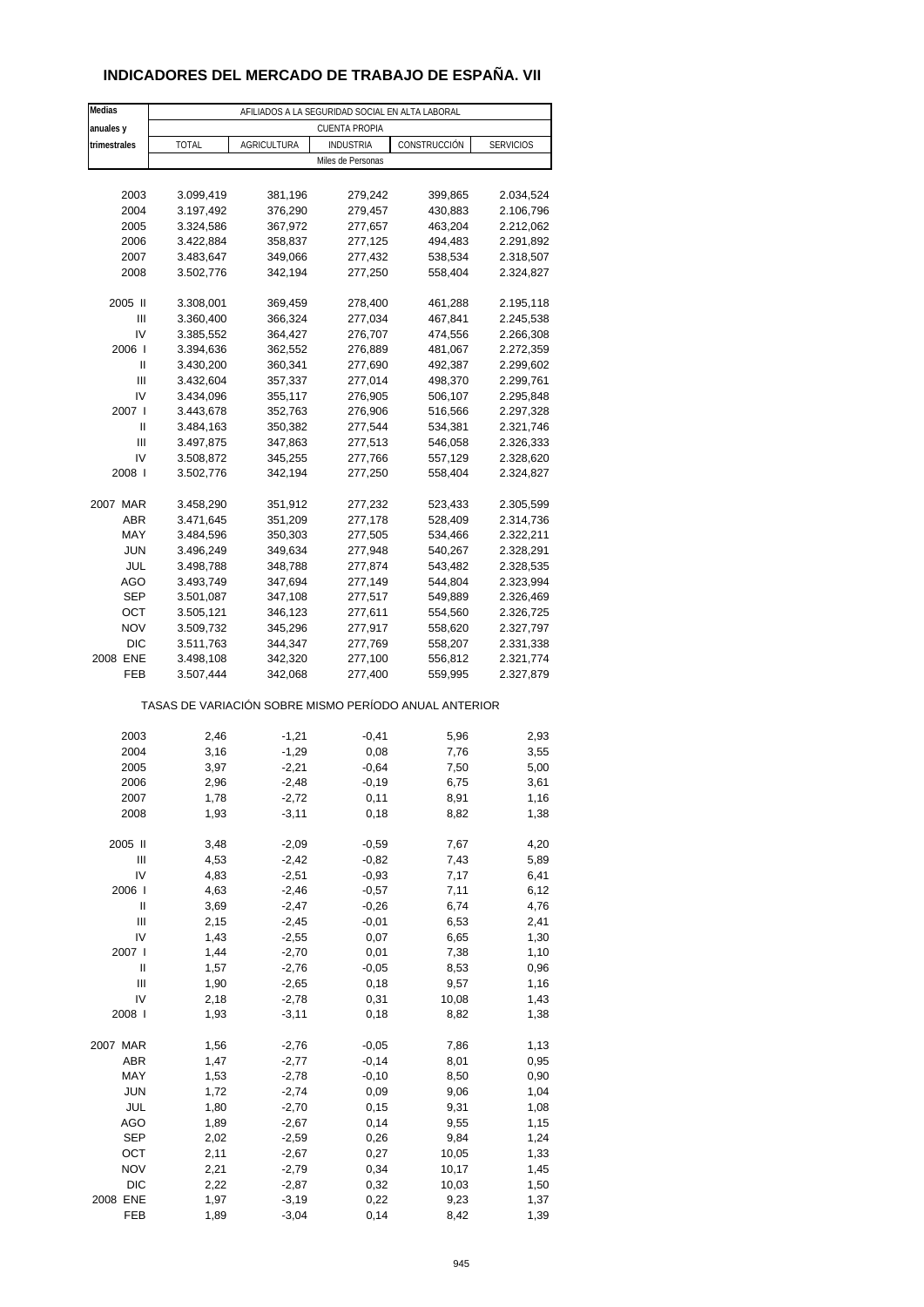| Medias                             |              |                  | EFECTIVOS LABORALES |                                                       |                    |                    |              | JORNADA MEDIA POR TRABAJADOR Y TRIM. |          |
|------------------------------------|--------------|------------------|---------------------|-------------------------------------------------------|--------------------|--------------------|--------------|--------------------------------------|----------|
| anuales y                          | <b>TOTAL</b> |                  | <b>SECTORES</b>     |                                                       | CONTRATO           | CONTRATO           | <b>TOTAL</b> | A TIEMPO                             | A TIEMPO |
| trimestrales                       |              | <b>INDUSTRIA</b> | CONSTRUC.           | <b>SERVICIOS</b>                                      | <b>INDEFINIDO</b>  | TEMPORAL           |              | COMPLETO                             | PARCIAL  |
|                                    |              |                  | Miles de personas   |                                                       |                    |                    |              | Horas                                |          |
|                                    |              |                  |                     |                                                       |                    |                    |              |                                      |          |
|                                    | 11.010,4     |                  |                     |                                                       |                    |                    |              |                                      | 256,6    |
| 2002                               |              | 2.428,7          | 1.421,7             | 7.160,0                                               | 7.127,8            | 3.882,6            | 416,2        | 441,9                                |          |
| 2003<br>2004                       | 11.347,8     | 2.412,9          | 1.486,6             | 7.448,3                                               | 7.397,2            | 3.950,6            | 413,2        | 439,6                                | 256,0    |
|                                    | 11.736,1     | 2.388,1          | 1.575,5             | 7.772,5                                               | 7.676,3            | 4.059,8            | 411,6        | 438,8                                | 256,0    |
| 2005                               | 12.337,9     | 2.376,2          | 1.726,9             | 8.234,9                                               | 8.021,6            | 4.316,3            | 409,6        | 437,4                                | 257,7    |
| 2006                               | 12.990,5     | 2.380,7          | 1.883,6             | 8.726,2                                               | 8.546,8            | 4.443,7            | 407,2        | 435,1                                | 255,0    |
| 2007                               | 13.607,5     | 2.453,8          | 1.906,0             | 9.247,6                                               | 9.226,5            | 4.381,0            | 405,0        | 433,6                                | 256,2    |
| 2005                               | 11.989,0     | 2.362,5          | 1.646,0             | 7.980,5                                               | 7.876,4            | 4.112,6            | 427,0        | 457,4                                | 264,1    |
| Ш                                  | 12.380,7     | 2.398,5          | 1.751,8             | 8.230,4                                               | 7.975,7            | 4.405,0            | 430,8        | 459,4                                | 270,4    |
| Ш                                  | 12.482,6     | 2.387,5          | 1.777,8             | 8.317,3                                               | 8.091,3            | 4.391,3            | 364,8        | 386,8                                | 238,5    |
| IV                                 | 12.499,5     | 2.356,3          |                     | 8.411,2                                               |                    |                    | 415,9        | 445,8                                | 257,7    |
| 2006                               |              | 2.373,6          | 1.732,0             | 8.483,6                                               | 8.143,0<br>8.254,3 | 4.356,4<br>4.457,5 |              |                                      | 260,8    |
| 11                                 | 12.711,7     |                  | 1.854,6             |                                                       |                    |                    | 424,9        | 455,3                                |          |
| Ш                                  | 12.969,4     | 2.392,2          | 1.909,2             | 8.668,1                                               | 8.315,9            | 4.653,6            | 425,1        | 454,2                                | 263,2    |
| IV                                 | 13.180,7     | 2.394,3          | 1.916,8             | 8.869,5                                               | 8.699,2            | 4.481,5<br>4.182,3 | 363,3        | 385,7                                | 235,4    |
|                                    | 13.100,3     | 2.362,9          | 1.853,7             | 8.883,8                                               | 8.918,0            |                    | 415,6        | 445,2                                | 260,5    |
| 2007 l                             | 13.455,5     | 2.424,8          | 1.949,9             | 9.080,8                                               | 9.067,2            | 4.388,3            | 422,5        | 454,3                                | 259,5    |
| Ш                                  | 13.715,4     | 2.476,4          | 1.965,9             | 9.273,1                                               | 9.204,6            | 4.510,8            | 422,1        | 451,7                                | 264,4    |
| Ш                                  | 13.701,7     | 2.469,9          | 1.916,7             | 9.315,0                                               | 9.333,2            | 4.368,5            | 364,2        | 386,8                                | 240,8    |
| IV                                 | 13.557,3     | 2.444,0          | 1.791,7             | 9.321,6                                               | 9.301,0            | 4.256,3            | 411,3        | 441,6                                | 260,1    |
|                                    |              |                  |                     |                                                       |                    |                    |              |                                      |          |
| 2007 ENE                           |              |                  |                     |                                                       |                    |                    |              |                                      |          |
| FEB                                |              |                  |                     |                                                       |                    |                    |              |                                      |          |
| <b>MAR</b>                         |              |                  |                     |                                                       |                    |                    |              |                                      |          |
| ABR                                |              |                  |                     |                                                       |                    |                    |              |                                      |          |
| MAY                                |              |                  |                     |                                                       |                    |                    |              |                                      |          |
| <b>JUN</b>                         |              |                  |                     |                                                       |                    |                    |              |                                      |          |
| JUL                                |              |                  |                     |                                                       |                    |                    |              |                                      |          |
| AGO                                |              |                  |                     |                                                       |                    |                    |              |                                      |          |
| <b>SEP</b>                         |              |                  |                     |                                                       |                    |                    |              |                                      |          |
| OCT                                |              |                  |                     |                                                       |                    |                    |              |                                      |          |
| <b>NOV</b>                         |              |                  |                     |                                                       |                    |                    |              |                                      |          |
| <b>DIC</b>                         |              |                  |                     |                                                       |                    |                    |              |                                      |          |
|                                    |              |                  |                     |                                                       |                    |                    |              |                                      |          |
|                                    |              |                  |                     | TASAS DE VARIACIÓN SOBRE MISMO PERÍODO ANUAL ANTERIOR |                    |                    |              |                                      |          |
| 2002                               | 3,24         | $-0,64$          | 4,61                | 4,35                                                  | 3,93               | 2,00               | $-0,28$      | $-0,06$                              | 1,81     |
| 2003                               | 3,06         | $-0,65$          | 4,56                | 4,03                                                  | 3,78               | 1,75               | $-0,73$      | $-0,51$                              | $-0,25$  |
| 2004                               | 3,42         | $-1,03$          | 5,98                | 4,35                                                  | 3,77               | 2,77               | $-0,40$      | $-0,19$                              | 0,01     |
| 2005                               | 5,13         | $-0,50$          | 9,61                | 5,95                                                  | 4,50               | 6,32               | $-0,47$      | $-0,32$                              | 0,66     |
| 2006                               | 5,29         | 0, 19            | 9,07                | 5,97                                                  |                    | 2,95               | $-0,59$      | $-0,51$                              | $-1,05$  |
| 2007                               | 4,75         | 3,07             | 1,19                | 5,97                                                  | 6,55<br>7,95       | $-1,41$            | $-0,54$      | $-0,35$                              | 0,49     |
|                                    |              |                  |                     |                                                       |                    |                    |              |                                      |          |
| 2005 l                             | 3,65         | $-1,25$          | 5,22                | 4,86                                                  | 3,85               | 3,26               | $-0,70$      | $-0,52$                              | 1,23     |
| $\mathsf{II}$                      | 4,93         | $-0,70$          | 9,26                | 5,78                                                  | 4,11               | 6,43               | $-0,09$      | 0,11                                 | 1,69     |
| $\ensuremath{\mathsf{III}}\xspace$ | 5,73         | $-0,15$          | 11,54               | 6,35                                                  | 4,95               | 7,22               | 0,19         | 0,21                                 | 1,71     |
| IV                                 | 6,18         | 0,11             | 12,43               | 6,77                                                  | 5,07               | 8,32               | $-1,19$      | $-1,02$                              | $-1,89$  |
| 2006                               | 6,03         | 0,47             | 12,67               | 6,30                                                  | 4,80               | 8,39               | $-0,49$      | $-0,45$                              | $-1,26$  |
| $\ensuremath{\mathsf{II}}$         | 4,76         | $-0,26$          | 8,98                | 5,32                                                  | 4,26               | 5,64               | $-1,33$      | $-1,12$                              | $-2,65$  |
| $\ensuremath{\mathsf{III}}\xspace$ | 5,59         | 0,29             | 7,82                | 6,64                                                  | 7,51               | 2,05               | $-0,42$      | $-0,27$                              | $-1,30$  |
|                                    |              |                  |                     |                                                       |                    |                    |              |                                      |          |
| IV                                 | 4,81         | 0,28             | 7,03                | 5,62                                                  | 9,52               | $-4,00$            | $-0,06$      | $-0,15$                              | 1,06     |
| 2007 l                             | 5,85         | 2,16             | 5,14                | 7,04                                                  | 9,85               | $-1,55$            | $-0,58$      | $-0,22$                              | $-0,47$  |
| $\ensuremath{\mathsf{II}}$         | 5,75         | 3,52             | 2,97                | 6,98                                                  | 10,69              | $-3,07$            | $-0,69$      | $-0,56$                              | 0,45     |
| $\ensuremath{\mathsf{III}}\xspace$ | 3,95         | 3,16             | $-0,01$             | 5,02                                                  | 7,29               | $-2,52$            | 0,26         | 0,27                                 | 2,31     |
| IV                                 | 3,49         | 3,43             | $-3,34$             | 4,93                                                  | 4,29               | 1,77               | $-1,04$      | $-0,81$                              | $-0,14$  |
| 2007 ENE                           |              |                  |                     |                                                       |                    |                    |              |                                      |          |
| FEB                                |              |                  |                     |                                                       |                    |                    |              |                                      |          |
|                                    |              |                  |                     |                                                       |                    |                    |              |                                      |          |
| <b>MAR</b>                         |              |                  |                     |                                                       |                    |                    |              |                                      |          |
| ABR                                |              |                  |                     |                                                       |                    |                    |              |                                      |          |
| MAY                                |              |                  |                     |                                                       |                    |                    |              |                                      |          |
| <b>JUN</b>                         |              |                  |                     |                                                       |                    |                    |              |                                      |          |
| JUL                                |              |                  |                     |                                                       |                    |                    |              |                                      |          |
| AGO                                |              |                  |                     |                                                       |                    |                    |              |                                      |          |
| <b>SEP</b>                         |              |                  |                     |                                                       |                    |                    |              |                                      |          |
| OCT                                |              |                  |                     |                                                       |                    |                    |              |                                      |          |
| <b>NOV</b>                         |              |                  |                     |                                                       |                    |                    |              |                                      |          |

#### **INDICADORES DEL MERCADO DE TRABAJO DE ESPAÑA. VIII**

DIC  $\qquad \qquad \qquad \qquad \qquad \qquad \qquad \qquad \qquad \qquad \qquad \qquad \qquad \qquad \qquad \qquad \qquad \qquad -$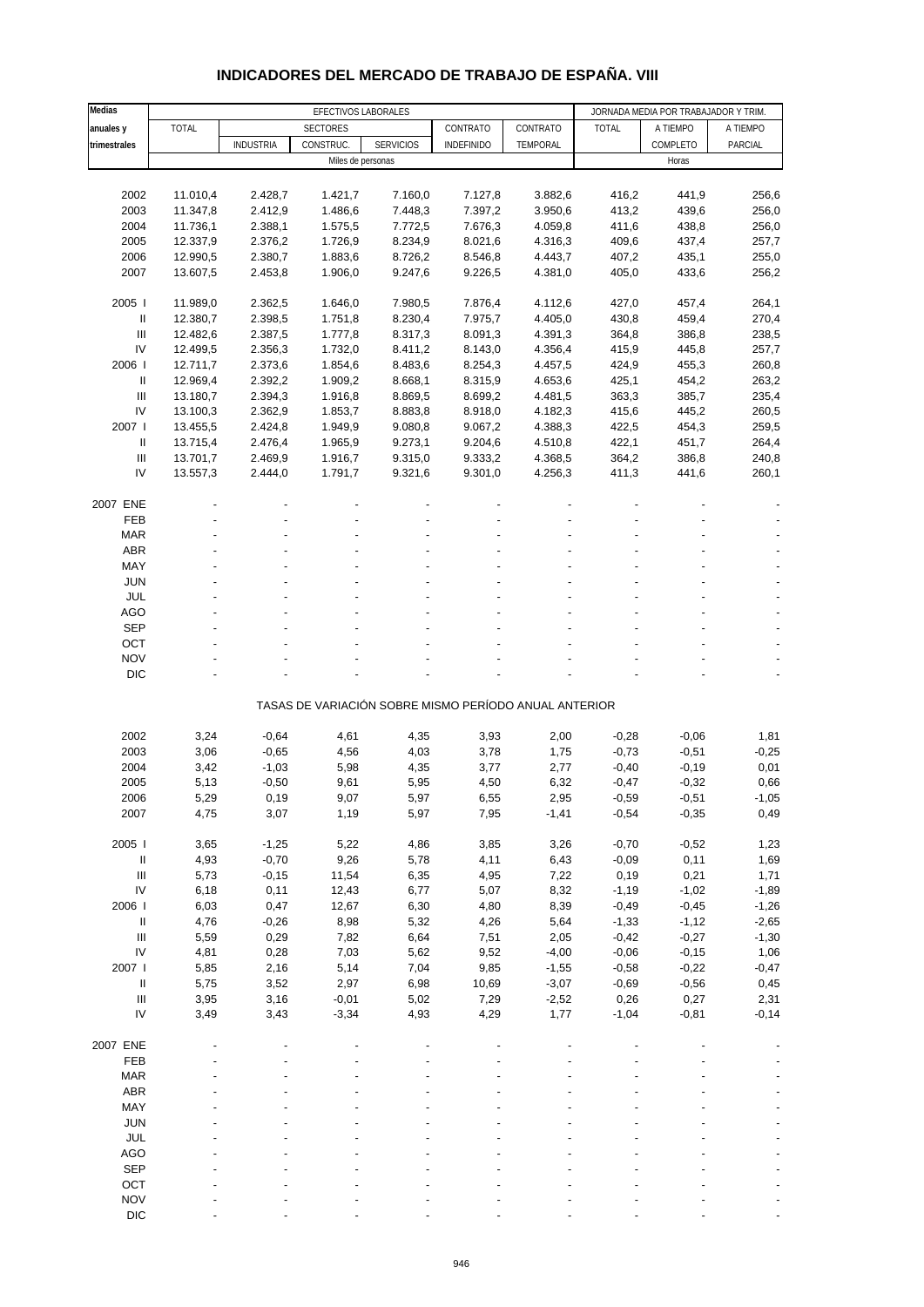|  |  |  | <b>INDICADORES DE PRECIOS DE ESPANA. I</b> |
|--|--|--|--------------------------------------------|
|--|--|--|--------------------------------------------|

| Medias                             |         | DIFERENCIAL DE INFLACION RESPECTO A               |              |                                                       |               |            |                |         |
|------------------------------------|---------|---------------------------------------------------|--------------|-------------------------------------------------------|---------------|------------|----------------|---------|
| anuales y                          | GENERAL | INDICES DE PRECIOS DE CONSUMO (9)<br>ALIMENTACIÓN | <b>SIN</b>   | INFLACIÓN                                             | OCDE          | UE (10)    | <b>UE 27</b>   | Z. EURO |
| trimestrales                       |         | <b>AGREGADO</b>                                   | ALIMENTACIÓN | SUBYACENTE                                            | (SIN TURQUIA) | Armonizado | Armonizado     |         |
|                                    |         | <b>Base 2006</b>                                  |              |                                                       |               |            | P.Porcentuales |         |
|                                    |         |                                                   |              |                                                       |               |            |                |         |
| 2003                               | 90,699  | 89,631                                            | 91,070       | 92,164                                                | 1,03          | 1,15       | 0,98           | 1,03    |
| 2004                               | 93,456  | 93,146                                            | 93,564       | 94,628                                                | 0,80          | 1,04       | 0,76           | 0,91    |
| 2005                               | 96,604  | 96,307                                            | 96,707       | 97,167                                                | 0,89          | 1,22       | 1,11           | 1,19    |
| 2006                               | 100,000 | 100,000                                           | 100,000      | 100,000                                               | 1,04          | 1,37       | 1,29           | 1,39    |
| 2007                               | 102,787 | 104,070                                           | 102,361      | 102,707                                               | 0,46          | 0,50       | 0,45           | 0,70    |
| 2008                               | 104,829 | 108,799                                           | 103,571      | 103,969                                               |               | 0,99       | 0,96           | 1,18    |
|                                    |         |                                                   |              |                                                       |               |            |                |         |
| 2005 II                            | 96,717  | 96,213                                            | 96,892       | 97,554                                                | 0,95          | 1,21       | 1,09           | 1,19    |
| Ш                                  | 96,816  | 96,403                                            | 96,960       | 96,915                                                | 0,71          | 1,15       | 1,04           | 1,12    |
| IV                                 | 98,314  | 97,571                                            | 98,574       | 98,646                                                | 1,00          | 1,27       | 1,14           | 1,19    |
| 2006                               | 98,368  | 98,864                                            | 98,199       | 98,380                                                | 1,38          | 1,87       | 1,77           | 1,75    |
| Ш                                  | 100,533 | 99,624                                            | 100,841      | 100,529                                               | 1,10          | 1,59       | 1,49           | 1,52    |
| $\ensuremath{\mathsf{III}}\xspace$ | 100,236 | 100,532                                           | 100,136      | 99,843                                                | 0,97          | 1,36       | 1,29           | 1,43    |
| IV                                 | 100,864 | 100,980                                           | 100,824      | 101,248                                               | 0,73          | 0,65       | 0,63           | 0,86    |
| 2007 l                             | 100,751 | 102,155                                           | 100,285      | 101,004                                               | 0,36          | 0,30       | 0,23           | 0,59    |
| Ш                                  | 102,932 | 103,022                                           | 102,900      | 102,995                                               | 0,20          | 0,31       | 0,30           | 0,56    |
| Ш                                  | 102,608 | 103,894                                           | 102,181      | 102,343                                               | 0,39          | 0,38       | 0,31           | 0,53    |
| IV                                 | 104,857 | 107,207                                           | 104,079      | 104,486                                               | 0,87          | 1,03       | 0,98           | 1,13    |
| 2008                               | 104,829 | 108,799                                           | 103,571      | 103,969                                               |               | 0,99       | 0,96           | 1,18    |
|                                    |         |                                                   |              |                                                       |               |            |                |         |
| 2007 MAR                           | 101,282 | 102,360                                           | 100,924      | 101,489                                               | 0,17          | 0,24       | 0,15           | 0,57    |
| ABR                                | 102,681 | 102,884                                           | 102,611      | 102,857                                               | 0,24          | 0,30       | 0,33           | 0,58    |
| MAY                                | 102,963 | 103,005                                           | 102,947      | 103,014                                               | 0,16          | 0,30       | 0,26           | 0,54    |
| <b>JUN</b>                         | 103,152 | 103,178                                           | 103,141      | 103,115                                               | 0,20          | 0,33       | 0,31           | 0,56    |
| JUL                                | 102,402 | 103,424                                           | 102,062      | 102,086                                               | 0,24          | 0,33       | 0,25           | 0,52    |
| AGO                                | 102,542 | 103,715                                           | 102,153      | 102,335                                               | 0,44          | 0,31       | 0,28           | 0,49    |
| <b>SEP</b>                         | 102,879 | 104,542                                           | 102,328      | 102,609                                               | 0,50          | 0,50       | 0,40           | 0,60    |
| OCT                                | 104,212 | 106,360                                           | 103,501      | 104,065                                               | 0,79          | 0,97       | 0,92           | 1,09    |
| <b>NOV</b>                         | 104,959 | 107,218                                           | 104,211      | 104,575                                               | 0,84          | 1,00       | 0,93           | 1,08    |
| <b>DIC</b>                         | 105,399 | 108,043                                           | 104,524      | 104,817                                               | 0,99          | 1,11       | 1,09           | 1,22    |
| 2008 ENE                           | 104,747 | 108,802                                           | 103,465      | 103,799                                               |               | 0,98       | 0,97           | 1,18    |
| FEB                                | 104,910 | 108,796                                           | 103,677      | 104,138                                               |               | 1,00       | 0,95           | 1,18    |
|                                    |         |                                                   |              |                                                       |               |            |                |         |
|                                    |         |                                                   |              | TASAS DE VARIACIÓN SOBRE MISMO PERÍODO ANUAL ANTERIOR |               |            |                |         |
|                                    |         |                                                   |              |                                                       |               |            |                |         |
| 2003                               | 3,04    | 4,00                                              | 2,72         | 2,92                                                  |               |            |                |         |
| 2004                               | 3,04    | 3,92                                              | 2,74         | 2,67                                                  |               |            |                |         |
| 2005                               | 3,37    | 3,39                                              | 3,36         | 2,68                                                  |               |            |                |         |
| 2006                               | 3,52    | 3,83                                              | 3,40         | 2,92                                                  |               |            |                |         |
| 2007                               | 2,79    | 4,07                                              | 2,36         | 2,71                                                  |               |            |                |         |
| 2008                               | 4,32    | 6,61                                              | 3,61         | 3,18                                                  |               |            |                |         |
|                                    |         |                                                   |              |                                                       |               |            |                |         |
| 2005 II                            | 3,22    | 3,57                                              | 3,10         | 2,65                                                  |               |            |                |         |
| Ш                                  | 3,44    | 2,80                                              | 3,66         | 2,48                                                  |               |            |                |         |
| IV                                 | 3,55    | 3,60                                              | 3,54         | 2,75                                                  |               |            |                |         |
| 2006                               | 4,02    | 4,02                                              | 4,02         | 2,96                                                  |               |            |                |         |
| $\mathsf{II}$                      | 3,95    | 3,54                                              | 4,08         | 3,05                                                  |               |            |                |         |
| $\ensuremath{\mathsf{III}}\xspace$ | 3,53    | 4,28                                              | 3,28         | 3,02                                                  |               |            |                |         |
| ${\sf IV}$                         | 2,59    | 3,49                                              | 2,28         | 2,64                                                  |               |            |                |         |
| 2007 l                             | 2,42    | 3,33                                              | 2,12         | 2,67                                                  |               |            |                |         |
| Ш                                  | 2,39    | 3,41                                              | 2,04         | 2,45                                                  |               |            |                |         |
| $\ensuremath{\mathsf{III}}\xspace$ | 2,37    | 3,34                                              | 2,04         | 2,50                                                  |               |            |                |         |
| IV                                 | 3,96    | 6,17                                              | 3,23         | 3,20                                                  |               |            |                |         |
| 2008                               | 4,32    | 6,61                                              | 3,61         | 3,18                                                  |               |            |                |         |
|                                    |         |                                                   |              |                                                       |               |            |                |         |
| 2007 MAR                           | 2,46    | 3,27                                              | 2,20         | 2,51                                                  |               |            |                |         |
| ABR                                | 2,43    | 3,59                                              | 2,04         | 2,50                                                  |               |            |                |         |
| MAY                                | 2,35    | 3,49                                              | 1,96         | 2,46                                                  |               |            |                |         |
| <b>JUN</b>                         | 2,38    | 3,16                                              | 2,11         | 2,41                                                  |               |            |                |         |
| JUL                                | 2,24    | 3,03                                              | 1,98         | 2,41                                                  |               |            |                |         |
| AGO                                | 2,18    | 3,22                                              | 1,83         | 2,52                                                  |               |            |                |         |
| <b>SEP</b>                         | 2,68    | 3,78                                              | 2,32         | 2,58                                                  |               |            |                |         |
| OCT                                | 3,58    | 5,63                                              | 2,91         | 3,07                                                  |               |            |                |         |
| <b>NOV</b>                         | 4,07    | 6,31                                              | 3,33         | 3,22                                                  |               |            |                |         |
| <b>DIC</b>                         | 4,22    | 6,56                                              | 3,45         | 3,31                                                  |               |            |                |         |
| 2008 ENE                           | 4,28    | 6,55                                              | 3,57         | 3,11                                                  |               |            |                |         |
| FEB                                | 4,37    | 6,67                                              | 3,64         | 3,25                                                  |               |            |                |         |
|                                    |         |                                                   |              |                                                       |               |            |                |         |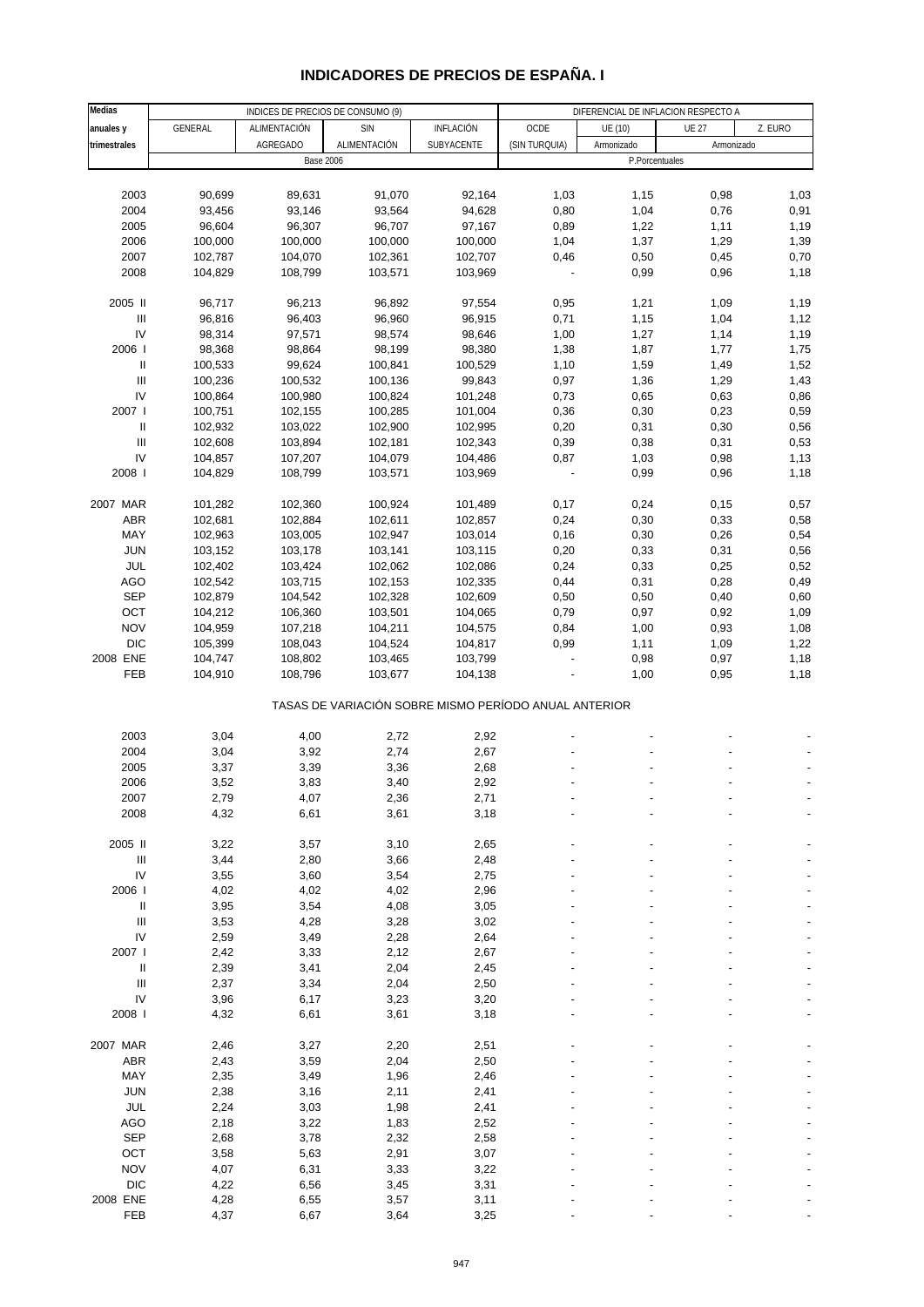| Medias         | INDICES DE PRECIOS DE CONSUMO (9) |                     |                                                       |          |         |          |  |  |
|----------------|-----------------------------------|---------------------|-------------------------------------------------------|----------|---------|----------|--|--|
| anuales y      | <b>ALIMENTOS Y</b>                | <b>BEBIDAS ALC.</b> | <b>VESTIDO Y</b>                                      | VIVIENDA | MENAJE  | MEDICINA |  |  |
| trimestrales   | BEB.NO ALCOH.                     | Y TABACO            | CALZADO                                               |          |         |          |  |  |
|                |                                   |                     | <b>Base 2006</b>                                      |          |         |          |  |  |
|                |                                   |                     |                                                       |          |         |          |  |  |
| 2003           | 89,643                            | 89,567              | 95,689                                                | 86,118   | 94,008  | 97,468   |  |  |
| 2004           | 93,109                            | 93,452              | 97,430                                                | 89,130   | 95,471  | 97,836   |  |  |
| 2005           | 96,050                            | 98,195              | 98,760                                                | 93,872   | 97,482  | 98,673   |  |  |
| 2006           | 100,000                           | 100,000             | 100,000                                               | 100,000  | 100,000 | 100,000  |  |  |
| 2007           | 103,692                           | 107,019             | 101,068                                               | 103,665  | 102,588 | 98,481   |  |  |
| 2008           | 108,601                           | 110,284             | 94,811                                                | 107,390  | 103,712 | 99,098   |  |  |
|                |                                   |                     |                                                       |          |         |          |  |  |
| 2005 II        | 95,896                            | 98,532              | 103,718                                               | 93,390   | 97,675  | 98,544   |  |  |
| Ш              | 96,033                            | 99,094              | 93,253                                                | 94,809   | 97,458  | 98,854   |  |  |
| IV             | 97,261                            | 99,834              | 105,343                                               | 95,882   | 98,421  | 98,947   |  |  |
| 2006           | 99,031                            | 97,633              | 93,835                                                | 98,431   | 98,673  | 99,374   |  |  |
| Ш              | 99,476                            | 100,718             | 105,158                                               | 100,235  | 100,227 | 99,831   |  |  |
| Ш              | 100,509                           | 100,702             | 94,289                                                | 100,814  | 100,067 | 100,285  |  |  |
| IV             | 100,984                           | 100,947             | 106,718                                               | 100,520  | 101,034 | 100,510  |  |  |
| 2007 l         | 101,583                           | 106,626             | 94,871                                                | 102,223  | 101,311 | 99,718   |  |  |
| Ш              | 102,520                           | 106,953             | 106,317                                               | 103,320  | 102,854 | 97,730   |  |  |
| Ш              | 103,484                           | 107,095             | 95,221                                                | 103,990  | 102,633 | 98,069   |  |  |
| IV             | 107,182                           | 107,404             | 107,862                                               | 105,125  | 103,553 | 98,408   |  |  |
| 2008 l         | 108,601                           | 110,284             | 94,811                                                | 107,390  | 103,712 | 99,098   |  |  |
|                |                                   |                     |                                                       |          |         |          |  |  |
| 2007 MAR       | 101,792                           | 106,797             | 96,598                                                | 102,753  | 101,659 | 97,223   |  |  |
| <b>ABR</b>     | 102,374                           | 106,873             | 105,623                                               | 103,104  | 102,461 | 97,589   |  |  |
| MAY            | 102,500                           | 106,955             | 106,999                                               | 103,295  | 102,886 | 97,749   |  |  |
| <b>JUN</b>     | 102,685                           | 107,031             | 106,329                                               | 103,562  | 103,215 | 97,852   |  |  |
| JUL            | 102,952                           | 107,106             | 94,544                                                | 103,919  | 102,565 | 98,043   |  |  |
| AGO            | 103,282                           | 107,101             | 93,924                                                | 104,042  | 102,538 | 98,077   |  |  |
| <b>SEP</b>     | 104,218                           | 107,077             | 97,194                                                | 104,010  | 102,795 | 98,088   |  |  |
| OCT            | 106,242                           | 107,286             | 105,940                                               | 104,702  | 103,222 | 98,312   |  |  |
| <b>NOV</b>     | 107,194                           | 107,408             | 109,365                                               | 105,270  | 103,561 | 98,407   |  |  |
| <b>DIC</b>     | 108,111                           | 107,517             | 108,280                                               | 105,404  | 103,876 | 98,506   |  |  |
| 2008 ENE       | 108,678                           | 109,725             | 95,425                                                | 107,224  | 103,664 | 98,921   |  |  |
| FEB            | 108,523                           | 110,843             | 94,197                                                | 107,555  | 103,760 | 99,275   |  |  |
|                |                                   |                     | TASAS DE VARIACIÓN SOBRE MISMO PERÍODO ANUAL ANTERIOR |          |         |          |  |  |
|                |                                   |                     |                                                       |          |         |          |  |  |
| 2003           | 4,10                              | 3,36                | 3,80                                                  | 2,89     | 2,01    | 2,10     |  |  |
| 2004           | 3,87                              | 4,34                | 1,82                                                  | 3,50     | 1,56    | 0,38     |  |  |
| 2005           | 3,16                              | 5,07                | 1,37                                                  | 5,32     | 2,11    | 0,86     |  |  |
| 2006           | 4,11                              | 1,84                | 1,26                                                  | 6,53     | 2,58    | 1,34     |  |  |
| 2007           | 3,69                              | 7,02                | 1,07                                                  | 3,66     | 2,59    | -1,52    |  |  |
| 2008           | 7,02                              | 3,51                | 0,86                                                  | 5,33     | 2,55    | $-1,85$  |  |  |
| 2005 II        | 3,28                              | 5,64                | 1,32                                                  | 5,27     | 2,12    | 0,94     |  |  |
| $\mathsf{III}$ | 2,60                              | 4,21                | 1,05                                                  | 5,91     | 2,11    | 0,88     |  |  |
| IV             | 3,41                              | 4,99                | 1,56                                                  | 5,92     | 2,19    | 0,77     |  |  |
| 2006           | 4,23                              | 2,43                | 1,20                                                  | 7,68     | 2,38    | 1,04     |  |  |
| Ш              | 3,73                              | 2,22                | 1,39                                                  | 7,33     | 2,61    | 1,31     |  |  |
| Ш              | 4,66                              | 1,62                | 1,11                                                  | 6,33     | 2,68    | 1,45     |  |  |
| IV             | 3,83                              | 1,11                | 1,31                                                  | 4,84     | 2,65    | 1,58     |  |  |
| 2007           | 2,58                              | 9,21                | 1,10                                                  | 3,85     | 2,67    | 0,35     |  |  |
| $\mathsf{II}$  | 3,06                              | 6,19                | 1,10                                                  | 3,08     | 2,62    | $-2,10$  |  |  |
| Ш              | 2,96                              | 6,35                | 0,99                                                  | 3,15     | 2,56    | $-2,21$  |  |  |
| IV             | 6,14                              | 6,40                | 1,07                                                  | 4,58     | 2,49    | $-2,09$  |  |  |
| 2008           | 7,02                              | 3,51                | 0,86                                                  | 5,33     | 2,55    | $-1,85$  |  |  |
| 2007 MAR       | 2,86                              | 6,54                | 1,04                                                  | 3,89     | 2,59    | $-2,07$  |  |  |
| <b>ABR</b>     | 3,25                              | 6,32                | 1,04                                                  | 3,15     | 2,64    | $-2,08$  |  |  |
| MAY            | 3,15                              | 6,16                | 1,13                                                  | 2,96     | 2,58    | $-2,06$  |  |  |
| <b>JUN</b>     | 2,79                              | 6,09                | 1,14                                                  | 3,12     | 2,64    | $-2,17$  |  |  |
| JUL            | 2,64                              | 6,14                | 1,04                                                  | 3,12     | 2,66    | $-2,20$  |  |  |
| <b>AGO</b>     | 2,80                              | 6,52                | 0,96                                                  | 3,14     | 2,56    | $-2,20$  |  |  |
| <b>SEP</b>     | 3,44                              | 6,39                | 0,96                                                  | 3,20     | 2,48    | $-2,23$  |  |  |
| OCT            | 5,51                              | 6,57                | 0,87                                                  | 4,23     | 2,52    | $-2,10$  |  |  |
| <b>NOV</b>     | 6,28                              | 6,55                | 1,18                                                  | 4,74     | 2,43    | $-2,10$  |  |  |
| DIC            | 6,62                              | 6,07                | 1,15                                                  | 4,77     | 2,53    | $-2,08$  |  |  |
| 2008 ENE       | 7,01                              | 3,11                | 0,90                                                  | 5,34     | 2,51    | $-1,89$  |  |  |
| FEB            | 7,03                              | 3,92                | 0,81                                                  | 5,31     | 2,58    | $-1,81$  |  |  |

### **INDICADORES DE PRECIOS DE ESPAÑA. II**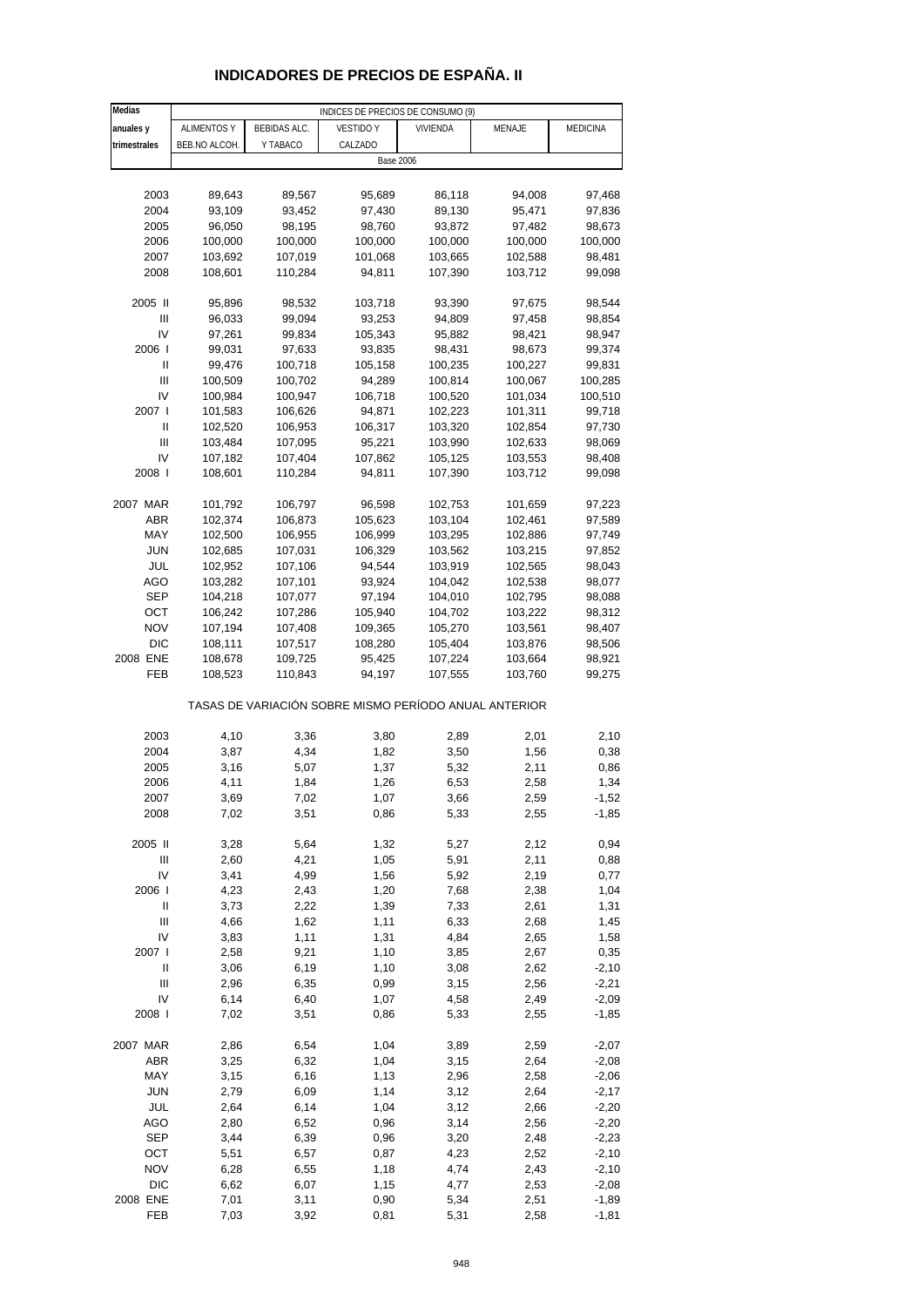| INDICADORES DE PRECIOS DE ESPANA. III |  |
|---------------------------------------|--|
|---------------------------------------|--|

| Medias                             | INDICES DE PRECIOS DE CONSUMO (9) |                    |                                                       |                    |                    |                    |  |  |
|------------------------------------|-----------------------------------|--------------------|-------------------------------------------------------|--------------------|--------------------|--------------------|--|--|
| anuales y                          | TRANSPORTE                        | COMUNICA -         | OCIO <sub>Y</sub>                                     | ENSEÑANZA          | HOTELES,           | <b>OTROS</b>       |  |  |
| trimestrales                       |                                   | <b>CIONES</b>      | CULTURA                                               |                    | CAFÉS Y REST.      |                    |  |  |
|                                    |                                   |                    |                                                       | <b>Base 2006</b>   |                    |                    |  |  |
|                                    |                                   |                    |                                                       |                    |                    |                    |  |  |
| 2003                               | 86,210                            | 104,045            | 99,977                                                | 88,698             | 88,292             | 90,844             |  |  |
| 2004                               | 90,011                            | 102,957            | 100,057                                               | 92,262             | 91,862             | 93,590             |  |  |
| 2005                               | 95,695                            | 101,338            | 99,882                                                | 96,166             | 95,737             | 96,463             |  |  |
| 2006                               | 100,000                           | 100,000            | 100,000                                               | 100,000            | 100,000            | 100,000            |  |  |
| 2007                               | 102,054                           | 100,181            | 99,341                                                | 104,474            | 104,848            | 103,257            |  |  |
| 2008                               | 105,604                           | 100,263            | 98,212                                                | 107,390            | 107,261            | 105,255            |  |  |
|                                    |                                   |                    |                                                       |                    | 95,343             |                    |  |  |
| 2005 II<br>Ш                       | 94,684<br>98,224                  | 101,362<br>101,028 | 99,085<br>100,912                                     | 95,293<br>95,587   |                    | 96,530<br>96,559   |  |  |
| IV                                 | 97,791                            | 100,774            | 100,066                                               | 98,563             | 96,886<br>96,767   | 96,954             |  |  |
| 2006                               | 98,695                            | 100,734            | 99,303                                                | 98,888             | 98,092             | 98,977             |  |  |
| Ш                                  | 101,397                           | 100,091            | 99,814                                                | 99,011             | 99,701             | 99,952             |  |  |
| Ш                                  | 101,698                           | 99,785             | 101,348                                               | 99,356             | 101,172            | 100,338            |  |  |
| IV                                 | 98,210                            | 99,390             | 99,535                                                | 102,745            | 101,035            | 100,734            |  |  |
| 2007 l                             | 98,979                            | 99,916             | 98,858                                                | 103,436            | 102,646            | 102,589            |  |  |
| Ш                                  | 102,197                           | 100,446            | 99,392                                                | 103,512            | 104,633            | 103,292            |  |  |
| Ш                                  | 102,743                           | 100,310            | 100,332                                               | 103,859            | 106,196            | 103,394            |  |  |
| IV                                 | 104,295                           | 100,053            | 98,781                                                | 107,090            | 105,917            | 103,753            |  |  |
| 2008 l                             | 105,604                           | 100,263            | 98,212                                                | 107,390            | 107,261            | 105,255            |  |  |
|                                    |                                   |                    |                                                       |                    |                    |                    |  |  |
| 2007 MAR                           | 100,051                           | 100,729            | 99,325                                                | 103,478            | 103,288            | 102,901            |  |  |
| ABR                                | 101,409                           | 100,527            | 99,876                                                | 103,500            | 104,478            | 103,214            |  |  |
| MAY<br><b>JUN</b>                  | 102,386                           | 100,193            | 99,107                                                | 103,506            | 104,457            | 103,272            |  |  |
| JUL                                | 102,795<br>102,996                | 100,619<br>100,401 | 99,192<br>100,029                                     | 103,529<br>103,597 | 104,963<br>105,941 | 103,389<br>103,319 |  |  |
| <b>AGO</b>                         | 102,464                           | 100,269            | 101,335                                               | 103,604            | 106,789            | 103,367            |  |  |
| <b>SEP</b>                         | 102,770                           | 100,261            | 99,632                                                | 104,376            | 105,857            | 103,497            |  |  |
| OCT                                | 103,066                           | 100,166            | 98,847                                                | 106,902            | 105,821            | 103,628            |  |  |
| <b>NOV</b>                         | 104,481                           | 100,077            | 98,054                                                | 107,145            | 105,745            | 103,724            |  |  |
| DIC                                | 105,339                           | 99,916             | 99,441                                                | 107,222            | 106,185            | 103,907            |  |  |
| 2008 ENE                           | 105,427                           | 100,321            | 98,077                                                | 107,375            | 106,946            | 104,837            |  |  |
| FEB                                | 105,781                           | 100,205            | 98,347                                                | 107,405            | 107,575            | 105,673            |  |  |
|                                    |                                   |                    | TASAS DE VARIACIÓN SOBRE MISMO PERÍODO ANUAL ANTERIOR |                    |                    |                    |  |  |
| 2003                               | 2,08                              | $-2,60$            | 0,61                                                  | 4,87               | 4,30               | 3,32               |  |  |
| 2004                               | 4,41                              | $-1,05$            | 0,08                                                  | 4,02               | 4,04               | 3,02               |  |  |
| 2005                               | 6,32                              | $-1,57$            | $-0,17$                                               | 4,23               | 4,22               | 3,07               |  |  |
| 2006                               | 4,50                              | $-1,32$            | 0,12                                                  | 3,99               | 4,45               | 3,67               |  |  |
| 2007                               | 2,05                              | 0,18               | $-0,66$                                               | 4,47               | 4,85               | 3,26               |  |  |
| 2008                               | 7,27                              | 0,76               | $-0,42$                                               | 3,84               | 4,82               | 2,76               |  |  |
|                                    |                                   |                    |                                                       |                    |                    |                    |  |  |
| 2005 II                            | 5,43                              | $-2,00$            | $-0,78$                                               | 4,23               | 4,20               | 3,11               |  |  |
| $\ensuremath{\mathsf{III}}\xspace$ | 7,68                              | $-1,92$            | $-0,41$                                               | 4,19               | 4,28               | 3,08               |  |  |
| IV                                 | 6,37                              | $-1,71$            | 0,20                                                  | 4,25               | 4,27               | 3,24               |  |  |
| 2006 l                             | 7,18                              | $-1,42$            | $-0,16$                                               | 3,85               | 4,41               | 3,31               |  |  |
| $\ensuremath{\mathsf{II}}$<br>Ш    | 7,09<br>3,54                      | $-1,25$<br>$-1,23$ | 0,74<br>0,43                                          | 3,90<br>3,94       | 4,57<br>4,42       | 3,54<br>3,91       |  |  |
| IV                                 | 0,43                              | $-1,37$            | $-0,53$                                               | 4,24               | 4,41               | 3,90               |  |  |
| 2007 l                             | 0,29                              | $-0,81$            | $-0,45$                                               | 4,60               | 4,64               | 3,65               |  |  |
| Ш                                  | 0,79                              | 0,35               | $-0,42$                                               | 4,55               | 4,95               | 3,34               |  |  |
| $\ensuremath{\mathsf{III}}\xspace$ | 1,03                              | 0,53               | $-1,00$                                               | 4,53               | 4,97               | 3,05               |  |  |
| IV                                 | 6,20                              | 0,67               | $-0,76$                                               | 4,23               | 4,83               | 3,00               |  |  |
| 2008 l                             | 7,27                              | 0,76               | $-0,42$                                               | 3,84               | 4,82               | 2,76               |  |  |
|                                    |                                   |                    |                                                       |                    |                    |                    |  |  |
| 2007 MAR                           | 0,75                              | 0,29               | 0,07                                                  | 4,59               | 4,67               | 3,47               |  |  |
| <b>ABR</b>                         | 0,66                              | 0,31               | $-0,38$                                               | 4,54               | 4,96               | 3,48               |  |  |
| MAY                                | 0,48                              | 0,07               | $-0,22$                                               | 4,54               | 4,91               | 3,40               |  |  |
| <b>JUN</b>                         | 1,23                              | 0,68               | $-0,67$                                               | 4,55               | 4,97               | 3,15               |  |  |
| JUL                                | 0,61                              | 0,69               | $-1,03$                                               | 4,55               | 5,03               | 3,07               |  |  |
| <b>AGO</b>                         | $-0,06$                           | 0,47               | $-0,93$                                               | 4,53               | 5,00               | 3,06               |  |  |
| <b>SEP</b>                         | 2,57                              | 0,42               | $-1,05$                                               | 4,51               | 4,86               | 3,01               |  |  |
| OCT                                | 4,89                              | 0,56               | $-0,75$                                               | 4,50               | 4,82               | 2,98               |  |  |
| <b>NOV</b><br><b>DIC</b>           | 6,62<br>7,08                      | 0,67<br>0,77       | $-0,71$<br>$-0,81$                                    | 4,12<br>4,07       | 4,78<br>4,89       | 3,02<br>2,99       |  |  |
| 2008 ENE                           | 7,29                              | 0,65               | $-0,37$                                               | 3,86               | 4,81               | 2,43               |  |  |
| FEB                                | 7,26                              | 0,86               | $-0,46$                                               | 3,82               | 4,83               | 3,08               |  |  |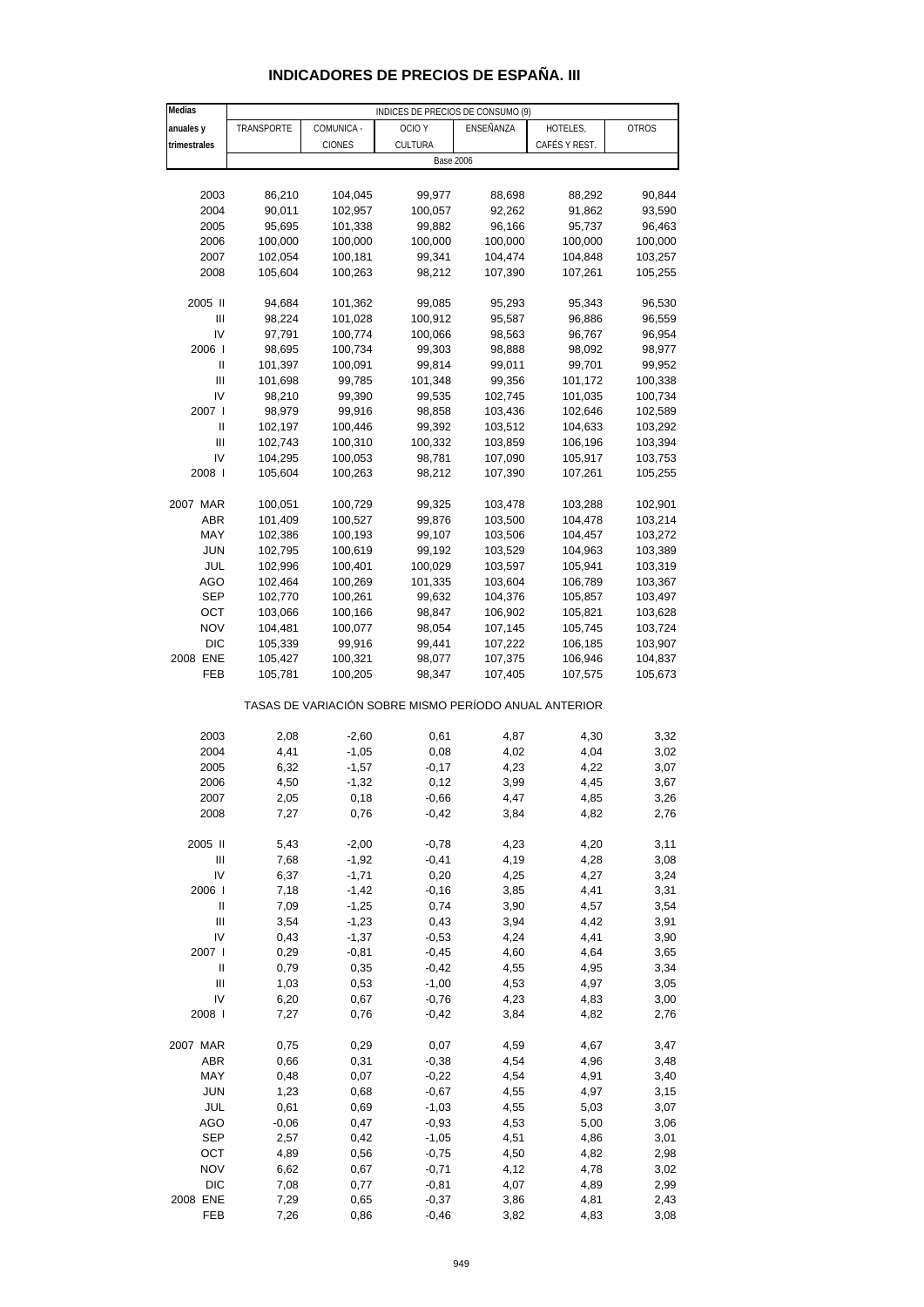| Medias                             |              | COSTE SALARIAL                                        | SALARIOS     |                              |                                              |        |        |         |       |  |
|------------------------------------|--------------|-------------------------------------------------------|--------------|------------------------------|----------------------------------------------|--------|--------|---------|-------|--|
| anuales y                          |              | POR TRABAJADOR Y MES                                  |              | POR HORA EFECTIVA DE TRABAJO | INCREMENTO SALARIAL PACTADO EN CONVENIO (11) |        |        |         |       |  |
| trimestrales                       | <b>TOTAL</b> | ORDINARIO                                             | <b>TOTAL</b> | ORDINARIO                    | <b>TOTAL</b>                                 | AGRIC. | CONST. | INDUST. | SERV. |  |
|                                    |              | €                                                     |              |                              |                                              |        | %      |         |       |  |
|                                    |              |                                                       |              |                              |                                              |        |        |         |       |  |
|                                    |              |                                                       |              |                              |                                              |        |        |         |       |  |
| 2003                               | 1.480,17     | 1.283,62                                              | 10,68        | 9,26                         | 3,68                                         | 3,81   | 4,77   | 3,53    | 3,50  |  |
| 2004                               | 1.520,94     | 1.310,13                                              | 11,06        | 9,53                         | 3,60                                         | 4,00   | 4,44   | 3,59    | 3,35  |  |
| 2005                               | 1.560,20     | 1.345,09                                              | 11,41        | 9,85                         | 4,04                                         | 4,24   | 4,51   | 4,09    | 3,89  |  |
| 2006                               | 1.613,67     | 1.398,35                                              | 11,89        | 10,30                        | 3,57                                         | 4,08   | 3,63   | 3,62    | 3,48  |  |
| 2007                               | 1.676,70     | 1.456,27                                              | 12,41        | 10,78                        | 3,98                                         | 4,24   | 4,85   | 4,15    | 3,73  |  |
| 2008                               |              |                                                       | ÷,           | $\frac{1}{2}$                | 2,97                                         | 3,39   | 3,63   | 2,92    | 2,83  |  |
|                                    |              |                                                       |              |                              |                                              |        |        |         |       |  |
| 2005 II                            | 1.575,43     | 1.341,19                                              | 10,92        | 9,29                         | 2,92                                         | 3,46   | 2,95   | 3,01    | 2,77  |  |
| $\ensuremath{\mathsf{III}}\xspace$ | 1.489,74     | 1.350,41                                              | 11,61        | 10,53                        | 2,91                                         | 3,46   | 3,00   | 2,96    | 2,80  |  |
| IV                                 | 1.681,82     | 1.356,57                                              | 12,39        | 9,99                         | 2,98                                         | 3,38   | 2,93   | 3,00    | 2,93  |  |
| 2006                               | 1.538,17     |                                                       | 10,73        | 9,59                         | 3,07                                         | 3,68   | 2,92   | 3,21    | 2,93  |  |
|                                    |              | 1.375,05                                              |              |                              |                                              |        |        |         |       |  |
| Ш                                  | 1.623,73     | 1.392,15                                              | 11,70        | 10,03                        | 3,15                                         | 3,68   | 2,93   | 3,21    | 3,11  |  |
| $\ensuremath{\mathsf{III}}\xspace$ | 1.549,36     | 1.409,63                                              | 12,12        | 11,02                        | 3,19                                         | 3,66   | 2,97   | 3,31    | 3,14  |  |
| IV                                 | 1.743,41     | 1.416,56                                              | 13,01        | 10,57                        | 3,24                                         | 3,94   | 2,97   | 3,26    | 3,20  |  |
| 2007 l                             | 1.604,69     | 1.435,47                                              | 11,22        | 10,03                        | 2,88                                         | 3,54   | 3,97   | 2,80    | 2,82  |  |
| Ш                                  | 1.686,18     | 1.448,37                                              | 12,19        | 10,47                        | 2,86                                         | 3,49   | 3,97   | 2,80    | 2,81  |  |
| Ш                                  | 1.608,06     | 1.468,30                                              | 12,68        | 11,58                        | 2,89                                         | 3,40   | 3,74   | 2,85    | 2,83  |  |
| IV                                 | 1.807,87     | 1.472,94                                              | 13,54        | 11,03                        | 2,90                                         | 3,35   | 3,55   | 2,88    | 2,81  |  |
| 2008                               |              |                                                       |              |                              | 2,97                                         | 3,39   | 3,63   | 2,92    | 2,83  |  |
|                                    |              |                                                       |              |                              |                                              |        |        |         |       |  |
| 2007 MAR                           |              |                                                       |              |                              | 2,88                                         | 3,54   | 3,97   | 2,80    | 2,82  |  |
| ABR                                |              |                                                       |              |                              | 2,88                                         | 3,54   | 3,97   | 2,80    | 2,83  |  |
|                                    |              |                                                       |              |                              |                                              |        |        |         |       |  |
| MAY                                |              |                                                       |              |                              | 2,88                                         | 3,54   | 3,97   | 2,80    | 2,83  |  |
| <b>JUN</b>                         |              |                                                       |              | $\overline{a}$               | 2,86                                         | 3,49   | 3,97   | 2,80    | 2,81  |  |
| <b>JUL</b>                         |              |                                                       |              |                              | 2,88                                         | 3,48   | 3,97   | 2,85    | 2,82  |  |
| <b>AGO</b>                         |              |                                                       |              | $\overline{a}$               | 2,87                                         | 3,47   | 3,95   | 2,85    | 2,81  |  |
| <b>SEP</b>                         |              |                                                       |              | $\overline{a}$               | 2,89                                         | 3,40   | 3,74   | 2,85    | 2,83  |  |
| OCT                                |              |                                                       |              |                              | 2,88                                         | 3,39   | 3,56   | 2,85    | 2,81  |  |
| <b>NOV</b>                         |              |                                                       |              | $\overline{a}$               | 2,89                                         | 3,39   | 3,56   | 2,87    | 2,80  |  |
| <b>DIC</b>                         |              |                                                       |              | $\overline{a}$               | 2,90                                         | 3,35   | 3,55   | 2,88    | 2,81  |  |
| 2008 ENE                           |              |                                                       |              |                              | 2,93                                         | 3,39   | 3,69   | 2,90    | 2,81  |  |
| FEB                                |              |                                                       |              |                              | 2,97                                         | 3,39   | 3,63   | 2,92    | 2,83  |  |
|                                    |              |                                                       |              |                              |                                              |        |        |         |       |  |
|                                    |              | TASAS DE VARIACIÓN SOBRE MISMO PERÍODO ANUAL ANTERIOR |              |                              |                                              |        |        |         |       |  |
|                                    |              |                                                       |              |                              |                                              |        |        |         |       |  |
| 2003                               | 3,84         | 2,97                                                  | 4,27         | 3,40                         |                                              |        |        |         |       |  |
| 2004                               | 2,75         | 2,07                                                  | 3,58         | 2,83                         |                                              |        |        |         |       |  |
|                                    |              |                                                       |              |                              |                                              |        |        |         |       |  |
| 2005                               | 2,58         | 2,67                                                  | 3,21         | 3,36                         |                                              |        |        |         |       |  |
| 2006                               | 3,43         | 3,96                                                  | 4,18         | 4,65                         |                                              |        |        |         |       |  |
| 2007                               | 3,91         | 4,14                                                  | 4,35         | 4,61                         |                                              |        |        |         |       |  |
| 2008                               |              |                                                       |              |                              |                                              |        |        |         |       |  |
|                                    |              |                                                       |              |                              |                                              |        |        |         |       |  |
| 2005 II                            | 3,38         | 3,00                                                  | 1,49         | 1,09                         |                                              |        |        |         |       |  |
| $\ensuremath{\mathsf{III}}\xspace$ | 1,94         | 2,50                                                  | 2,83         | 3,44                         |                                              |        |        |         |       |  |
| IV                                 | 2,48         | 2,97                                                  | 2,91         | 3,42                         |                                              |        |        |         |       |  |
| 2006                               | 2,97         | 3,22                                                  | 0,00         | 0,21                         |                                              |        |        |         |       |  |
| Ш                                  | 3,07         | 3,80                                                  | 7,14         | 7,97                         |                                              |        |        |         |       |  |
| Ш                                  | 4,00         | 4,39                                                  | 4,39         | 4,65                         |                                              |        |        |         |       |  |
| IV                                 | 3,66         | 4,42                                                  | 5,00         | 5,81                         |                                              |        |        |         |       |  |
| 2007 l                             | 4,32         | 4,39                                                  | 4,57         | 4,59                         |                                              |        |        |         |       |  |
|                                    |              |                                                       |              |                              |                                              |        |        |         |       |  |
| Ш                                  | 3,85         | 4,04                                                  | 4,19         | 4,39                         |                                              |        |        |         |       |  |
| III                                | 3,79         | 4,16                                                  | 4,62         | 5,08                         |                                              |        |        |         |       |  |
| IV                                 | 3,70         | 3,98                                                  | 4,07         | 4,35                         |                                              |        |        |         |       |  |
| 2008                               |              |                                                       |              |                              |                                              |        |        |         |       |  |
|                                    |              |                                                       |              |                              |                                              |        |        |         |       |  |
| 2007 MAR                           |              |                                                       |              |                              |                                              |        |        |         |       |  |
| ABR                                |              |                                                       |              |                              |                                              |        |        |         |       |  |
| MAY                                |              |                                                       |              |                              |                                              |        |        |         |       |  |
| <b>JUN</b>                         |              |                                                       |              |                              |                                              |        |        |         |       |  |
| <b>JUL</b>                         |              |                                                       |              |                              |                                              |        |        |         |       |  |
| <b>AGO</b>                         |              |                                                       |              |                              |                                              |        |        |         |       |  |
| <b>SEP</b>                         |              |                                                       |              |                              |                                              |        |        |         |       |  |
|                                    |              |                                                       |              |                              |                                              |        |        |         |       |  |
| OCT                                |              |                                                       |              |                              |                                              |        |        |         |       |  |
| <b>NOV</b>                         |              |                                                       |              |                              |                                              |        |        |         |       |  |
| <b>DIC</b>                         |              |                                                       |              |                              |                                              |        |        |         |       |  |
| 2008 ENE                           |              |                                                       |              |                              |                                              |        |        |         |       |  |
| FEB                                |              |                                                       |              |                              |                                              |        |        |         |       |  |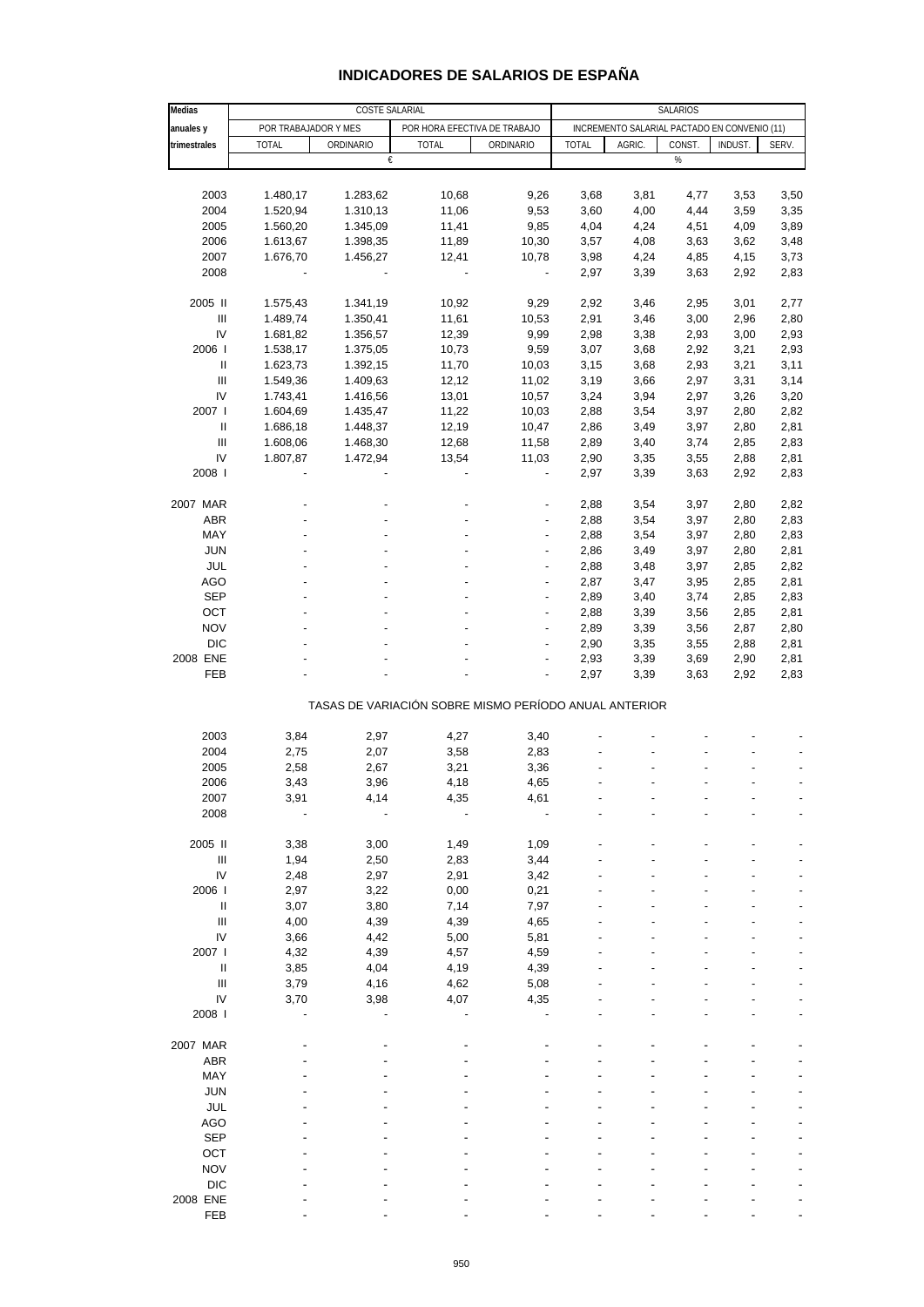#### **INDICADORES MONETARIOS Y FINANCIEROS DE ESPAÑA**

| Medias                             |                        | CRÉDITOS Y DEPÓSITOS DEL SISTEMA BANCARIO |                                                       | HIPOTECAS INMOBILIARIAS |                           |               |  |
|------------------------------------|------------------------|-------------------------------------------|-------------------------------------------------------|-------------------------|---------------------------|---------------|--|
| anuales y                          | CRÉDITOS               |                                           | <b>DEPÓSITOS</b>                                      |                         | FINCAS RÚSTICAS Y URBANAS |               |  |
| trimestrales                       | S.PÚBLICO<br>S.PRIVADO |                                           | S.PRIVADO                                             | S.PÚBLICO               | NÚMERO<br><b>IMPORTE</b>  |               |  |
|                                    |                        | Millones de $\epsilon$                    |                                                       |                         | Unidades                  | Millones de € |  |
|                                    |                        |                                           |                                                       |                         |                           |               |  |
| 2003                               | 724.179,91             | 31.524,04                                 | 618.718,88                                            | 35.728,78               | 112.385                   | 11.727,179    |  |
| 2004                               | 847.569,61             | 34.030,80                                 | 690.251,37                                            | 41.123,78               | 132.148                   | 16.005,251    |  |
| 2005                               | 1.052.052,88           | 36.222,70                                 | 834.116,74                                            | 47.540,47               | 146.079                   | 20.116,032    |  |
| 2006                               | 1.327.278,05           | 37.047,41                                 | 977.332,20                                            | 57.997,42               | 155.321                   | 24.366,133    |  |
| 2007                               | 1.608.066,12           | 38.352,70                                 | 995.616,92                                            | 73.536,10               | 147.350                   | 24.854,570    |  |
| 2008                               |                        |                                           |                                                       |                         | 138.527                   | 22.642,018    |  |
|                                    |                        |                                           |                                                       |                         |                           |               |  |
| 2005 II                            | 1.036.440,23           | 35.655,37                                 | 835.553,31                                            | 42.056,97               | 154.848                   | 20.836,972    |  |
| Ш                                  | 1.080.326,70           | 35.977,98                                 | 848.935,77                                            | 51.079,54               | 144.089                   | 20.660,471    |  |
| IV                                 | 1.147.745,70           | 37.165,68                                 | 908.155,73                                            | 54.959,01               | 141.899                   | 20.230,265    |  |
| 2006                               | 1.211.190,02           | 37.010,43                                 | 940.683,30                                            | 53.119,06               | 168.873                   | 25.628,065    |  |
| $\ensuremath{\mathsf{II}}$         | 1.292.721,58           | 37.035,64                                 | 1.001.936,41                                          | 49.352,34               | 157.398                   | 24.215,470    |  |
| Ш                                  | 1.359.902,41           | 36.162,13                                 | 1.039.691,68                                          | 63.728,04               | 150.763                   | 24.482,790    |  |
| IV                                 | 1.445.298,20           | 37.981,45                                 | 927.017,41                                            | 65.790,25               | 144.249                   | 23.138,207    |  |
| 2007 l                             | 1.505.001,80           | 37.937,69                                 | 956.658,00                                            | 72.236,13               | 168.244                   | 28.365,585    |  |
| Ш                                  | 1.591.715,66           | 39.193,25                                 | 992.114,75                                            | 68.843,77               | 152.381                   | 26.037,782    |  |
| $\ensuremath{\mathsf{III}}\xspace$ | 1.643.614,01           | 37.524,62                                 | 1.002.191,04                                          | 78.593,54               | 139.529                   | 23.821,955    |  |
| IV                                 | 1.691.933,01           | 38.755,25                                 | 1.031.503,87                                          | 74.470,99               | 129.246                   | 21.192,960    |  |
| 2008                               |                        |                                           |                                                       |                         | 138.527                   | 22.642,018    |  |
|                                    |                        |                                           |                                                       |                         |                           |               |  |
| 2007 FEB                           |                        |                                           |                                                       |                         | 153.726                   | 27.350,293    |  |
| MAR                                |                        |                                           |                                                       |                         | 169.709                   | 27.537,764    |  |
| ABR                                |                        |                                           |                                                       |                         | 135.944                   | 23.395,682    |  |
| MAY                                |                        |                                           |                                                       |                         | 165.383                   | 27.786,613    |  |
| <b>JUN</b>                         |                        |                                           |                                                       |                         | 155.815                   | 26.931,050    |  |
| JUL                                |                        |                                           |                                                       |                         | 144.121                   | 25.187,624    |  |
| AGO                                |                        |                                           |                                                       |                         | 127.312                   | 21.745,901    |  |
| <b>SEP</b>                         |                        |                                           |                                                       |                         | 147.155                   | 24.532,341    |  |
| ост                                |                        |                                           |                                                       |                         | 143.945                   | 24.596,236    |  |
| <b>NOV</b>                         |                        |                                           |                                                       |                         | 140.816                   | 22.388,836    |  |
| DIC                                |                        |                                           |                                                       |                         | 102.976                   | 16.593,807    |  |
| 2008 ENE                           |                        |                                           |                                                       |                         | 138.527                   | 22.642,018    |  |
|                                    |                        |                                           | TASAS DE VARIACIÓN SOBRE MISMO PERÍODO ANUAL ANTERIOR |                         |                           |               |  |
|                                    |                        |                                           |                                                       |                         |                           |               |  |
| 2003                               | 14,38                  | 1,24                                      | 7,96                                                  | $-0,06$                 | 8,82                      | 20,60         |  |
| 2004                               | 17,04                  | 7,95                                      | 11,56                                                 | 15,10                   | 17,59                     | 36,48         |  |
| 2005                               | 24,13                  | 6,44                                      | 20,84                                                 | 15,60                   | 10,54                     | 25,68         |  |
| 2006                               | 26,16                  | 2,28                                      | 17,17                                                 | 22,00                   | 6,33                      | 21,13         |  |
| 2007                               | 21,16                  | 3,52                                      | 1,87                                                  | 26,79                   | -5,13                     | 2,00          |  |
| 2008                               |                        |                                           |                                                       |                         | $-23,59$                  | $-25,05$      |  |
| 2005 II                            | 23,86                  | 1,00                                      | 21,12                                                 | 7,99                    | 14,35                     | 31,93         |  |
| Ш                                  | 25,47                  | 5,72                                      | 22,96                                                 | 14,48                   | 10,84                     | 26,77         |  |
| IV                                 | 27,47                  | 9,77                                      | 25,55                                                 | 30,92                   | 11,27                     | 27,15         |  |
| 2006                               | 28,34                  | 2,55                                      | 26,47                                                 | 26,27                   | 17,70                     | 36,78         |  |
| Ш                                  | 24,73                  | 3,87                                      | 19,91                                                 | 17,35                   | 1,65                      | 16,21         |  |
| $\ensuremath{\mathsf{III}}\xspace$ | 25,88                  | 0,51                                      | 22,47                                                 | 24,76                   | 4,63                      | 18,50         |  |
| IV                                 | 25,92                  | 2,19                                      | 2,08                                                  | 19,71                   | 1,66                      | 14,37         |  |
| 2007 l                             | 24,26                  | 2,51                                      | 1,70                                                  | 35,99                   | $-0,37$                   | 10,68         |  |
| $\ensuremath{\mathsf{II}}$         | 23,13                  | 5,83                                      | $-0,98$                                               | 39,49                   | $-3,19$                   | 7,53          |  |
| Ш                                  | 20,86                  | 3,77                                      | $-3,61$                                               | 23,33                   | $-7,45$                   | $-2,70$       |  |
| IV                                 | 17,06                  | 2,04                                      | 11,27                                                 | 13,19                   | $-10,40$                  | $-8,41$       |  |
| 2008                               |                        |                                           |                                                       |                         | $-23,59$                  | $-25,05$      |  |
|                                    |                        |                                           |                                                       |                         |                           |               |  |
| 2007 FEB                           |                        |                                           |                                                       |                         | $-4,36$                   | 10,67         |  |
| <b>MAR</b>                         |                        |                                           |                                                       |                         | $-2,21$                   | 1,38          |  |
| ABR                                |                        |                                           |                                                       |                         | 1,13                      | 12,86         |  |
| MAY                                |                        |                                           |                                                       |                         | $-4,62$                   | 4,43          |  |
| <b>JUN</b>                         |                        |                                           |                                                       |                         | $-5,21$                   | 6,41          |  |
| JUL                                |                        |                                           |                                                       |                         | $-3,72$                   | 5,46          |  |
| <b>AGO</b>                         |                        |                                           |                                                       |                         | $-9,93$                   | $-4,55$       |  |
| <b>SEP</b>                         |                        |                                           |                                                       |                         | $-8,74$                   | $-8,40$       |  |
| OCT                                |                        |                                           |                                                       |                         | $-7,90$                   | $-0,85$       |  |
| <b>NOV</b>                         |                        |                                           |                                                       |                         | $-9,62$                   | $-9,71$       |  |
| <b>DIC</b>                         |                        |                                           |                                                       |                         | $-14,66$                  | $-16,24$      |  |
| 2008 ENE                           |                        |                                           |                                                       |                         | $-23,59$                  | $-25,05$      |  |